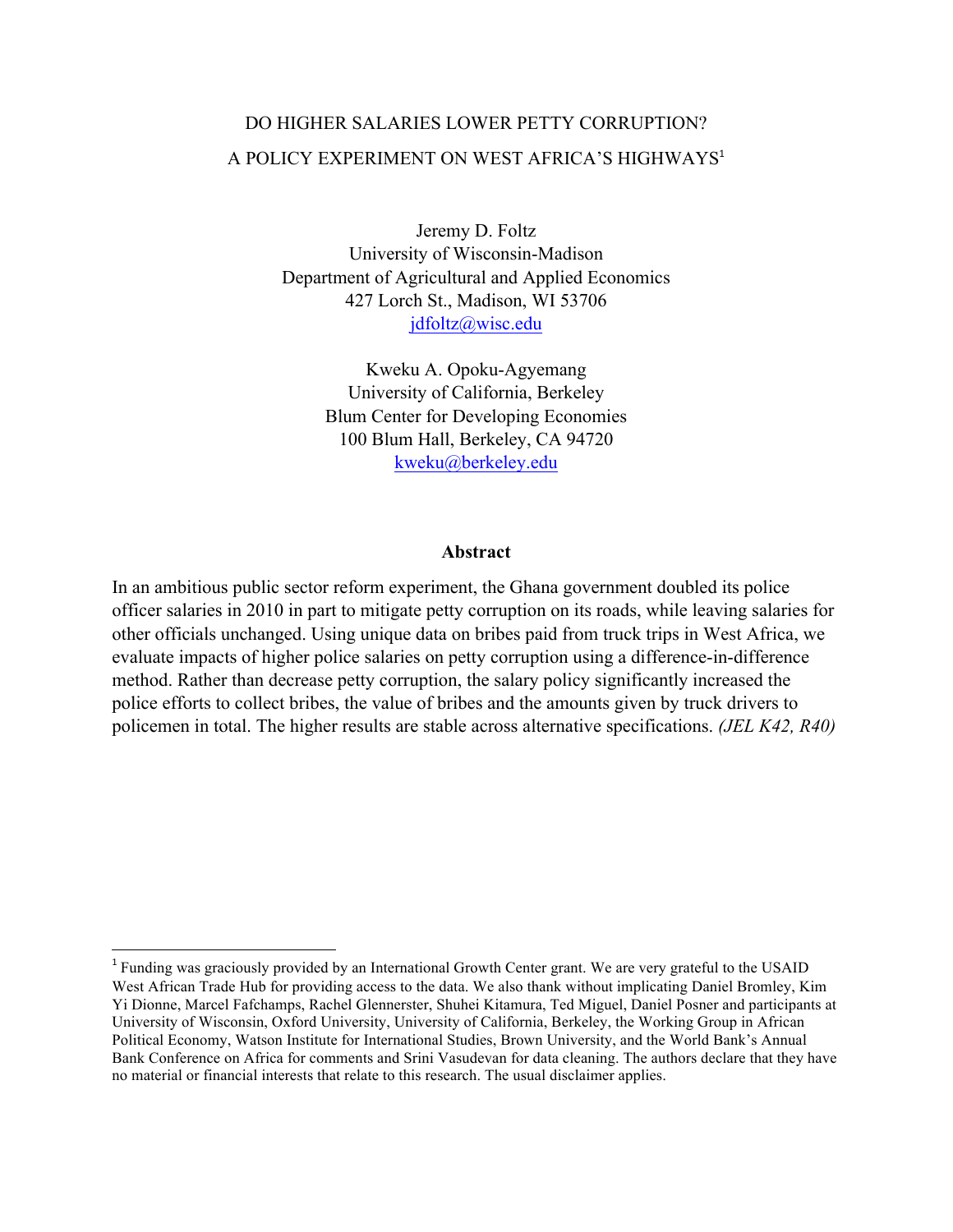#### **Introduction**

How can we lower the incidence of petty corruption? Given the weaknesses of institutions in developing countries, reducing corruption has long been a concern to economists and policymakers, and understanding this question is important for improving economic efficiency and outcomes. A recent survey of the emerging literature on corruption and economic incentives (Olken and Pande, 2012) succinctly presents the need for research to tackle the fundamental question confronting policy makers: how to promulgate policies to reduce corruption. Indeed the authors of that review note that in providing policy guidance for an anticorruption agency they "had more questions to pose than concrete answers." (Olken and Pande (2012: 481))*.*

A burgeoning literature suggests that raising the salaries of government officials could reduce their propensity to solicit and accept bribes. At the aggregate country level Van Rijckeghem and Weder (2001) show that countries with higher civil service wages have lower levels of corruption. Recent work on political corruption by Gagliarducci and Nannicini (2013) and Ferraz and Finan (2009) suggests that higher salaries for politicians reduce their levels of corruption. A growing number of laboratory and field experiments have also shown that raising wages or payments to subjects reduces corrupt behavior (e.g., Armantier and Boly (2011) and Van Veldhuizen (2013)). While the political corruption literature is often well identified, the literature on petty corruption of officials suffers from a lack of identification and questions about external validity outside the laboratory setting.

This work exploits one of the most ambitious civil service policy reforms in Africa to ask whether raising salaries for corrupt officials improves or worsens petty corruption outcomes in developing countries. This experiment is important from a policy perspective because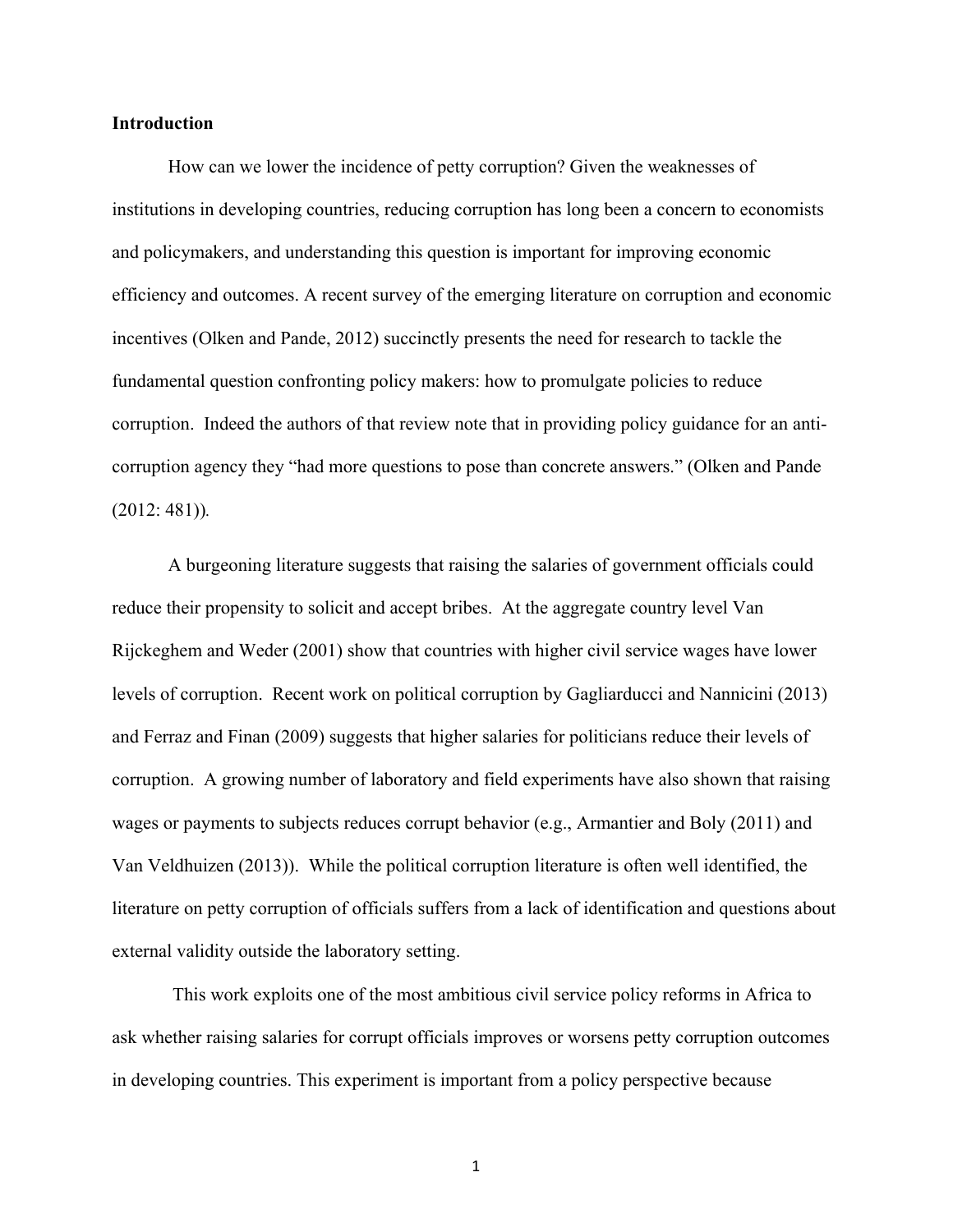officials' salaries in poor countries are low, creating an identification problem on the origins of petty corruption. On the one hand, petty corruption outcomes such as bribery may be only manifestations of low incomes and corruption would reduce significantly if incomes were raised substantially. On the other, corrupt outcomes might occur independently of income levels and be worsened by a higher "appetite" that higher incomes would bring. Classic economic models show that individuals care about both their absolute and relative incomes. These effects are further complicated by the reality that corrupt officials' incomes persist in broader environments, so that other agents (e.g. those who must pay bribes to officials) may be aware that certain officials have higher salaries and potentially alter their strategies to reflect changes.

In this work, we use detailed survey data and experimental evidence to study this question in one particular context: bribery and corruption on highways in West Africa. In July 2010, the Ghana Government implemented a "single-spine" salary structure for all police officials (unilaterally doubling their incomes) in an effort to improve officials' living standards and curb highway bribery by said officials. On the other hand, neighboring countries in the West African region left their police salaries unchanged throughout the period, as did other officials within Ghana. Between 2006 and 2012 the United States Agency for International Development (USAID) West African Trade Hub has collected unique data from over 2,100 long-haul truck trips in the sub-region, representing over 45,000 bribe opportunities on the road between Tema, Ghana and Ouagadougou, Burkina Faso. By following bribes paid by the same trucks in different countries as well as aggregate trends in Ghanaian bribe taking using a difference-in-difference methodology, we can identify whether salaries affect both demand for bribes and the amount given by truckers. Figure 1, produced by the West African Trade Hub, shows some of the bribe data collected in a map of the Tema, Ghana to Ouagadougou, Burkina Faso corridor.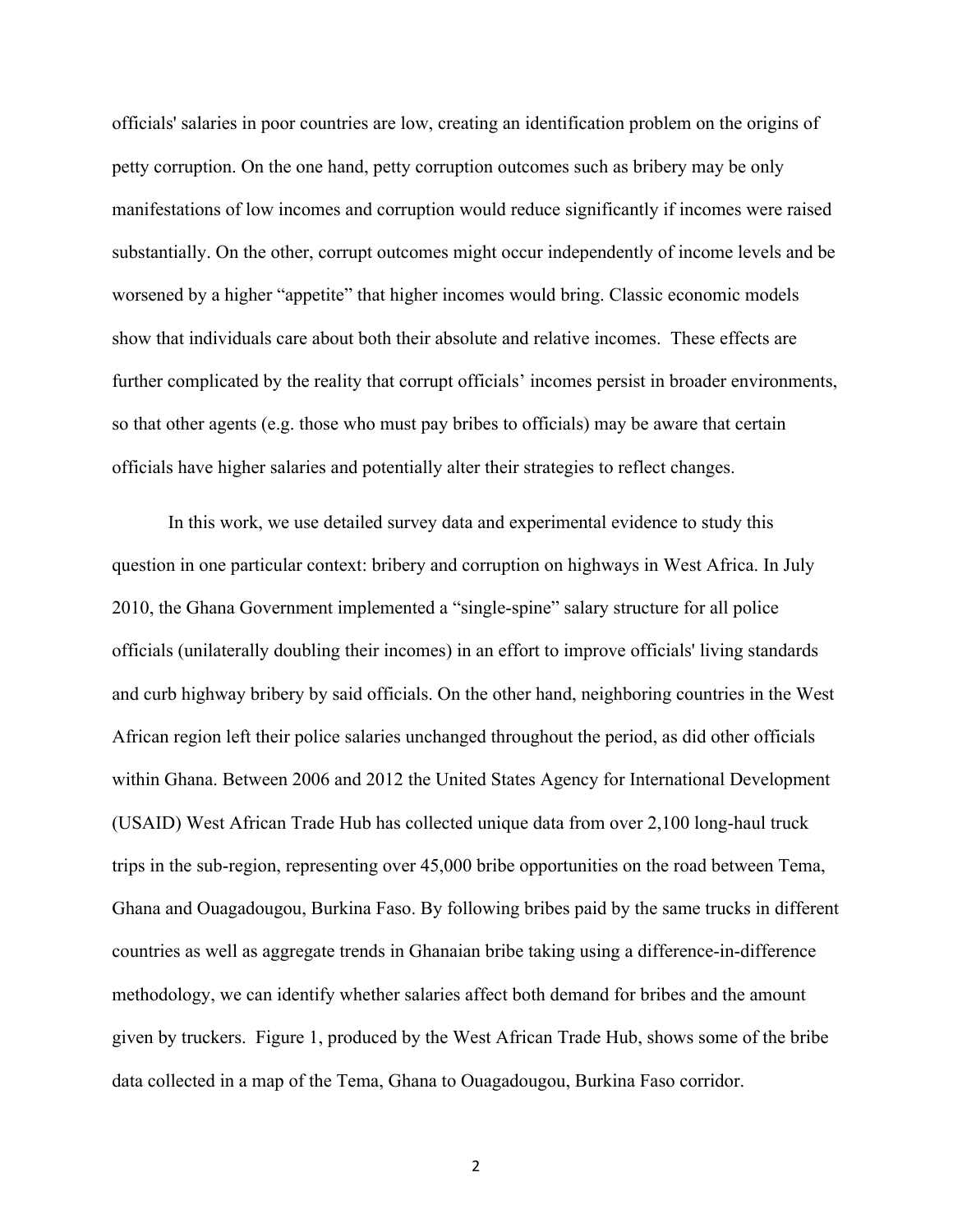#### **Figure 1**



**Map of the Route From Tema, Ghana to Ouagadougou, Burkina Faso** 

Source: West Africa Trade Hub. Red and blue bars represent customs and police stops respectively, in their customary or most frequent locations.

The question of incentive-compatible anti-corruption policy is a growing concern for political and development economists as shown by an increasing number of studies focusing on countries such as Indonesia (e.g. Olken (2007); Olken and Barron, (2009)), India (Bertrand, Djankov, Hanna and Mullanaithan (2007)), and Uganda (e.g. Fisman and Svensson (2007). One study based in Italy highlights the need to disentangle inefficiency from corruption (Bandiera, Prat and Valletti (2009). Such approaches are nested in the need to improve state capacity as outlined in Rose-Ackerman (2010).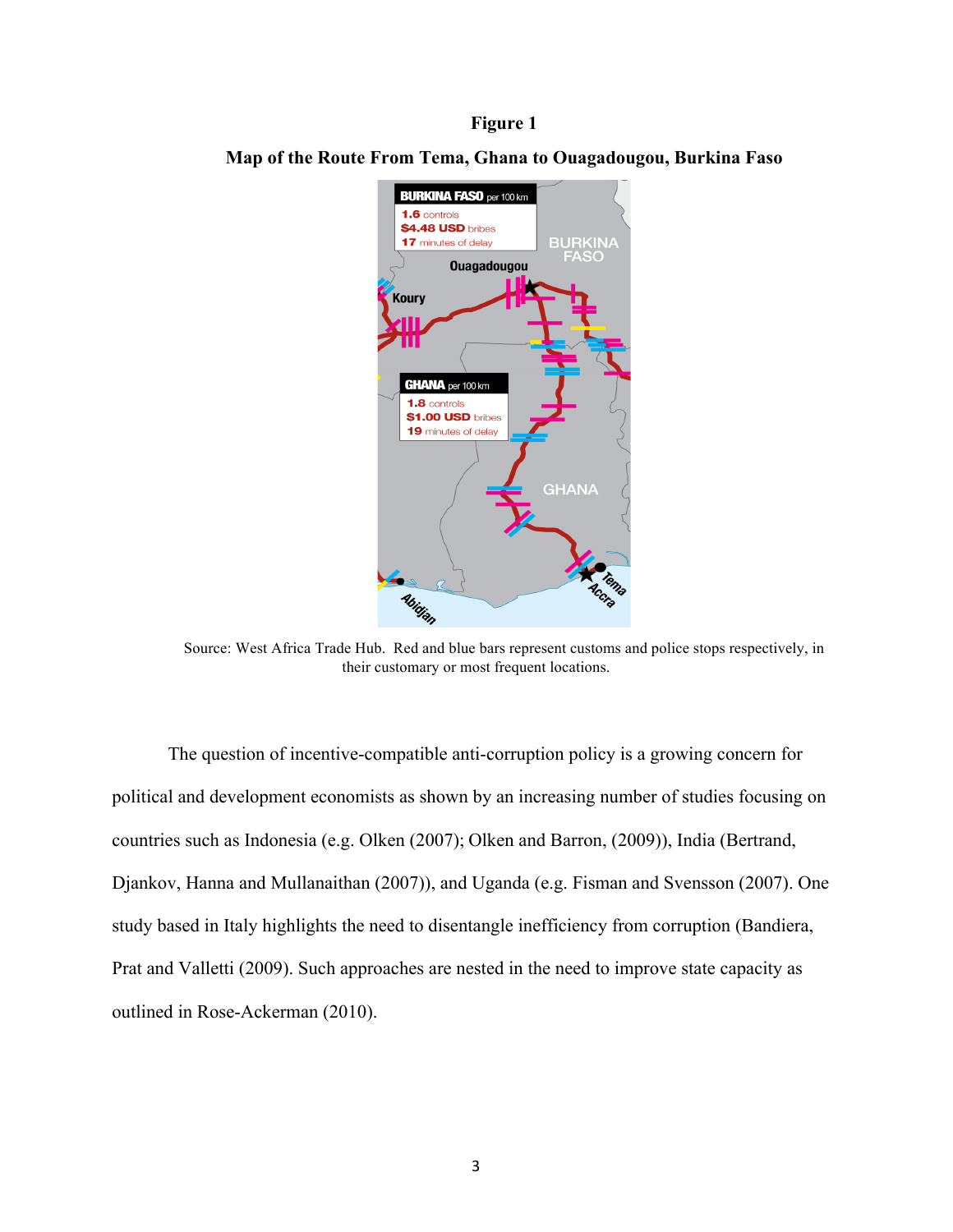As shown in a map of the roads used by the trucks in our study in figure 1, this research investigates a cross-border aspect of corruption, which has seen relatively little study in the literature. An exception is Zitzewitz, (2012) in which the International Skating Union found that an anti-corruption transparency reform led to more nationalistic bias from within-country judges. No study (to the best of our knowledge) has been able to evaluate polices aimed at lowering petty corruption on highways on an international scale. This gap in the literature persists although Freund and Rocha (2009) show that delays in the time it takes to get goods in and out of ports represents a major deterrent to the level of trade within and among African countries, but especially so for those that are landlocked. This paper also addresses a need to study and evaluate evidence on corruption that occurs across national boundaries. Although high levels of corruption on the truck routes of West Africa are most certainly detrimental to the viability of both exports and imports, international highways are becoming more dominant across the countries of Latin America, Asia and the Middle East. Policy on petty corruption at the international level in these areas may similarly benefit from understanding how petty corruption might transpire even in the context of international trade.

We find that the salary reform worsened petty corruption outcomes rather than improving them, empirically diverging from most of the theoretical models of corruption extant in the literature. The results show that raised salaries for Ghanaian police officers caused the police to increase the effort they put forth to get bribes by 19 percent, the value of bribes taken at each individual stop by between 25-28 percent  $(\sim 0.25)$ , and increases the total amount taken on the road, even while they reduce the number of times they receive a bribe. In other words, the higher salary translates into petty corruption effort becoming more intense. This outcome is mostly explained by complementary behavioral model environments in which the choices of corrupt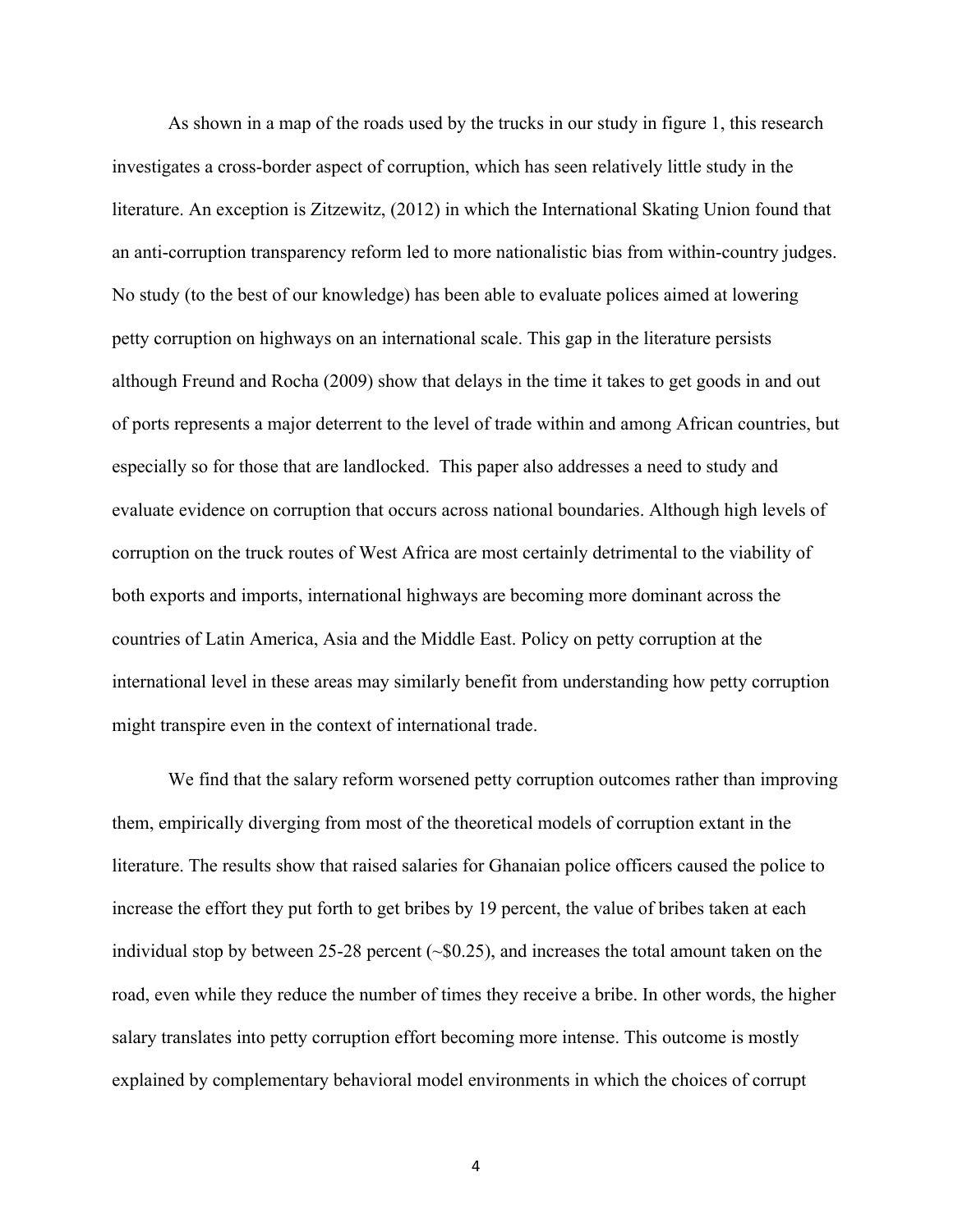officials does not only depend on the material outcome choices, but also on points of orientation to which such outcomes may be compared (e.g. Kőszegi and Rabin 2006). This observation of reference dependence driven corruption choices has implications not only for the discourse on the economic origins of petty corruption, but anti-corruption policy reform. As developing countries attempt to gain from integration within their respective sub-regions, political barriers to trade such as petty corruption may benefit from such behavioral perspectives partly since poverty and self-control may be intertwined (Bernheim, Ray and Yeltekin (2015)).

The remainder of the article proceeds as follows. The second section discusses the single spine salary policy experiment implemented in Ghana. The third section presents some descriptive statistics of the data. The fourth section provides a conceptual framework and develops testable hypotheses. Section five discusses the empirical strategy and results and the sixth section concludes.

#### **2. The Single Spine Salary Structure (SSSS) in Ghana**

Civil service salary reform in Ghana, though desired by many, has had a long and tortuous history of fits and starts with little actual reform taking place until recently. Following independence in 1957, corruption in the Ghanaian public service led to both economic and political instability in the 1960s and 1970s and a series of coups into the early 1980s. During that period public pay review interim commissions mandated with harmonizing salary standards in the Ghana Universal Salary Structure (GUSS) post-independence public pay system had difficulties implementing reforms in the context of on going political unrest and instability.

After returning to democracy in 1992, the Gyampoh Commission met during the rule of President Jerry Rawlings to plan and implement the public sector reforms previously envisioned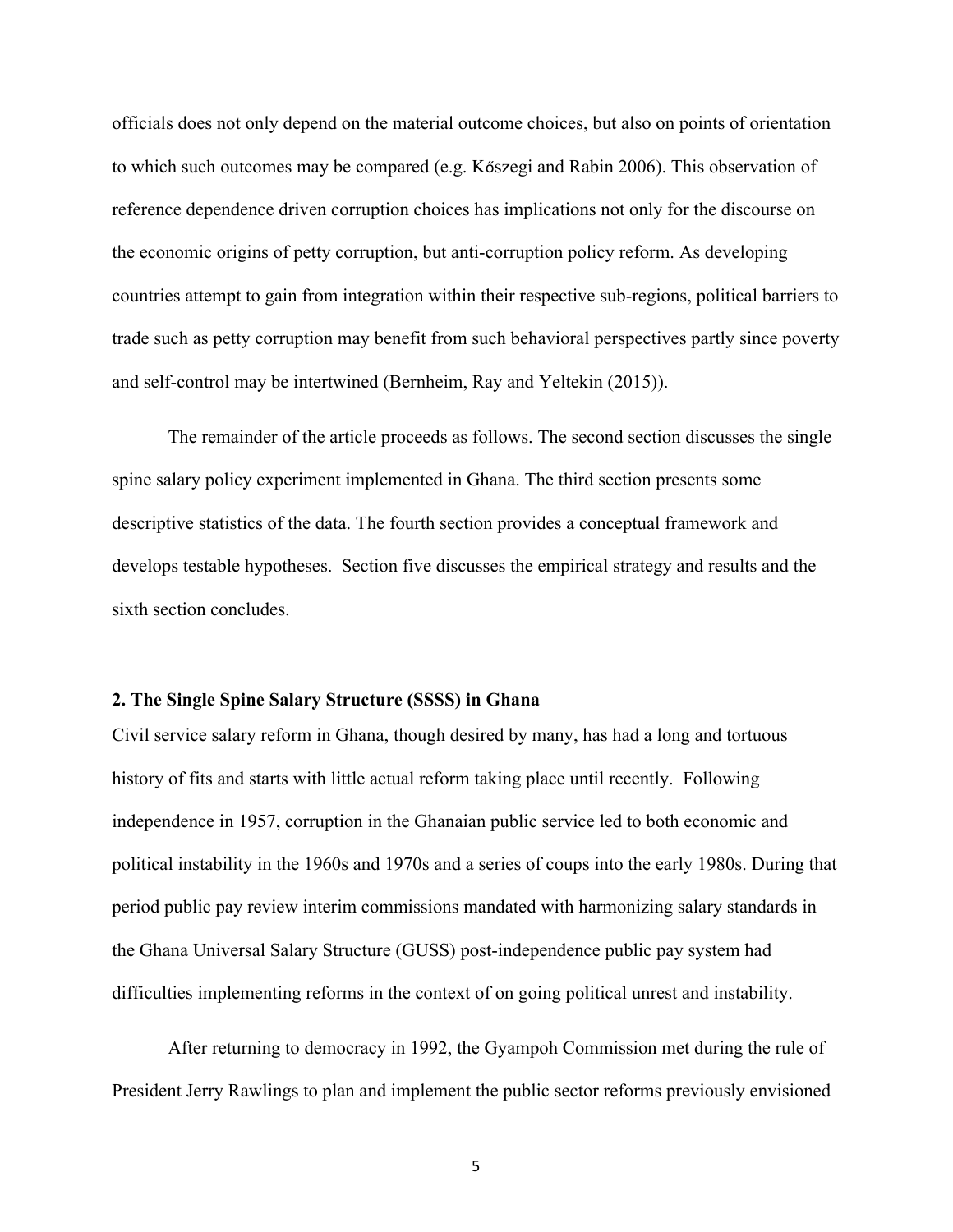decades earlier, but the commission disbanded only a year later. Next, in 2000, President Kufour's Ministry of Public Sector Reforms constructed a pay policy to correct existing disparities within the public sector, renamed the Single Spine Salary Structure (SSSS) and announced in 2007. The term "single spine" was inspired by a biological analogy: as all nerves and organs of the human body are connected to a single spinal cord, so would all public workers, irrespective of sector and specialization be connected to a common salary system (Seniwoliba (2014)). Although President Kufuor's Government had intended to implement these public sector pay reforms, his party, the New Patriotic Party (NPP) lost the general elections to the rival National Democratic Congress (NDC) in 2008, again calling into question whether these reforms would ever take place.

The NDC Government issued an announcement in November 2009, pledging to mitigate pay disparities in the public service; implement numerous pay negotiations; and improve productivity through payment channels (Daily Graphic, 2009). To facilitate SSSS implementation, public sector workers were categorized by job similarities with factors influencing categorization including education, skills, training, and career roles. Parliament passed the Fair Wages and Salaries Commission (FWSC) to administer the SSSS in 25 levels. Following negotiations with public sector unions in 2009, the SSSS started implementation in July 2010 with the police service as the first type of civil servant to receive this structure.

#### **2.2 Ghana Police Salary Increases**

Everyone is hoping to see the end of corruption, inefficiency and bribery by the police, now that their salaries have gone up.

--Stephen Owusu (2011) *Can Single-Spine Salary For Police Stop Bribery and Corruption?*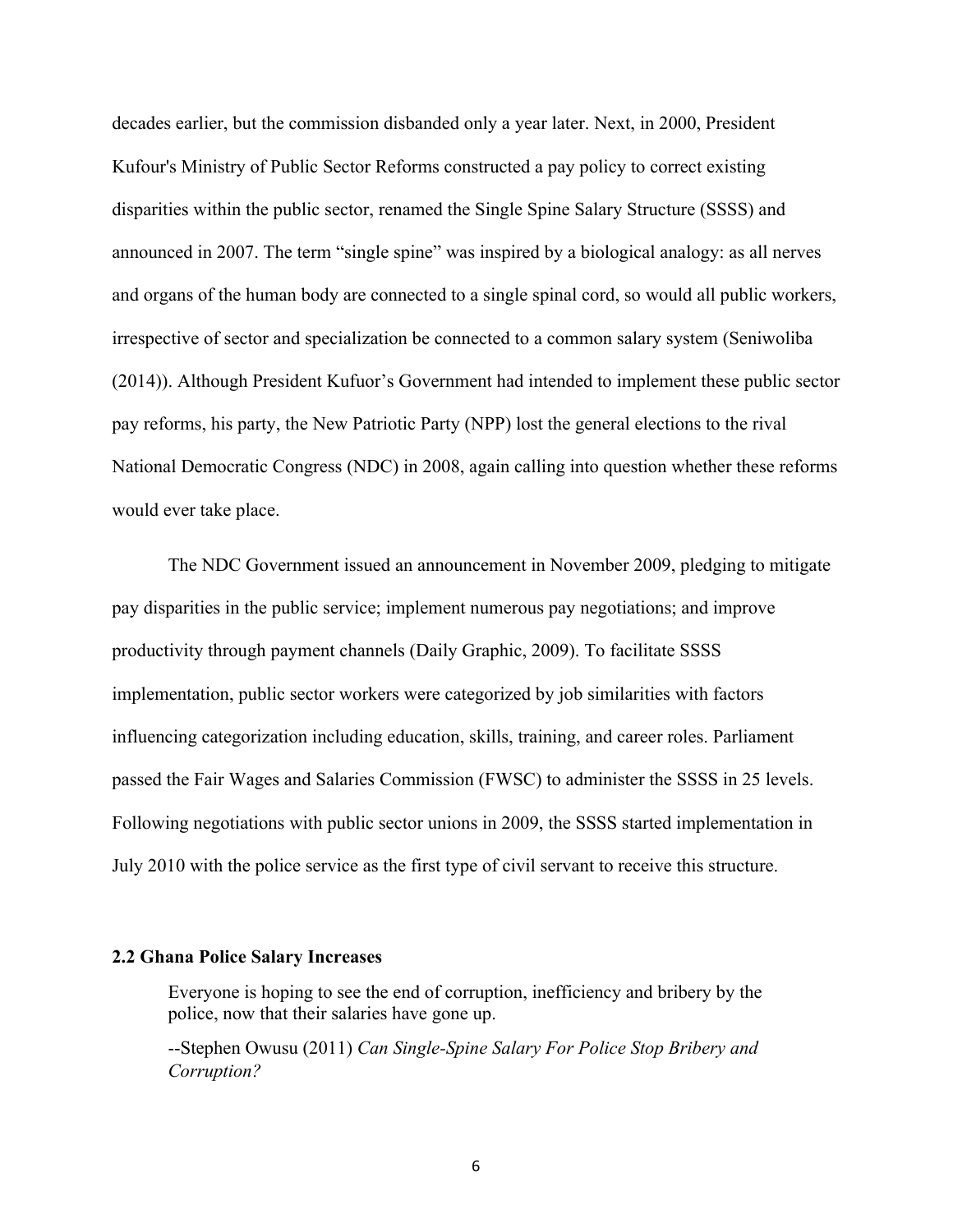The FWSC migrated the Ghana Police Service to the single spine structure on July 1, 2010, leading to a doubling of police salaries. Such a doubling of salaries for the police was unique and not repeated across other civil servant types. Although having other public sectors on the same structure helped harmonize pay standards across sub-sectors, this might have influenced the impression that the SSSS was meant to add more funds to all salaries. When the Ghana Prison Services, Ghana National Association of Teachers, National Association of Graduate Teachers, Civil and Local Government Staff Association Ghana, Ghana Medical Association and others received their pay without the significant pay increases received by police, they either picketed, demonstrated, threatened strike action or actually took such actions.

Two reasons seem to account for Ghana giving a disproportionate rise in salaries exclusively to the police. Historically, the police service has been the least well-paid of all public sector workers in Ghana. Second, it was thought that this measure could curb corruption, as noted in the above media report. Thus, from a public policy perspective one might consider it both fair and the investment with the highest expected return in terms of lowered corruption to give disproportionate raises to the police. However, the SSSS has not been targeted exclusively to the Ghanaian police, although the administrative and efficiency characteristics of the reform meant that staff working in other sectors often had little to gain financially on eventual migration to the SSSS, which may partially explain the strong opposition to police salary increases (Aliu and Fuseini (2014). Other researchers argue that the labor unrest may have occurred because there was little to no educational outreach on the role of the program to harmonize pay scales of various public officials as well as significant delays in SSSS implementation for other types of civil servants in the subsequent stages (Seniwoliba 2014).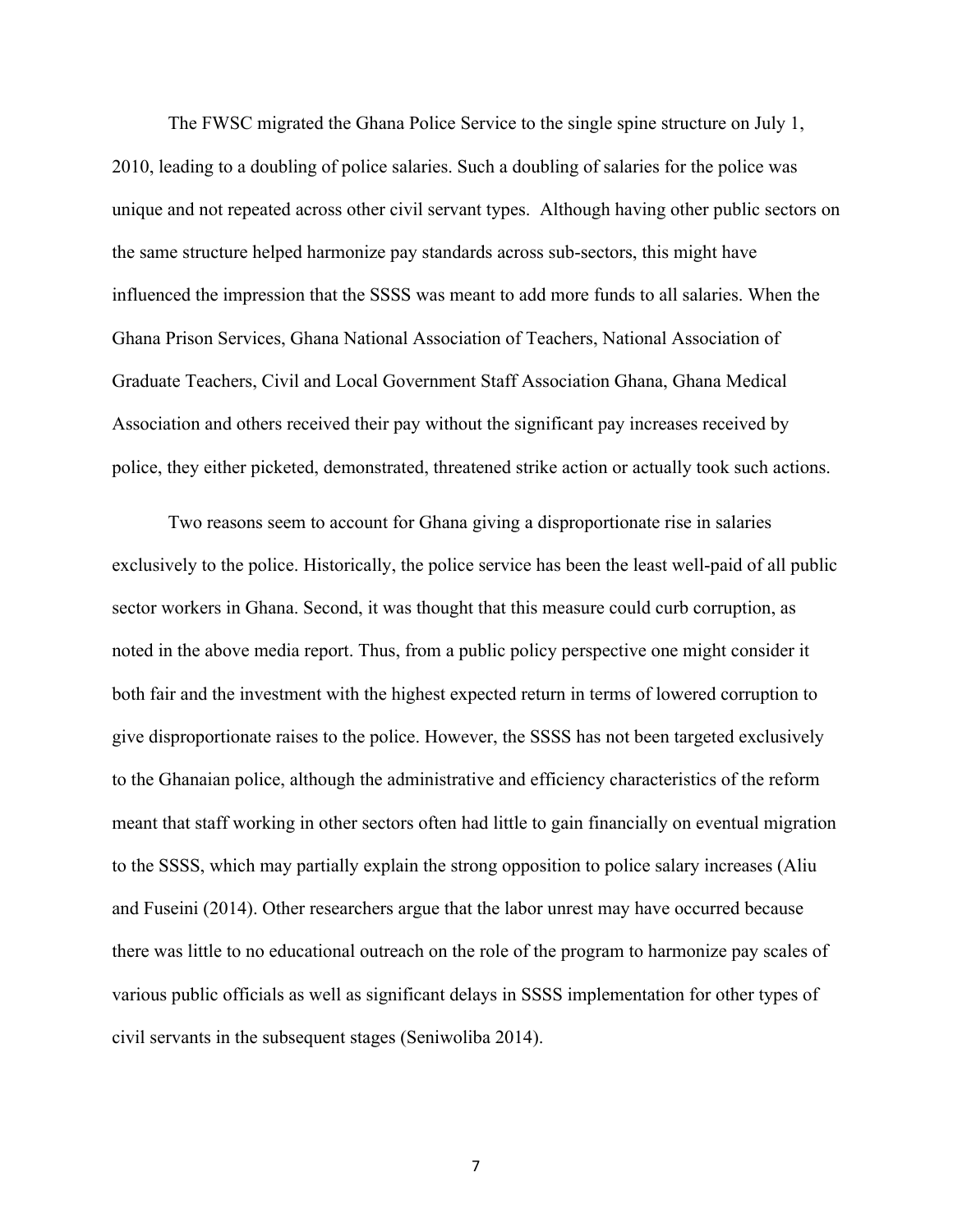By 2014, the SSSS had already become a main source of government expenditure pressure. Ghana's wage bill grew by 47% between 2011 and 2012, representing the highest wage bill growth rate on the African continent, which is a development that has been attributed to the SSSS (McTernan 2013). In the same year, the government wage bill totaled about \$2 billion, with economists in Ghana calling for a delay in further SSSS implementation to reduce the 11% deficit (Daily Graphic, 2014). At the same time however, corruption remained a concern with the Ghanaian public as acknowledged by President John Mahama in his State of the Union address, where he observed that there was no longer any reason for petty corruption since salary concerns had been addressed (Gadugah 2015).

#### **3. Data**

This investigation draws on unique data collected by the USAID-West Africa Trade Hub (WATH) project since 2006 from over 2,400 trucks plying the roads in West Africa.<sup>2</sup> Since 2006 they given surveys to long-haul trucks plying the major truck routes of West Africa. The dataset for this work includes trucks traveling back and forth from Ouagadougou, the capital of Burkina Faso, to the port town of Tema, Ghana, see figure 1 for a map of the route. Drivers of trucks on these routes wrote down the delay, amount paid and the official type each time they paid an average of 27 bribes per trip to seven different types of officials spread out along the nearly 1,000 km of road on this corridor.<sup>3</sup>

 $2$  The WATH corruption data used in this work is available on the WATH website at http://www.borderlesswa.com/resources/publications

 $3$  Due to the poor quality of secondary roads, there are few alternative routes or ways for truckers to drive around checkpoints and barriers.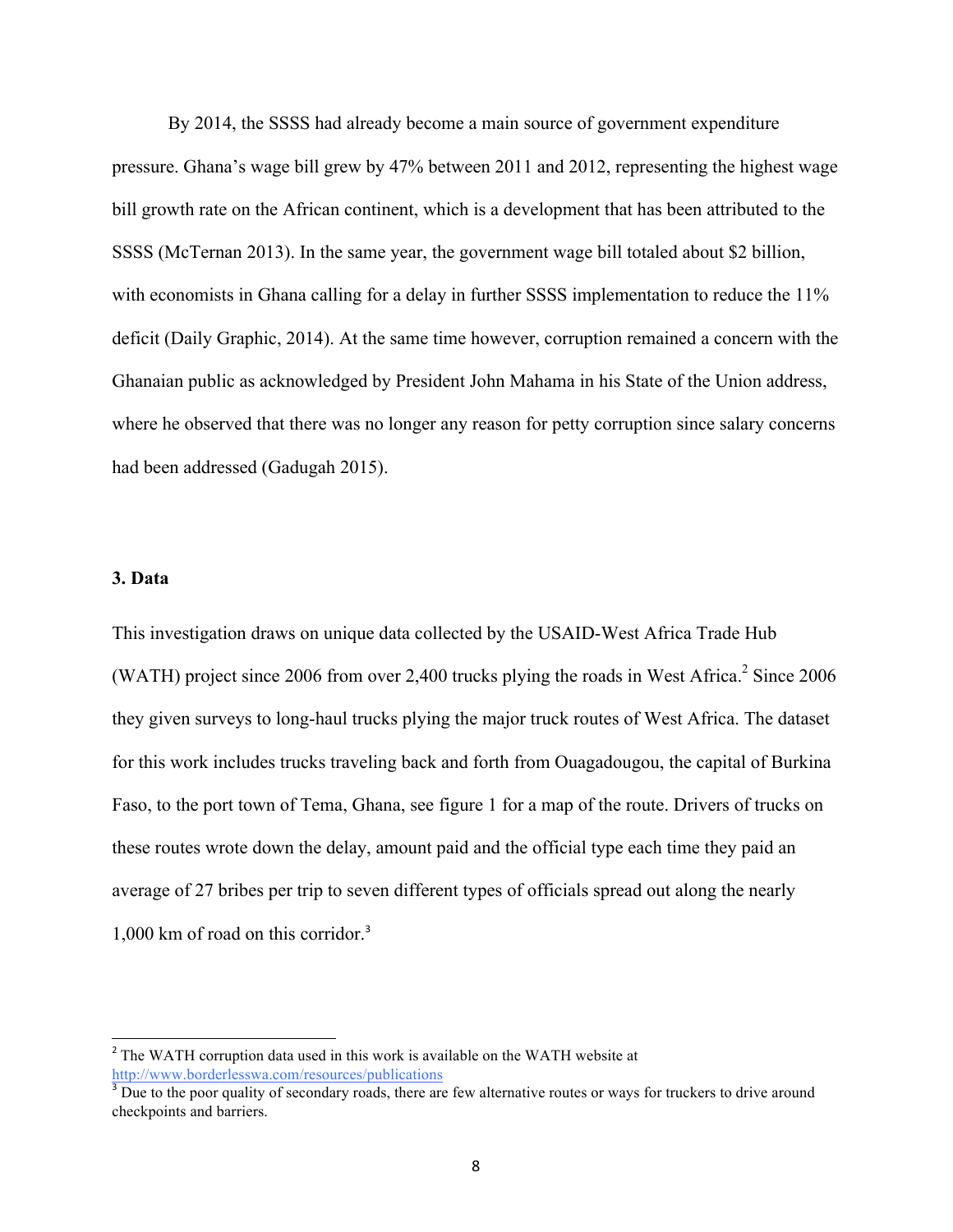In the dataset, each checkpoint stop for an individual driver represents a data point, which produces some 40,000 useable stops for more than 2,400 drivers on trips in Ghana and Burkina Faso, with 34,869 stops occurring in Ghana. There are seven different types of stops recorded: Customs, Forestry, Gendarmerie, Health, Other, Police, and Unions on the road from Tema in Ghana to Ouagadougou in Burkina Faso. The data also include information on driver and truck characteristics including country of origin of the driver & truck; truck type (tanker, container, general purpose); and truck value. Since over 90% of the stops in Ghana are either customs or police, we use only the data on customs and police stops in Ghana with the addition of the gendarmes (a police force) in Burkina Faso. The results reported are robust to inclusion of the other authority types.

The surveys were given to truck drivers at the beginning of their trips. When the drivers are approached with a survey, an expert in trucking checks their papers and assesses if the papers for the truck and cargo are in order. If they are in correct condition and the truck driver agrees to take the survey, the driver is given a survey to fill out which is then collected at the end of the trip. Only trucks scheduled to drive the whole trip are given surveys to fill out. It is estimated by those that hand out the survey that the trucks with their papers in order represent about one-third of the long-haul trucks on the road. The data therefore represent a selected sample that represents the minimum levels of bribes paid, since the trucks without appropriate papers will be likely to pay higher bribes. Collecting data from trucks whose documentation are confirmed to be in order also minimizes the possibility that a bribe payment can be warranted.

Our data suggest that the total cost of bribes is between \$0.03 and \$0.17 per kilometer, implying that bribes are a non-negligible 1-5% of total costs, and between 2% and 10% of variable costs of a long-haul trip. In addition the data show delays due to petty corruption that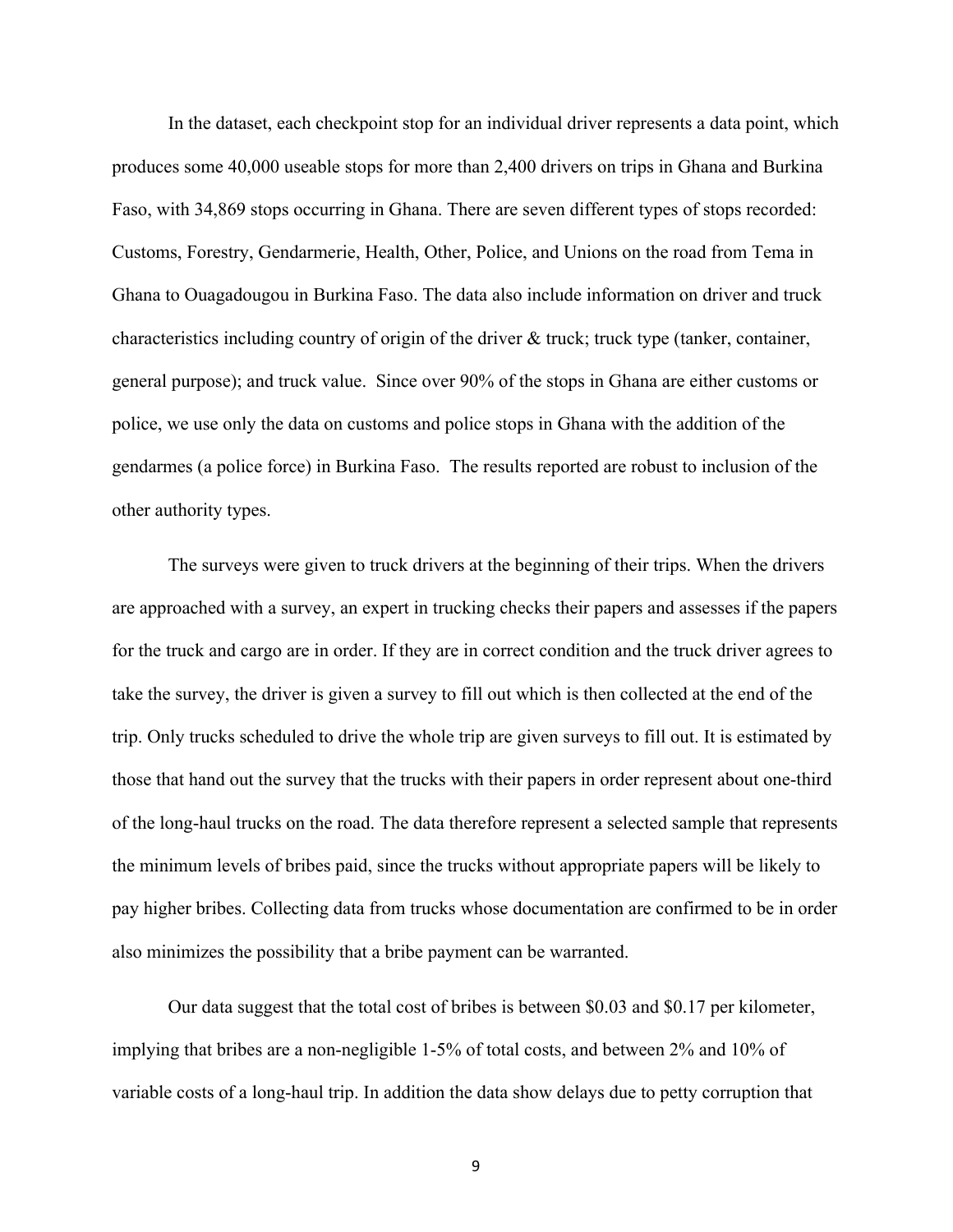can add up to an extra day in transit. The average bribe paid in Ghana is just under \$1 on average, with the most frequent bribe amount being paid at 1 Ghanaian Cedi (roughly equivalent to \$0.25).

#### **4. Conceptual Framework: Theories of Bribe Taking**

 

We present simple theoretical models that capture multiple potential outcomes from increasing police salaries, including the three major theories from the literature about how raising salaries might change corruption. The first of those theories is the "crime and punishment" or shirking model from Becker and Stigler (1974), in which government officials choose corruption based on a cost benefit analysis that equates corruption returns to their lost potential forgone future income if they get caught. This set up is broadly related to the social norms literature on corruption such as Acemoglu and Jackson (2014) and expresses similar concerns to models of "career concerns", albeit with different mechanisms (e.g., Dewatripont, Jewitt and Tirole, 1999). The second theory, first formalized by Akerlof and Yellen (1990) is the "fair wage" hypothesis in which officials engage in corruption up to the point that their wage rises to what is considered the fair wage. We add a third possibility to our modeling, developed from the reference dependent utility and target income literatures. In this reference dependent utility model, the salary change affects policemen's reference income level relative to other civil servants leading to higher levels of corruption. These diverse models therefore yield substitutive predictions to provide a comprehensive understanding on the economic origins of petty corruption. We proceed with a basic framework.<sup>4</sup>

 $<sup>4</sup>$  A fourth possibility is the monopolist model of corruption, in which corrupt officials maximize profits by setting a</sup> bribe price to pass on the road (see Schliefer and Vishny (1993) for a model and Olken and Barron (2009) for an application to similar truck data as this study. The appendix A2 explores this possibility and finds no empirical evidence to support such a model in the West African context.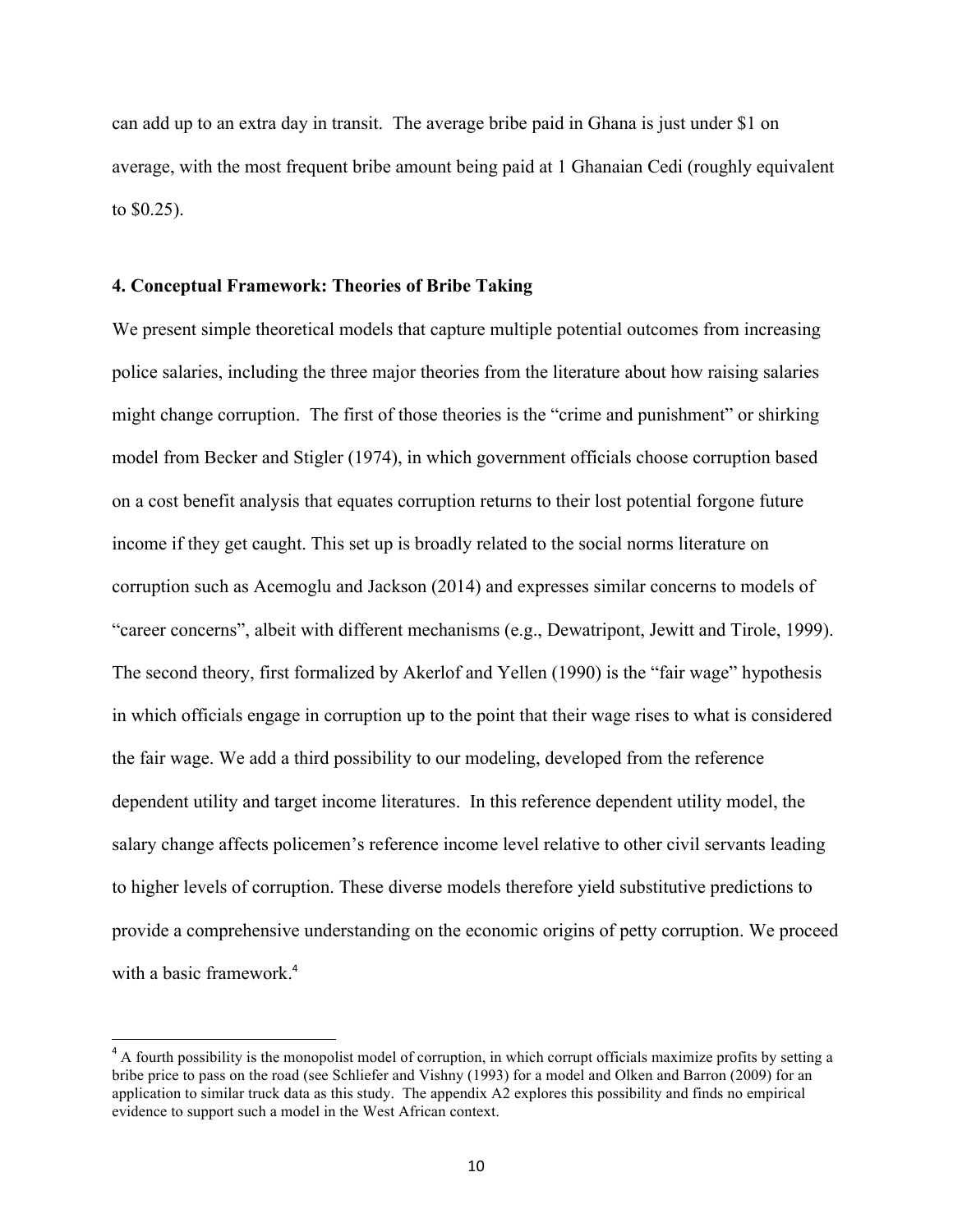Let there be an official who receives a salary, *B*, and can choose to engage in corrupt practices by putting in effort, *e*, which gets him benefit  $g(e)$  but induces a cost to him of  $c(e,\overline{B})$ where  $\overline{B}$  is the official's permanent income received from salary level *B*. The function *g(.)* is quasi-concave and  $c(.)$  is convex in effort, e, and  $c(.)$  is multiplicative in e and  $\overline{B}$  as well as strictly increasing in permanent income<sup>5</sup>. While one can think of the benefit  $g(.)$  as a monetary benefit, the cost *c(.)* will come in the form of social stigma and potential penalties including losing one's future income stream. The official will choose the effort<sup>6</sup> to allocate to corruption to maximize the following utility function<sup>7</sup>:

$$
\max_{e} \ U = B + g(e) - c(e, \overline{B}) \tag{1}
$$

First, if the cost of corruption is independent of salary levels, as would be the case if there is zero probability of getting caught and losing one's job, i.e.,  $c(e,\overline{B}) = c(e)$ , then the optimal level of effort will be determined by the relative marginal costs and benefits of corruption effort<sup>8</sup>. It is easy to see that the optimal effort to maximize utility will be governed by  $\frac{\partial g}{\partial e} = -\frac{\partial c}{\partial e}$  and independent of salary levels, *B.* This establishes our null hypothesis against which we test the other propositions.

<sup>&</sup>lt;sup>5</sup> The Becker and Stigler (1974) results are driven by backward induction in a multi-period model. In what follows we use the simplification of using an official's permanent income, which includes the person's discounted future income.

<sup>&</sup>lt;sup>6</sup> In his work on corruption in Zaire, Gould (1980) makes the point that corrupt practices require a specific effort of the officials. He finds that poorly paid officials will choose between corrupt practices or moonlighting in a different job, depending on the relative value of corruption in the area to which they are posted.

We use a linear utility function to match the principle agent literature as well as ease of exposition. The results and propositions would be the same with some common functional forms such as Cobb-Douglas or exponential utility. <sup>8</sup> Petty corruption may not always lead to punishment costs, partly because drivers that pay bribes are often themselves at some legal fault. For example, drivers in developing countries often may not have their papers in order. On the other hand, there have been anecdotal cases of properly-credentialed drivers getting bribe-extorting police officers fired in Ghana. The drivers in our study all had their papers in order.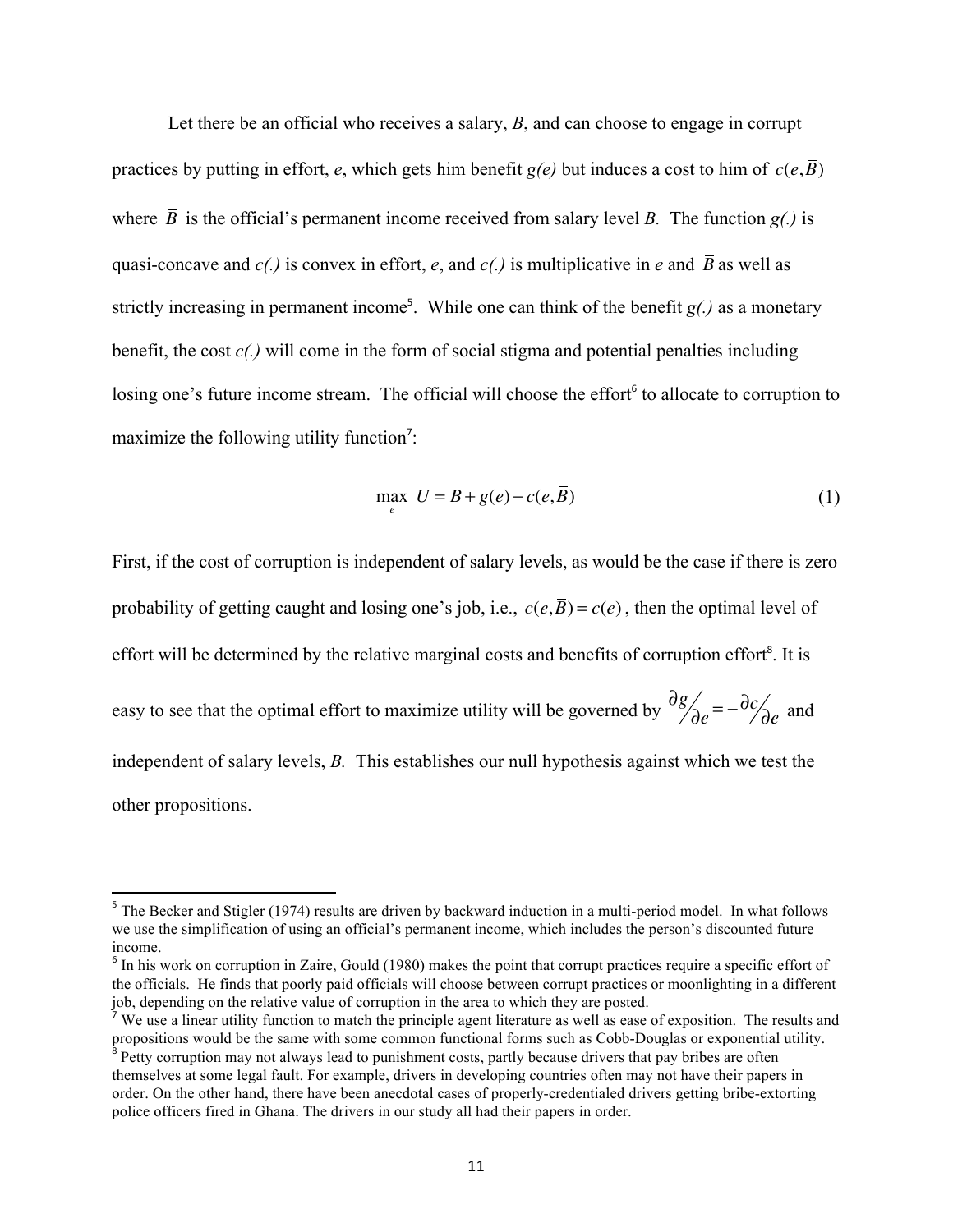*Null Hypothesis: Levels of effort and amounts of bribes are independent of changes in salary levels.*

In order to demonstrate the crime and punishment model, we solve (1) for the optimal level of effort assuming that the costs of effort are increasing in one's permanent income  $\partial c / \partial e \partial \overline{B} > 0$ , as would be the case if one could lose one's job from corruption effort. The first order conditions for the optimal choice of corruption effort will be:

$$
e = \begin{cases} 0 & \text{if } g(e) < c(e, \overline{B}) \\ e^* & \text{where } e^* & \text{solves } \partial g / \partial e = \partial c / \partial e \end{cases} \tag{0.1}
$$

This leads to the first of the literature's testable conjectures:

*Conjecture 1: (Crime and Punishment) A rise in an official's salary will reduce the effort officials put into soliciting bribes and the overall value of bribes.*

Proof: First, since permanent income is rising with current income and  $c(e,\overline{B})$  rising with  $\overline{B}$ , the outcome  $e = 0$  will be more likely. Second, since  $\partial c / \partial e \partial \overline{B} > 0$  then  $\partial e^* / \partial B > 0$ .

Next we turn to the fair wage hypothesis, which can be illustrated by adding the following constraint to equation (1):

$$
st. \quad B + g(e) \ge B^{fw} \tag{0.2}
$$

where  $B<sup>fw</sup>$  is the fair wage at which an official believes he is receiving adequate remuneration. The first order conditions will now be: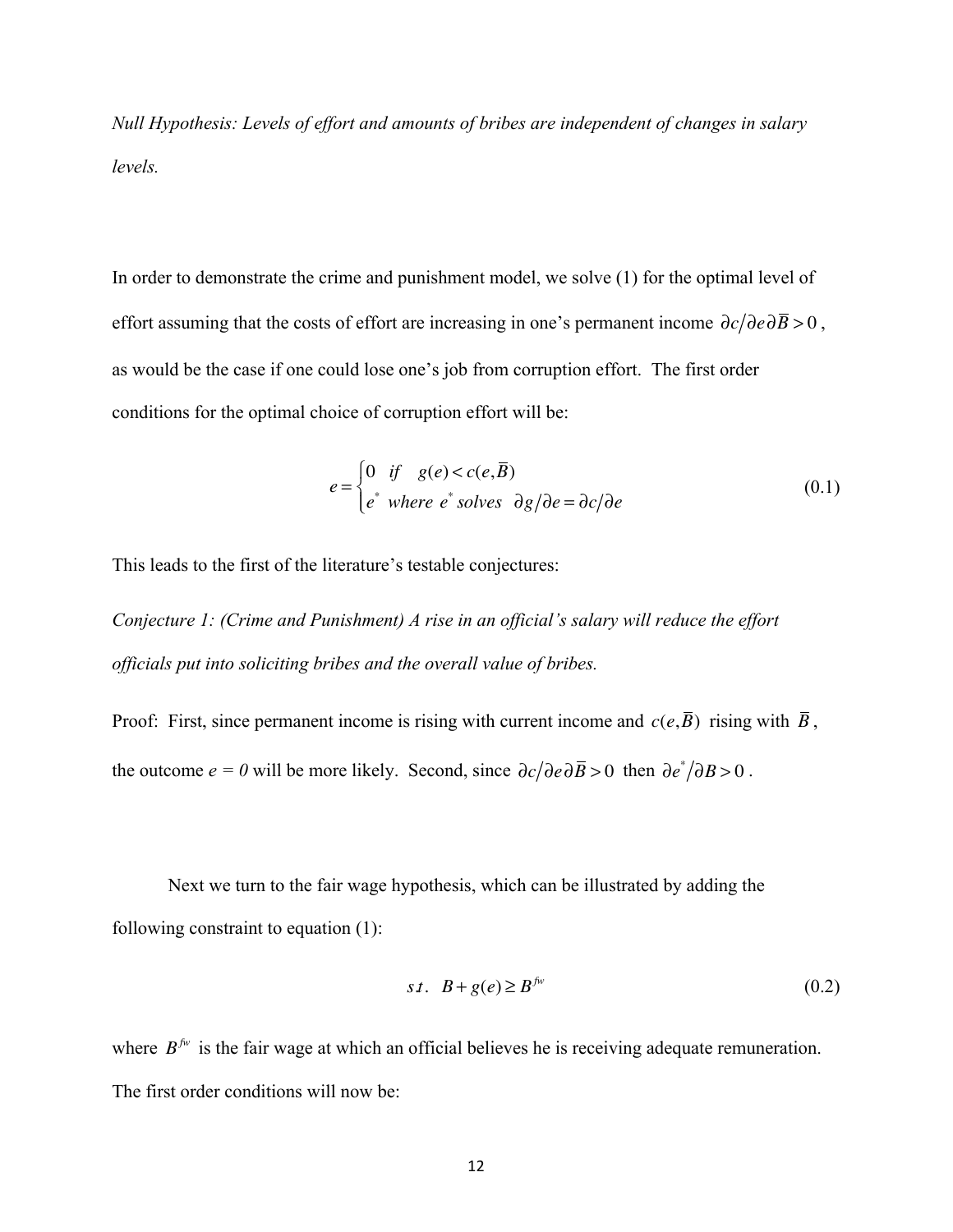$$
e = \begin{cases} 0 & \text{if } g(e) < c(e, \overline{B}) \\ 0 & \text{if } B \ge B^{fw} \\ e^* & \text{where } e^* & solves \end{cases} \quad (0.3)
$$

This leads to the following testable conjecture.

*Conjecture 2: (Fair Wages) If the salary increase is large enough to move from an unfair wage to a level above the fair wage, the level of corruption effort and amount of bribes collected will go down.*

The reference dependent utility (Kőszegi and Rabin, 2006) and income targeting (Camerer et al., 1997) literatures provide a third potential explanation for how civil servants might change their corruption seeking effort due to salary level changes. In a reference dependent utility framework, civil servants have a kink in their utility function at their income target. If civil servants received an income level that was less than their reference income level then this would impose a utility cost on them that is higher than levels above the reference income. Since the object of interest is total income, salary plus corruption earnings, this distinguishes the reference dependent utility explanation from a fair wages explanation. In addition as set out in Koszegi and Rabin (2006), the reference points may change over time and space.

We modify equation (1) to account for the reference dependence as follows. Let realized income be:  $y = we + B$ , where *we* is the monetary returns to corruption (bribe value times effort) and *B* is salary and for simplicity let the cost of corruption effort be  $c(e, \overline{B}) = c(e)$ . Civil servant utility will be: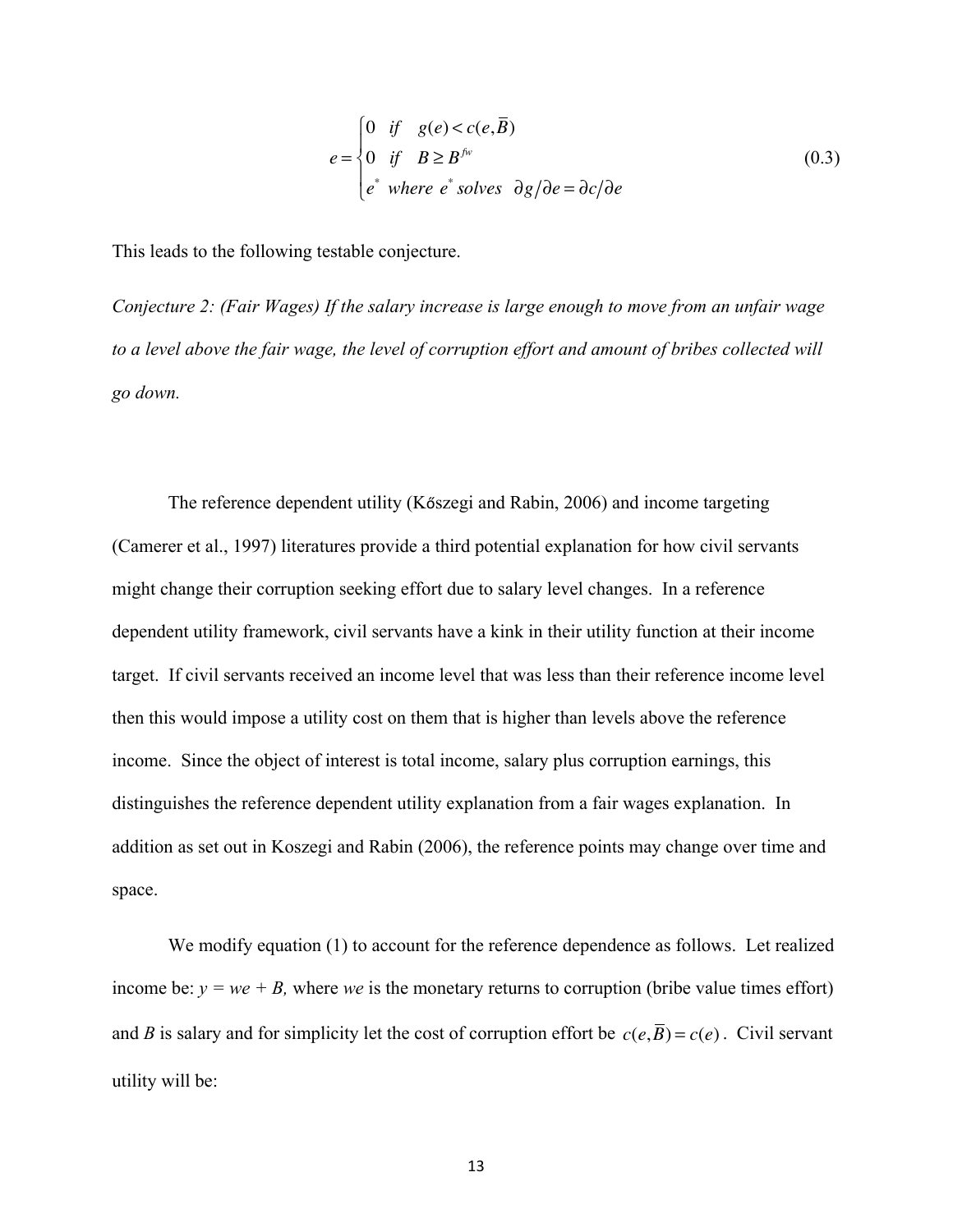$$
Max V = \begin{cases} \lambda[u(y) - y'] - c(e), & y \le y' \\ [u(y) - y'] - c(e), & y > y' \end{cases}
$$
 (1.5)

where  $y^r$  is the target income level and  $\lambda > 1$  captures worker aversion to being below their reference utility. First order conditions for this problem produce the following marginal

substitution rates: 
$$
\begin{cases} \frac{c'(e)}{u'(y)} = \lambda w, & y \le y' \\ \frac{c'(e)}{u'(y)} = w, & y > y' \end{cases}
$$
 (a)  
(b)

Reference dependent civil servants receive utility benefits of λ*w* for each unit of effort they expend below their income target and a lower value *w* once their income is above the target level. Solving these equations (a) and (b) in the framework used above gives us three possible regimes for corruption effort depending on corruption effort's returns relative to costs:

$$
e = \begin{cases} 0 & \text{if} \quad we + B < c(e) \\ e^* & \text{if} \quad y > y^r \quad \text{with } e^{**} > e^* > 0 \\ e^{**} & \text{if} \quad y \le y^r \end{cases}
$$

In the above model if reference income levels  $y<sup>r</sup>$  are left unchanged by changes in salary, the effects of salary increase should reduce levels of corruption effort in a manner similar to the fair wage hypothesis. Reference dependent utility with no change in the reference income level by civil servants would produce the same result as Conjecture (2) above. We would see that increases in salary that raised civil servants above their reference dependent utility levels would decrease bribe-taking effort. If, on the other hand, the salary increase also increases the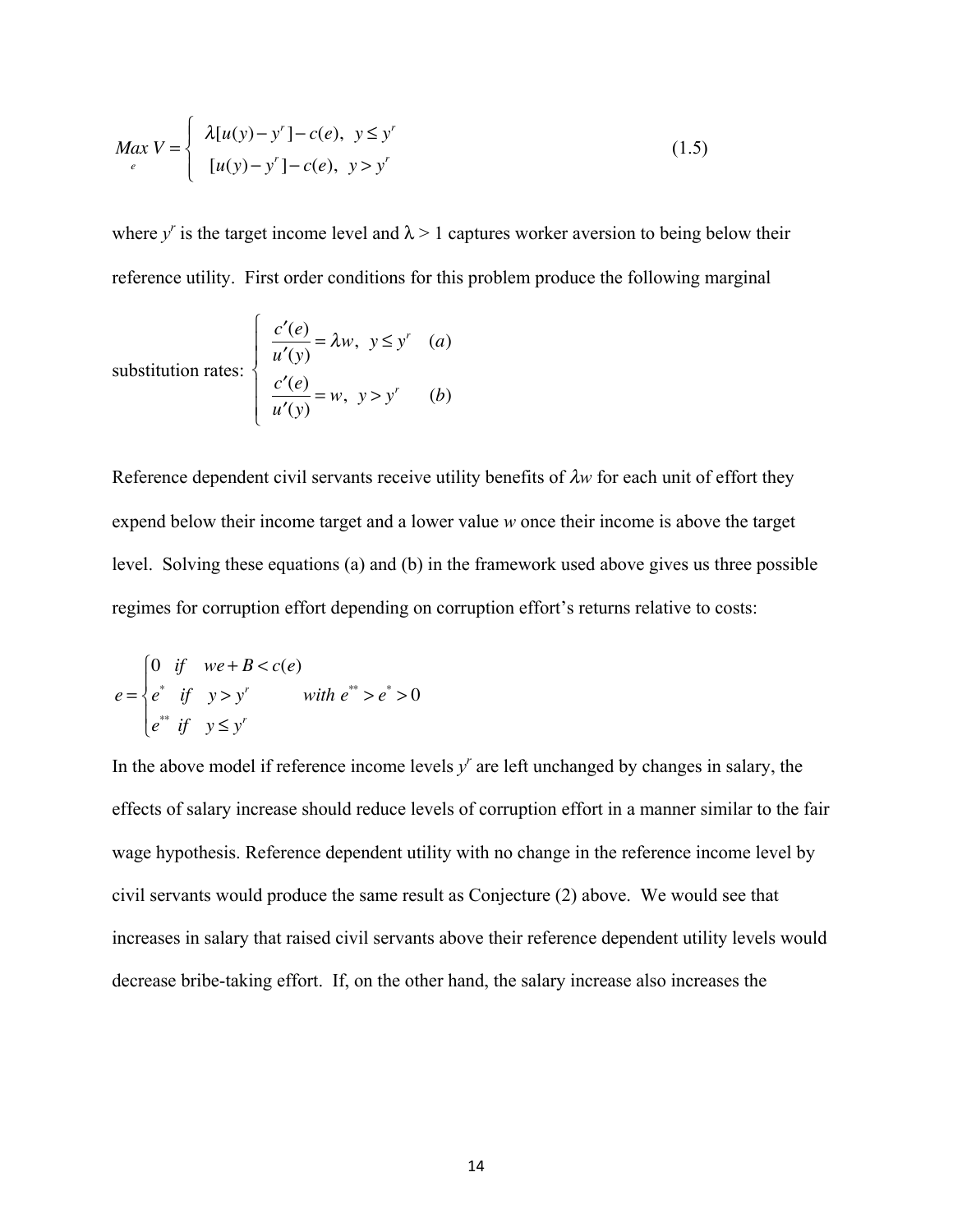reference income level of the civil servants who received the salary increase, then we would expect to see an increase in corruption effort by civil servants who received a raise.<sup>9</sup>

*Conjecture 3: If there are two civil servants and one has a higher reference income level than the other, the one with the higher reference income level will allocate more time to corruption effort.* 

It is worth noting two features of the above models that are consistent throughout. First, there is in all models scope for the zero bribe effort outcome in which the utility costs of collecting bribes is strictly more than the utility benefit of collecting bribes. We thus should expect to see some situations in which no bribe is collected, irrespective of which model is correct. Second, across all models, the optimal effort to collect a bribe is increasing in the monetary returns to bribe effort, *w* in our third model. This means that lower returns to bribe efforts by civil servants will reduce their bribe collection effort. This leads to the following conjecture:

*Conjecture 4: If a salary increase reduces the monetary returns for an individual civil servant's corruption effort, then we should expect to see the salary increase decrease corruption effort.*

A first possibility on how this might happen is that drivers might bargain harder after they heard about the higher civil servant salaries, reducing, *w* relative to its previous level. A related possibility that might affect monetary returns to bribe effort is if the civil servant on the road has to pay some percentage of his corruption take to a superior officer. If the higher salaries

<u> 1989 - Johann Stein, fransk politik (d. 1989)</u>

<sup>&</sup>lt;sup>9</sup> We thank an Accra, Ghana taxi driver named Kofi who outlined the ideas and intuition behind this reference dependent utility model for us during fieldwork. As Kofi described it, the salary increase made policemen "more important" people and therefore they needed the kind of high incomes that important people received. Policemen therefore asked for higher bribe amounts after the salary increase in order to receive the type of high income they expected as newly important people. In a bargain between a driver and civil servant, higher initial bribe amounts asked for increase bargaining time, but generally lead to higher bribes paid.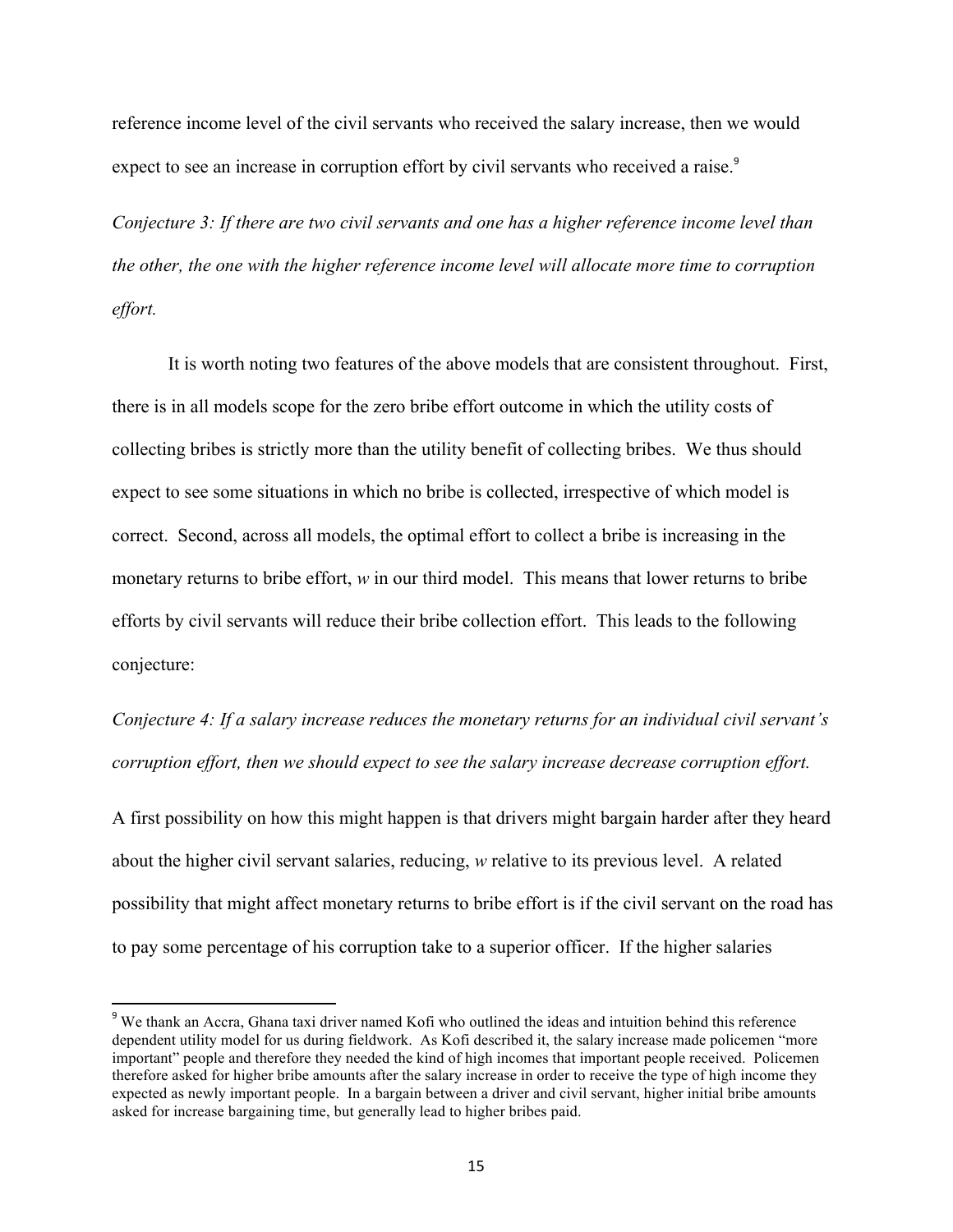increased this rental rate<sup>10</sup>, then we should see a version of Conjecture  $(4)$  that is a higher salary might increase rental rates, reduce the monetary returns to corruption effort, and reduce corruption effort.

#### **4.2 Policy Experimental Design**

 

The above four conjectures of the effects are neither mutually exclusive, nor are they necessarily separable. If there is a distribution among officials on the road of different utility functions or different values to the benefit and cost functions, *g(.)* and *c(.)*, then we may observe different versions of the propositions or an average of them. Nonetheless we can test them using the Ghanaian policy experiment of raising police salaries on July 1, 2010 and leaving other worker's salaries unchanged.

In our policy experiment set up we have civil servants (Ghanaian policemen) who have received a treatment (higher salaries) and other civil servants (e.g., Ghanaian customs agents or Burkinabé policemen) who did not receive such a treatment. We observe these treated and control populations in multiple interactions (~45,000 bribe "opportunities") with truck drivers across 6 years: 4 years before the experiment (2006 – June 30, 2010) and two years afterwards (July 2010 – 2012). This unique experimental set up allows us to use a difference-in-difference and triple difference approach making use of the variation across civil service type, country and year (Wooldridge, 2010) to test the effects of raises in police salaries on bribes. We can test the effect of the treatment (salary increase) on the amount and levels of bribe taking at both individual stop and national levels, while controlling for truck, truck driver, road, time, and country characteristics.

<sup>&</sup>lt;sup>10</sup> Note that since the higher salaries in question affect all policemen from top to bottom, it would have to be that the superiors operate with a reference dependent utility for them to raise the rental rate on a road stop on their underlings. Thus this outcome would require superiors to act according to conjecture (3) while underlings acted under conjecture (4).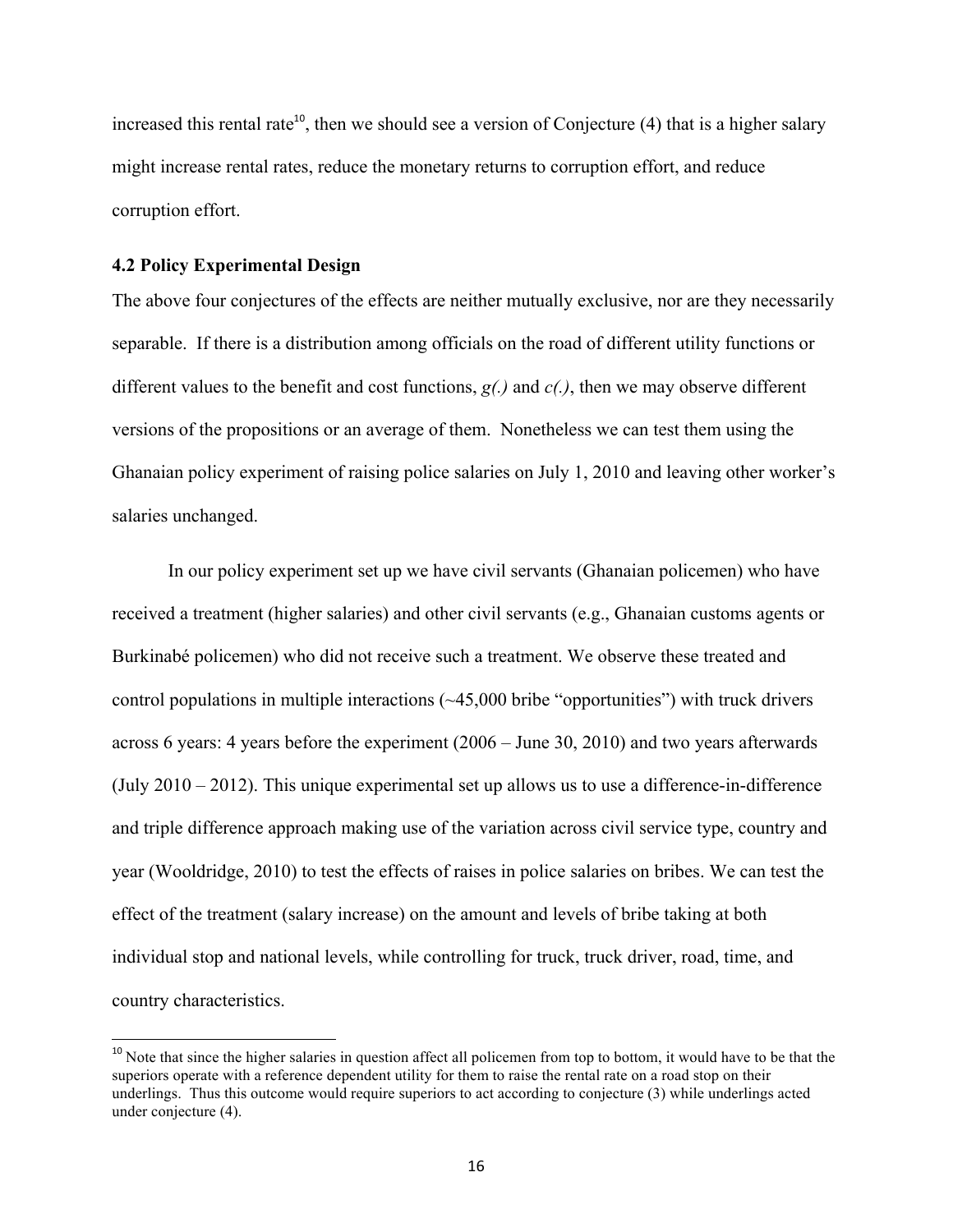The key outcome (dependent) variables we will be testing are: effort (the amount of time an official used to ask for a bribe), the amount paid at each stop, the number of stops where no bribe is paid, and the total amounts paid on a road. It is worth noting that effort, bribe values and no-bribe outcomes are all correlated, but not as highly correlated as one might expect. The elasticity of bribe value with respect to effort is between 0.19 and 0.13 depending on specifications. In addition while effort and having no-bribes to pay might logically be negatively correlated, they in fact have a 0.034 statistically significant positive correlation. Specific hypotheses to be tested with this methodology are that the rise in police salaries has: 1) Reduced the effort that policemen put into collecting bribes; 2) Reduced the amount paid in bribes to policemen in Ghana compared to other countries and other civil servant types; 3) Reduced the number of times a truck is stopped and asked to pay a bribe by policemen in Ghana compared to other countries and other civil servant types; 4) That 1), 2) and 3) combined have reduced the overall cost and delays associated with bribery on the roads of Ghana.

#### **4.3 Econometric Model**

Our econometric strategy uses a difference-in-difference method to test the effects of the salary policy change for policemen relative to other civil servants. We have three dependent variables of interest, effort expended to collect a bribe (measured in minutes), the value of a bribe collected (measured in CFA francs), and a dummy variable for when no bribes are paid. Focusing on effort, let *Yijt* be the effort expended by a civil servant on truck *i* at checkpoint *j* at time *t*, and let X*ijt* be the characteristics of a truck, *i*, stopping at checkpoint *j* at time *t*. Our basic equation of interest will then be: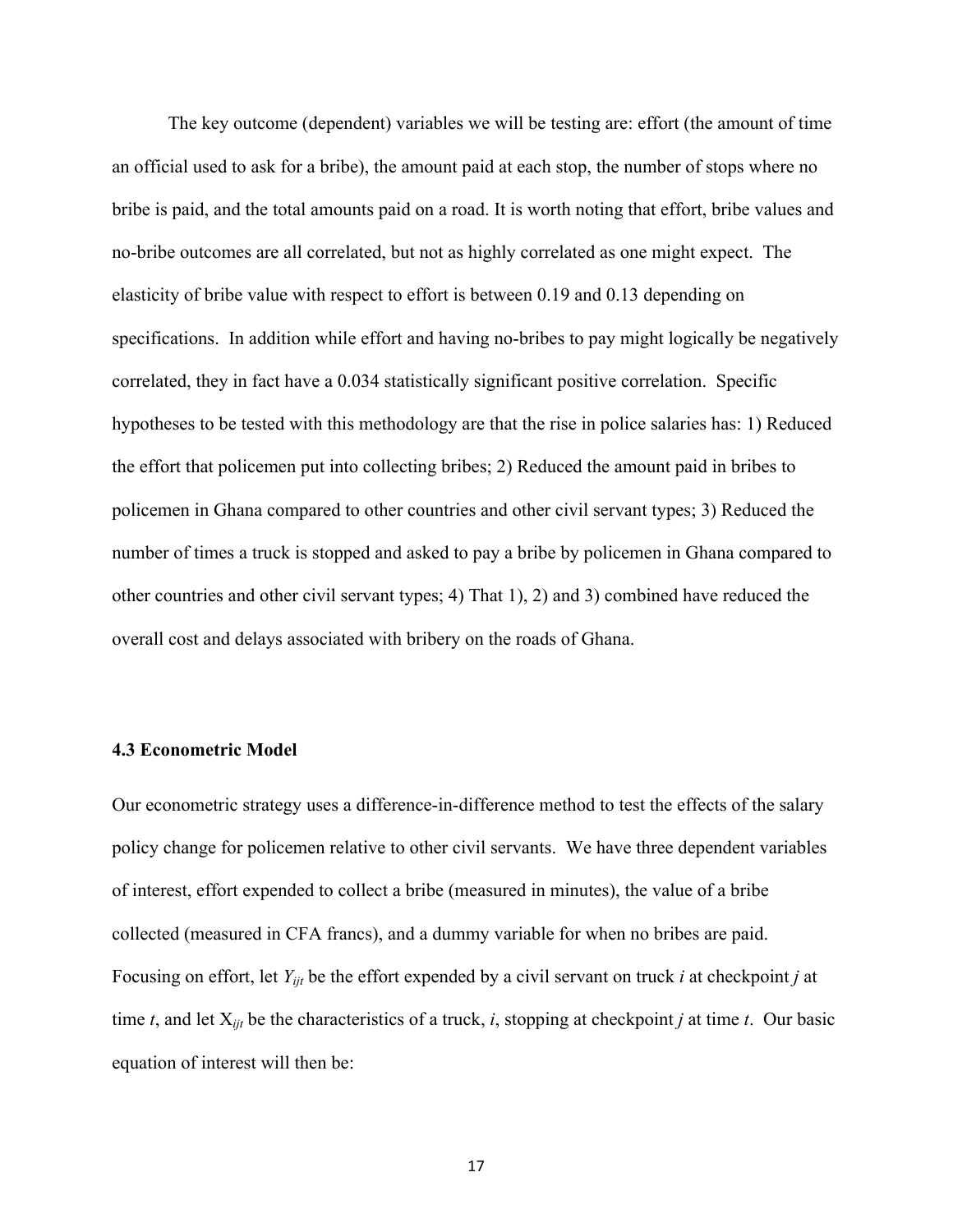$$
Y_{ijt} = \alpha + \beta_1 \text{ Police}_{ijt} + \beta_2 \text{ salary\_Policy}_{t} + \beta_3 \text{ Police}_{ijt} \text{ X salary\_Policy}_{t} + \gamma X_{ijt} + T + \eta_j + \varepsilon_{ijt},
$$
\n(6)

where  $\beta_3$  is our difference-in-difference parameter of interest, *T* is a series of time dummies (month and year),  $\eta_i$  are checkpoint specific fixed effects, and  $\varepsilon_{ijt}$  is a standard error term which we cluster at the truck level in the estimations.<sup>11</sup> The equation  $(6)$  is first estimated with data from Ghana and provides the difference between effort and bribes paid between policemen and customs officers. We also estimate (6) as linear probability and probit models in which the dependent variable is the number of times a truck is stopped at a roadside checkpoint and leaves without paying a bribe. Versions of (6) are also estimated with the bribe amounts aggregated across *j* so that  $Y_{it}$  represents the average effort or bribe a truck pays on the road in total. Similar estimates are done with the number of stops with no bribe and the total number of stops. All of the aggregated estimates have robust standard errors, rather than clustered errors at the truck level as in the baseline equation.

We then expand the dataset to include the bribes that the trucks paid Burkina Faso, which allows us to estimate (6) as a triple difference panel fixed effects model with truck level fixed effects. Our equation will now be:

 $Y_{ijt} = \alpha + \beta_1$  Police<sub>ijt</sub> +  $\beta_2$  Salary Policy<sub>t</sub> +  $\beta_3$  Police<sub>ijt</sub> X Salary Policy<sub>t</sub> + T + C +  $\eta_i$  +  $\mu_i$  +  $\varepsilon_{ijt}$ , (7) where the *Salary Policy* dummy variables are Ghana specific, *C* is a country dummy variable, and  $\mu_i$  is a truck specific fixed effect that controls for differences between trucks. Here the results we obtain will be driven by differences of the bribes paid within a single truck trip,

<u> 1989 - Johann Stein, fransk politik (d. 1989)</u>

<sup>&</sup>lt;sup>11</sup> We choose to cluster at the truck level because it is likely to be the source of the greatest heteroskedasticity due to unobservable characteristics. Results presented here are robust to other assumptions about the appropriate clustering of the error term.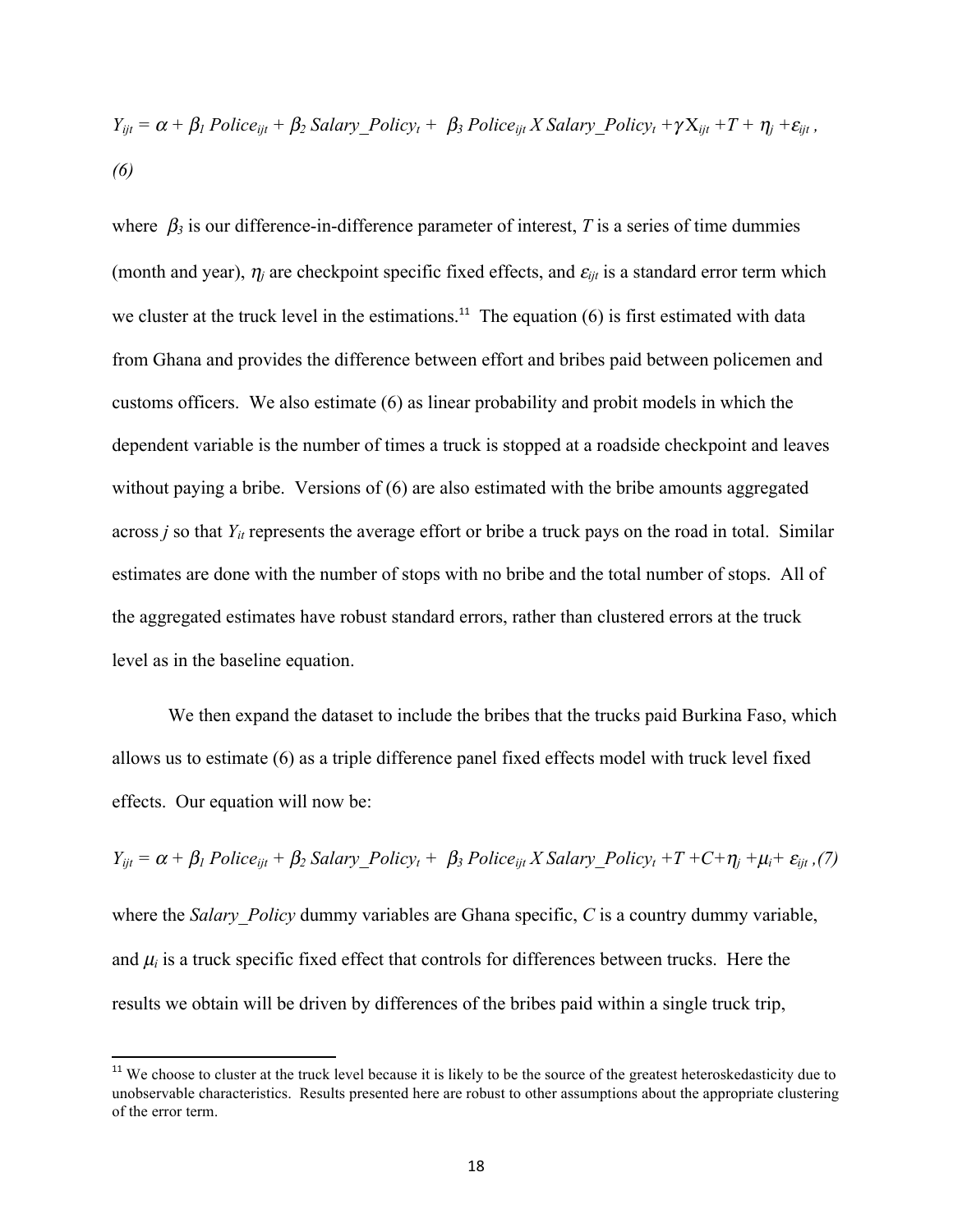although the triple difference-in-difference will be driven by the checkpoint civil servant and policy changes. This fixed effect regression will control for any changes in truck "quality" between before and after the policy change as might happen if the policy change induced truckers to improve the quality or compliance of their trucks with police checkpoints. It also addresses potential biases that might exist in the data collection across time. We also estimate a linear probability and random effects probit version of (7) with the probability of zero bribe paid as a dependent variable.

#### **5. Results**

<u> 1989 - Johann Stein, fransk politik (d. 1989)</u>

Table 1 shows descriptive statistics for the variables used in the main regressions for the Ghana part of the dataset. As shown across all years the average bribe was paid in 8 minutes and the average bribe was the equivalent of 473 CFA, just under \$1 at the exchange rates of the period.<sup>12</sup> The average truck had 16 stops in the Ghana portion of the trip, with 6.5 stops in Burkina Faso. About 13% of the stops involved no bribe paid and 53% of the stops are with police while the other ones are with customs officers. More than 90% of the drivers are Ghanaian, with half of the trucks having Ghanaian registry, and 15% are oil tanker or container trucks, which are less likely to be carrying illegal cargo than general-purpose trucks.<sup>13</sup> The data on the Burkina Faso part of the trip shows higher bribe taking effort, higher bribe values and fewer trucks let go without paying a bribe in that country. Police represent a smaller proportion of the stops at only

<sup>&</sup>lt;sup>12</sup> We use CFA francs which are pegged to the Euro, 1 Euro = 655.957 CFA, as a way to account for differences in inflation across two different countries with different inflation rates. Results are in fact stronger if the Ghana regressions are done in Ghanaian cedis.<br><sup>13</sup> In the appendix we show that the results hold if we restrict the sample to container and oil tanker trucks, which

would be less likely to be victims of corruption and therefore potentially less likely to be affected by this salary change.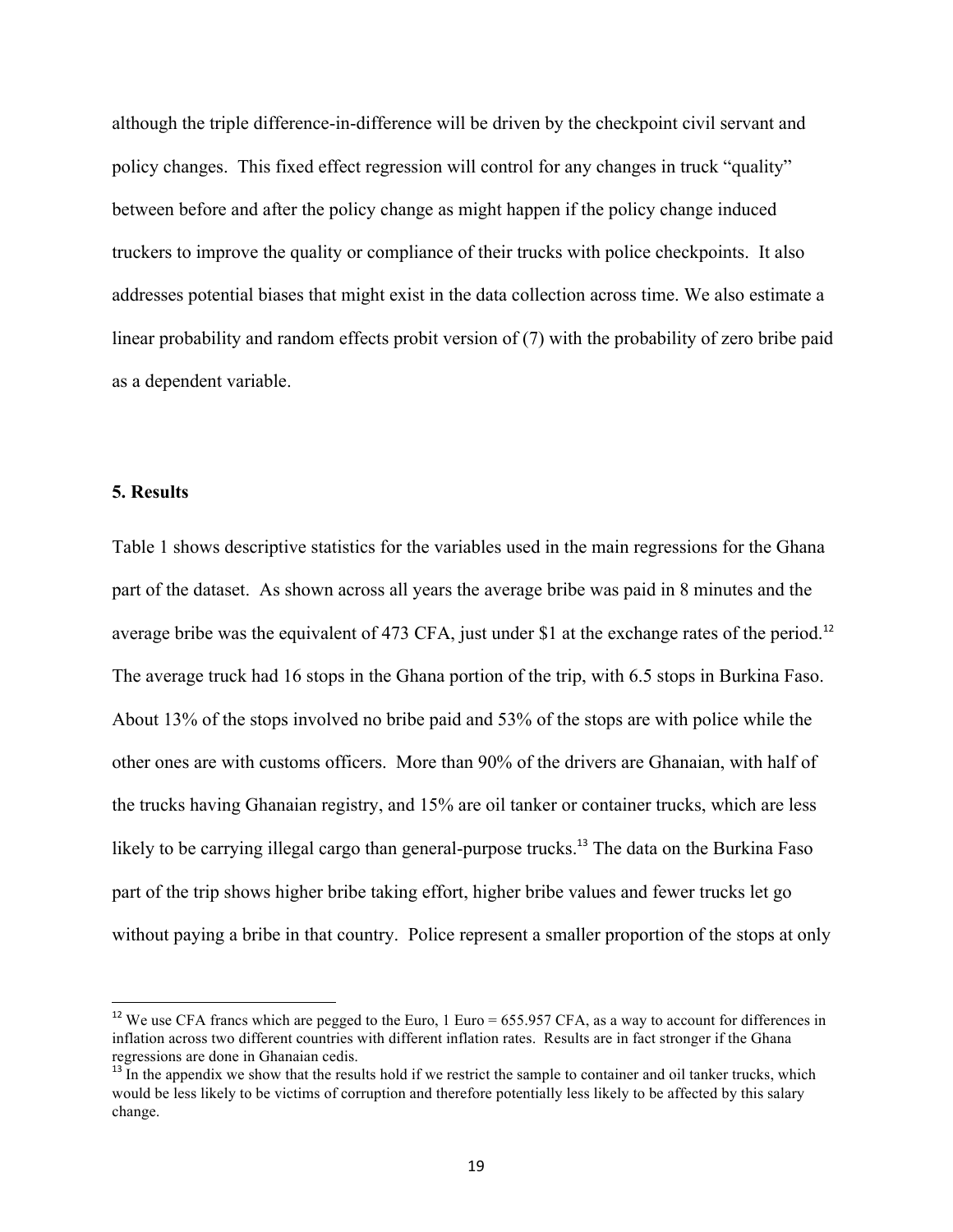22% in Burkina Faso compared to nearly half the stops in Ghana. We present parallel trend tests showing the experimental environment in table A1 of the Appendix.

The difference-in-difference effort regressions with effort, the number of minutes that an official spent arguing for a bribe, as the dependent variable are shown in table 2 with standard errors clustered at the level of the 2,147 trucks. The first column with our baseline specification shows that police increased their effort asking for bribes by 1.6 minutes after the salary change relative to customs agents, which is a 19% increase in bribe solicitation effort. The estimate is unchanged by adding in truck characteristics and a dummy variable for whether the day is a holiday as done in column 2. We thus have evidence for the reference dependent utility Conjecture (3), that the salary change raised police income expectations in excess of the income change.

The bribe value difference-in-difference regressions measuring the amount paid of each bribe are presented in table 3, with standard errors clustered at the truck level. They show that the interaction of police and salary policy dummy variables produces about a 119 CFA increase in bribes at each stop across the whole time period. We extend the baseline to include variables describing the truck and driver, whether the particular day the bribe is paid was a holiday, and whether the truck was coming from the port, since many of the return trips are mostly empty trucks. The basic results shown in column 1 hold up with these additional controls and our point estimate of the effect goes up to 126 CFA. Among the control variables, only trucks coming from the port has a significant negative effect, lower bribe values likely due to the empty trucks going to the port having higher propensities to carry illicit goods.<sup>14</sup> The higher magnitudes in

<u> 1989 - Johann Stein, fransk politik (d. 1989)</u>

<sup>&</sup>lt;sup>14</sup> Full regressions are available from the authors on request. In both Ghana and Burkina Faso, long-haul trucks such as these are not allowed to pick up goods or people along the way to either bring to another intermediate point or to the end point. Thus even normally legal goods such as charcoal or pineapples might be illicit for these trucks.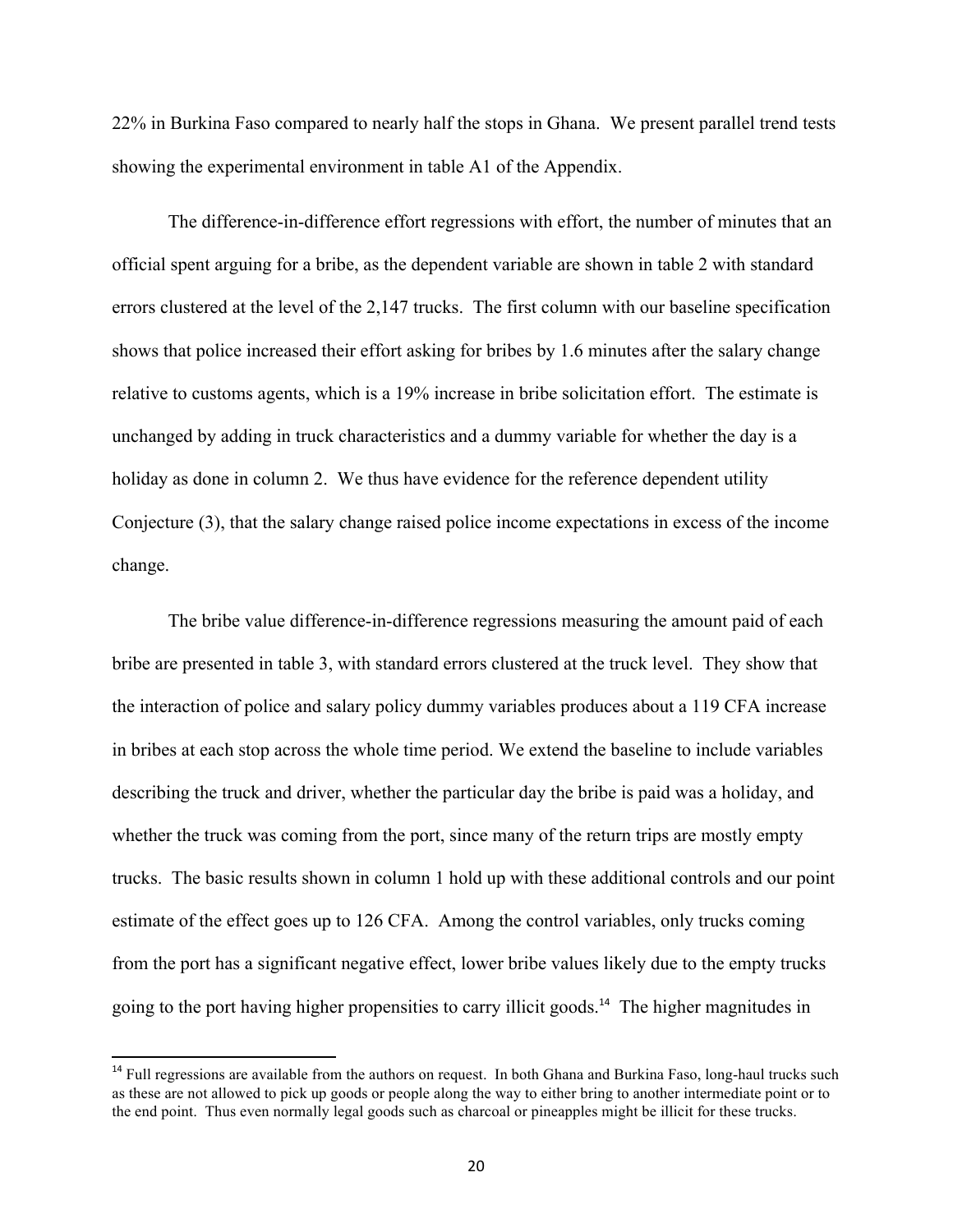bribes, 25-27% higher, are consistent with the baseline that the higher salaries caused higher corruption effort levels. Thus we find continuing evidence in the bribe value regressions for Conjecture (3) relative to the other Conjectures.

We then proceed to investigate the number of times that a truck is allowed to pass through a road-stop without paying a bribe using linear probability and probit regression frameworks, which provides some measure of the amount of bribe taking. Recall that the models suggest that the incidence of bribes might go down with a rise in salaries, even while effort might go up. Also it is possible that drivers will negotiate more vociferously with civil servants who they know received a recent raise, as in conjecture (4), increasing the possibility that they are let go without paying a bribe. Table 4 shows significant positive effects of the salary policy on whether a policeman allows a truck to pass without paying a bribe. In contrast to our results on the level of payment, these results show that policemen were more likely to let a truck pass without paying a bribe than before the change. The raw data show that before the salary change policemen allowed 10% of the trucks to pass without taking a bribe and that this level increased to 19% of the trucks after the salary policy change. These results are potentially consistent with all of the conjectures set out above in our modeling.

While the above estimates provide evidence for how bribe taking changes within Ghana, it is possible that there are unmeasured trends that could be confounding our data within Ghana. We therefore turn to a triple difference fixed effects estimate in which we estimate the effects of the policy in Ghana relative to the amounts paid to customs agents, gendarmes<sup>15</sup> and policemen in the neighboring country of Burkina Faso, who were not affected by the change. In addition,

<sup>&</sup>lt;sup>15</sup> In Francophone countries the gendarmes are a type of police force with wider more national mandate than the police as well as a military policing role. Thus the role of the police in Ghana is shared in Burkina Faso jointly by the police and the gendarmes. They would be the equivalent of a cross between the state and military police in the US policing system. Gendarmes represent about 16% of the stops in Burkina Faso.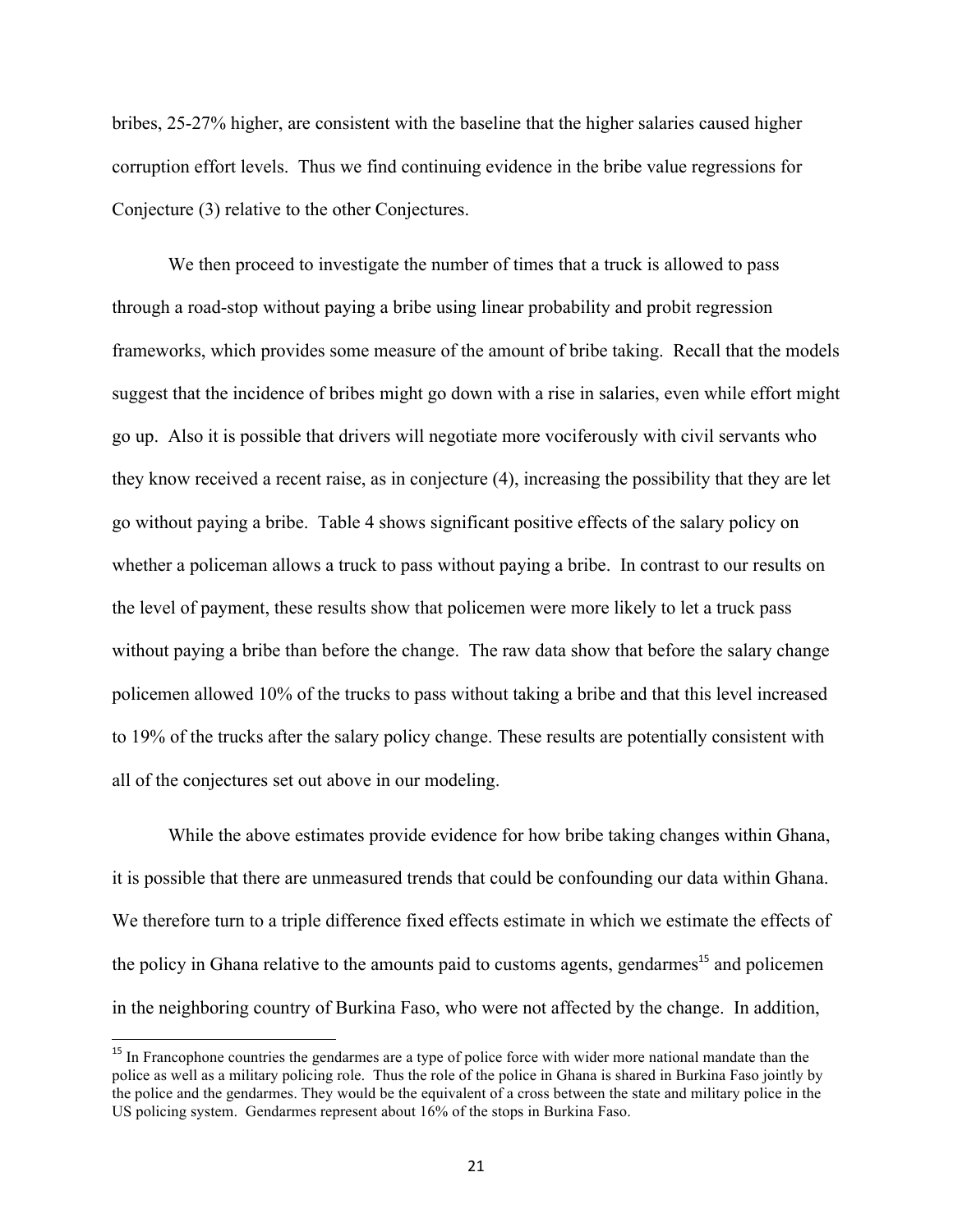with the truck fixed effects, we are able to control for potential confounding effects of truck characteristics unobservable in the data, but readily observable to a policeman (e.g., a broken headlight). This can also account for any endogenous differences in the truck fleet that might have occurred after the salary policy change. If for example truck fleets changed the quality of their trucks due to the salary change, the OLS regressions would not be robust to this effect, but the fixed effects would be.

Table 5 shows the panel fixed effects results for the effort and bribe value regressions. The three models with the full dataset show significant effects of the police salary policy relative to Burkina Faso and non-policemen. For the effort regressions we find a consistent estimate of 1.7 extra minutes of effort, although it is only significant at the 10% level. For the bribe value regressions, the extra bribe costs per stop are 159 CFA, which represents a 34% increase in the level of bribes after controlling for truck and country effects. Overall, the panel data results across the board confirm the support for Conjecture (3) that the salary increases will increase both bribe seeking effort and bribe values.

In order to test the number of stops without a bribe in the panel dataset, we estimate linear probability fixed effects and random effects probit models, which is shown in table 6. In all models we find corroborating evidence that the salary change increased the number of trucks that policemen allow to pass without paying a bribe went up after police salaries went up. Thus the evidence is that for each stop, the probability a truck did not have to pay a bribe went up for Ghanaian policemen after the salary change relative to customs officers or Burkinabé policemen. Again, these non-payment results are consistent with all the conjectures from the modeling.

While the previous estimates are done at the level of each individual time a truck is stopped on the road, they do not tell us about how the aggregate price to travel on the road and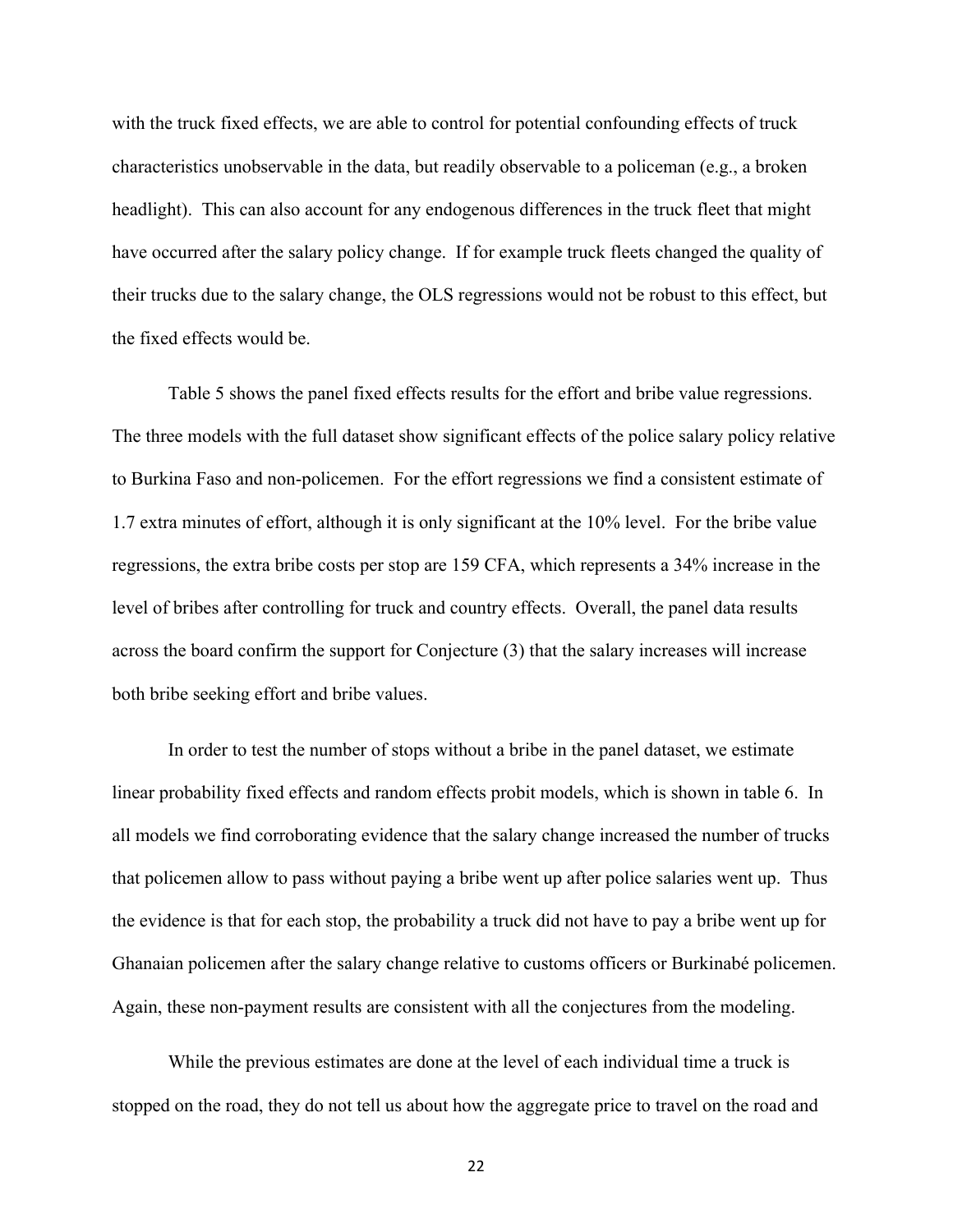number of total stops might change with the Ghanaian police salary change. In order to test those effects the regressions in tables 7 and 8 use data aggregated at the level of a truck trip through Ghana. Table 7 shows the effects of the salary policy on the average effort expended at each stop, the average amount paid in bribes at each stop on the road in Ghana and the percent of stops with no bribe. Consistent with our previous findings, we see that the salary policy increased the average effort at each stop by more than a minute and average amount of bribes paid to each policemen by a statistically significant 109 CFA. This represents a 23% increase in the amounts of bribes paid on the road due to the policy change. We also find that the number of stops without a bribe goes up significantly after the salary policy change.

In order to test the most anomalous of the results, that the number of bribes with no bribe paid went up, we test whether this effect is just at the individual stop level or holds true for the full truck trip. Table 8 shows how the salary policy changes the total number of stops on the road and the total number of stops at which a bribe is paid. The first two columns show that the police salary change increased the number of stops on the road by 0.7 stops, which is an 8% increase over the average of 8.5 stops by policemen in Ghana. This suggests that while the salary increase encouraged policemen to be more likely to let trucks go without paying a bribe, the higher salary also increased the number of police stops. Both of these effects could be interpreted as evidence of policemen doing their job better after the salary increase. It is just that doing the job "better" may also mean collecting higher bribes. The last two columns of table 8 show that the total number of bribes paid on the road, which equals the total number of stops minus the number of stops with zero bribes paid, is unchanged by the increase in police salaries. Thus the result seen at the individual stops in which policemen were more willing to let trucks pass without a bribe after police salaries increased, did not mean truckers paid a smaller number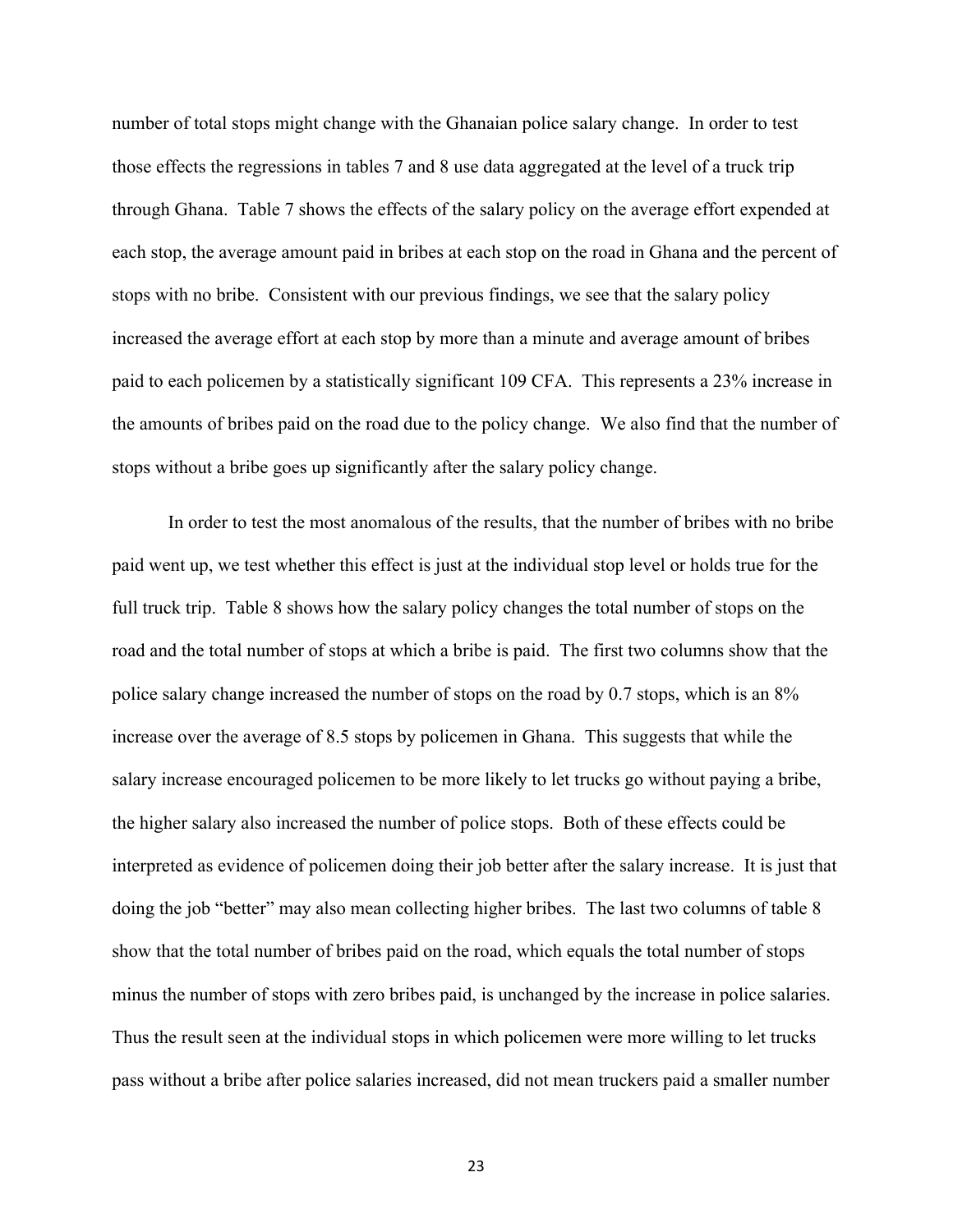of bribes. The 8% increase in the number of police stops completely offset the reduction in the number of bribes paid due to policemen letting some trucks pass without paying a bribe. This gives corroborating evidence for conjecture (3): that a salary increase increases bribe effort and bribe values.

The net effect appears to be policemen allocating more effort to collecting bribes and asking for higher bribe values, but also increasing the number of truckers let go without a bribe. To demonstrate that there has been an increase in zero bribes and a reduction of low level (1 cedi) bribes for policemen relative to customs officers in Ghana, figures 2 and 3 show kernel density estimates of the bribe amounts in Ghanaian cedis, with values truncated at 10 to focus the graphical analysis. Figure 2, which shows policemen's bribe taking behavior before and after the policy change, demonstrates an increase in mass at zero and two cedis, with a reduction in one cedi bribes after the policy change. Figure 3 shows that customs officers have a different behavior with bribes reduced after July 2010 and more of them being one cedi rather than two or three. This provides corroborating evidence that the effect of the salary policy change was to increase the effort and value of bribes asked for by policemen, but to slightly increase the number of trucks they let go without paying a bribe.

## **6. Robustness Checks**

The appendix provides robustness checks. We first check whether our difference-in-difference set up exhibits parallel trends, using year time trends and their interaction with the police dummy. Results for data from 2008 forward or 2010 forward show no significant difference in effort between police and customs. Bribe values are significantly different from 2008 forward,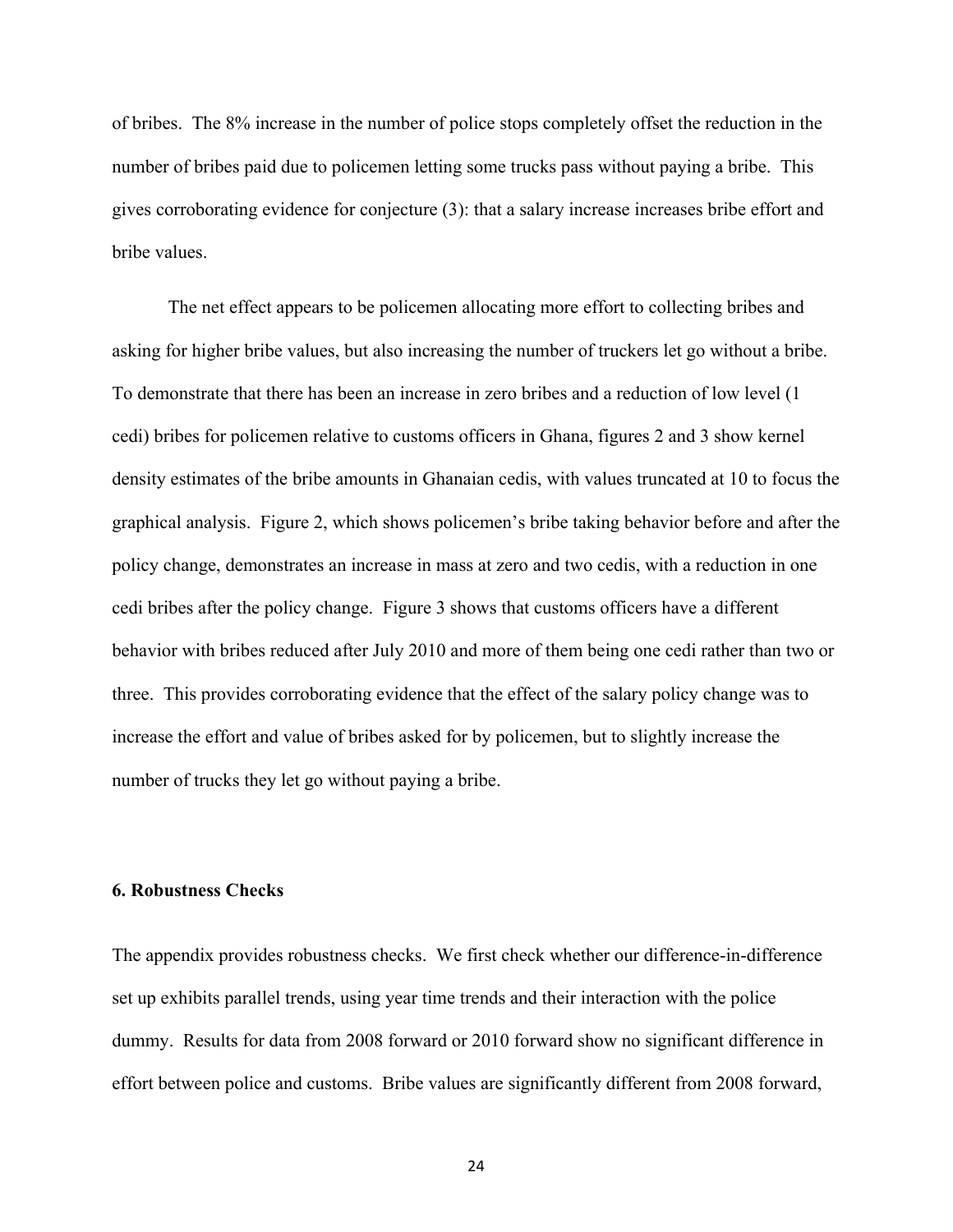showing a positive trend, while 2010 shows a strong non-parallel trend in bribe values in the opposite direction of our results post January 1, 2010. In table A1b we limit the sample to test parallel trends to one year before the policy change, July 1, 2009 to June 30, 2010, and test monthly rather than yearly trends. Results using monthly trends instead of yearly ones, show non-significant results or results that suggest a bias in the opposite direction of our main findings. In this case effort is significant at a 10% level but in the opposite direction of our findings (negative) and there are non-significant monthly trends for bribe values.

A second robustness check is to limit the data to a period much closer to the actual policy change in order to limit other potential confounding effects either pre or post policy change. Trucks voyaging after July 1, 2009, such as those used in the monthly parallel trends regressions, table A1b, most clearly show parallel trends. It is also potentially the case that our long timeline post policy change is capturing other confounding effects unrelated to our policy change. We therefore run the basic models of effort and bribe values in both OLS and fixed effect panel versions with a restricted time-frame under which the outcomes are least likely to be contaminated by other effects: from July 1, 2009 to December 31, 2011. The results of those regressions are in table A1c and show the same effects as the regressions over a longer period of time.

We take these results as evidence for the validity of our difference-in-difference for the effort regressions. The potentially non-parallel trend in bribe values over the longer time periods suggests some caution might be needed in interpreting the bribe value regressions from Ghana. One should note, however, that if the higher bribes shown post-salary policy change merely follow an existing trend of higher police bribe values then it would still be the case that the salary raise did not reduce bribes. Also the triple difference panel regressions with both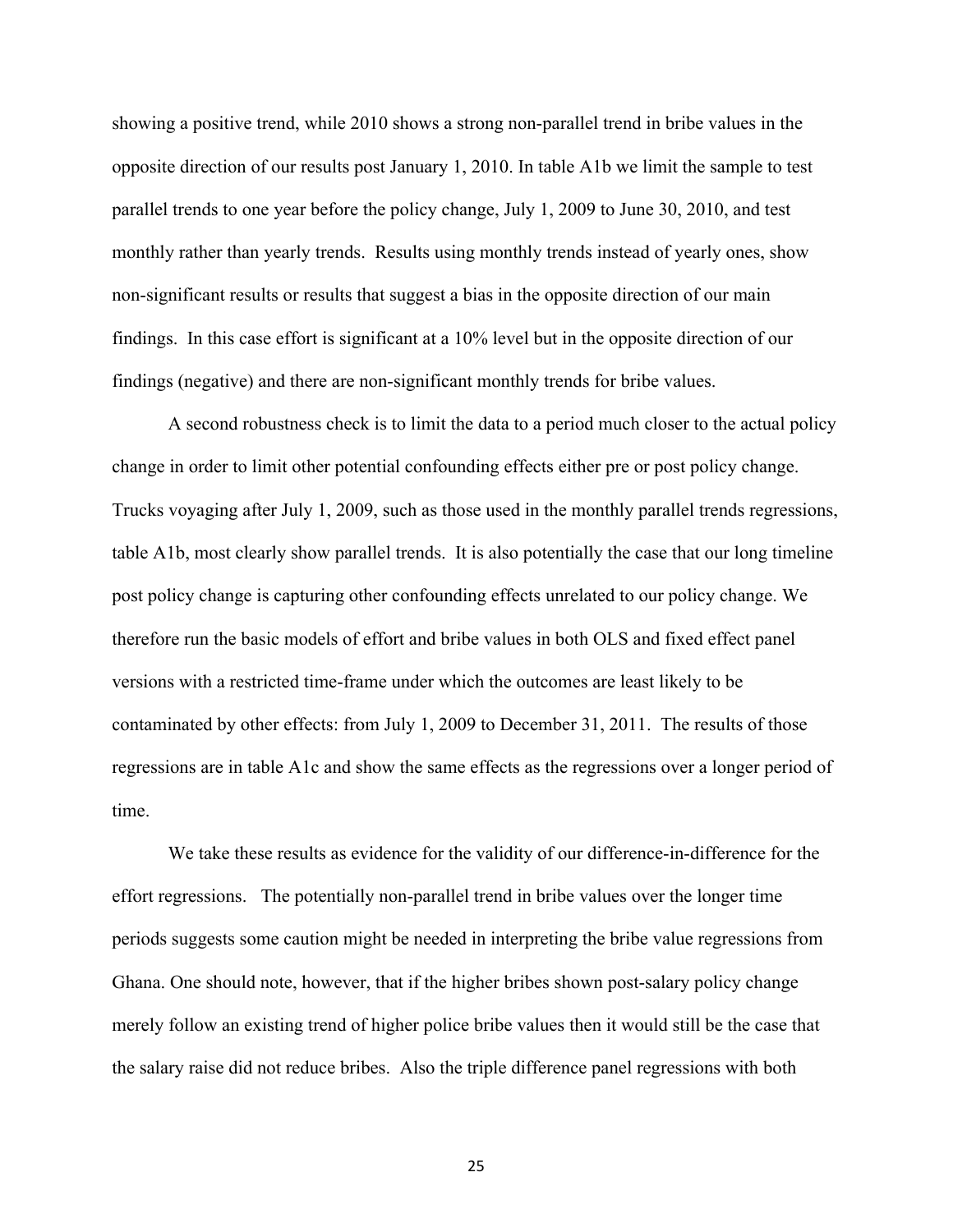Burkina Faso and Ghana data on the same trucks, which are driven by differences in within truck effects rather than time effects, corroborate the fundamental findings.

A third robustness check is to test whether the results could be described by the model used in Olken and Barron (2009) in which the price paid at each stop is determined in part by the total price paid on the road. As detailed in appendix A2 we find no evidence that this model is the correct specification for bribes on the roads of West Africa.

A fourth robustness check presented in appendix A3 is to limit the sample to container and tanker trucks. Container and tanker trucks are in general "cleaner" in terms of being newer trucks and having fewer violations relative to general-purpose trucks. We therefore re-run the key regressions of the paper with just container and tanker trucks. The results suggest our main results are robust to using only the "best" trucks on the road.<sup>16</sup>

In a fifth and final robustness check, we generate a placebo policy enacted one year before the actual policy of interest, on July 1, 2009. The results in appendix A4 show that such a placebo policy using data up until June 30, 2010, the day before the policy's actual enactment, has no significant effect on any of our variables of interest. We thus do not find any evidence that our findings could be driven by a seasonality effect that might be evident each year in the data as would be the case with our placebo effect. This placebo exercise's non-significance also provides corroborating evidence of there being parallel trends in the year before enactment of the policy.

<u> 1989 - Johann Stein, fransk politik (d. 1989)</u>

<sup>&</sup>lt;sup>16</sup> Another way to identify the "best" trucks on the road would be to limit the sample to those who had at least one instance on the road of not having to pay a bribe at a stop. The results, available from the authors on request, with this "best truck" sample do not change in magnitude or significance from our main findings.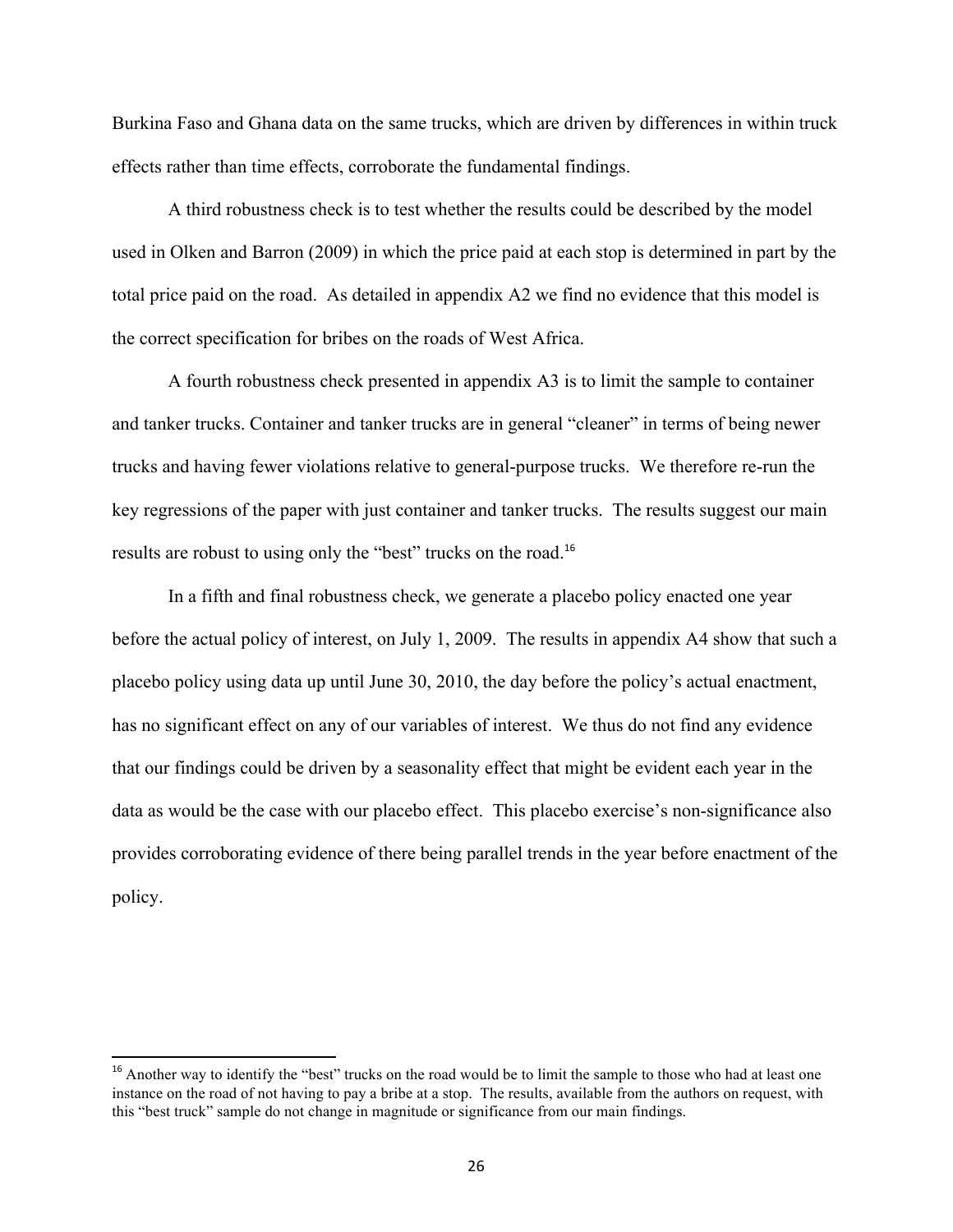#### **7. Discussion of Reference-Dependence Results**

Since the police extort significantly more bribes following the policy reform relative to other officials, their reference incomes appear to have shifted significantly higher following the increase in wages. While we believe this shift in reference incomes happens at the individual police official level, we provide two potential mechanisms at a broader system or societal level that might also be broadly consistent with our reference-dependence findings. First, it is possible that the higher salaries worsen petty corruption by "professionalizing" the police, which might raise their keenness for corrupt behavior. Such a professionalizing effect might occur because the salary reform package included improved pathways to promotion at the police sector level. The possibility and expectation of higher status may be one indirect driver of reference-dependence, to the extent that better-paid officers feel that they "merit" higher bribes. It might also be the case that promotions within the police are driven by one's ability to collect bribes at which point more chances for promotion could increase bribe-extracting behavior. Anecdotal evidence from the police, however, suggest that the promotion aspect of the SSSS reform has not actually yet seen implementation. We would thus expect this expected promotion effect to be small or at least diminish significantly over time, an effect not seen in our data.

Another potential mechanism driving reference-dependent consistent behavior may be that better-paid police might face increasing redistributive social pressures from extended family members whose demands might indirectly fuel these bribes. Such a reference-dependent behavior on the part of family members rather than police officers would be consistent with the origins of corruption as a social norm rather than an individual choice per se (see Acemoglu and Jackson (2014)). Although we have no way of directly testing this in the data, such family pressure might be most salient in cases where it is relatively straightforward to extort funds, such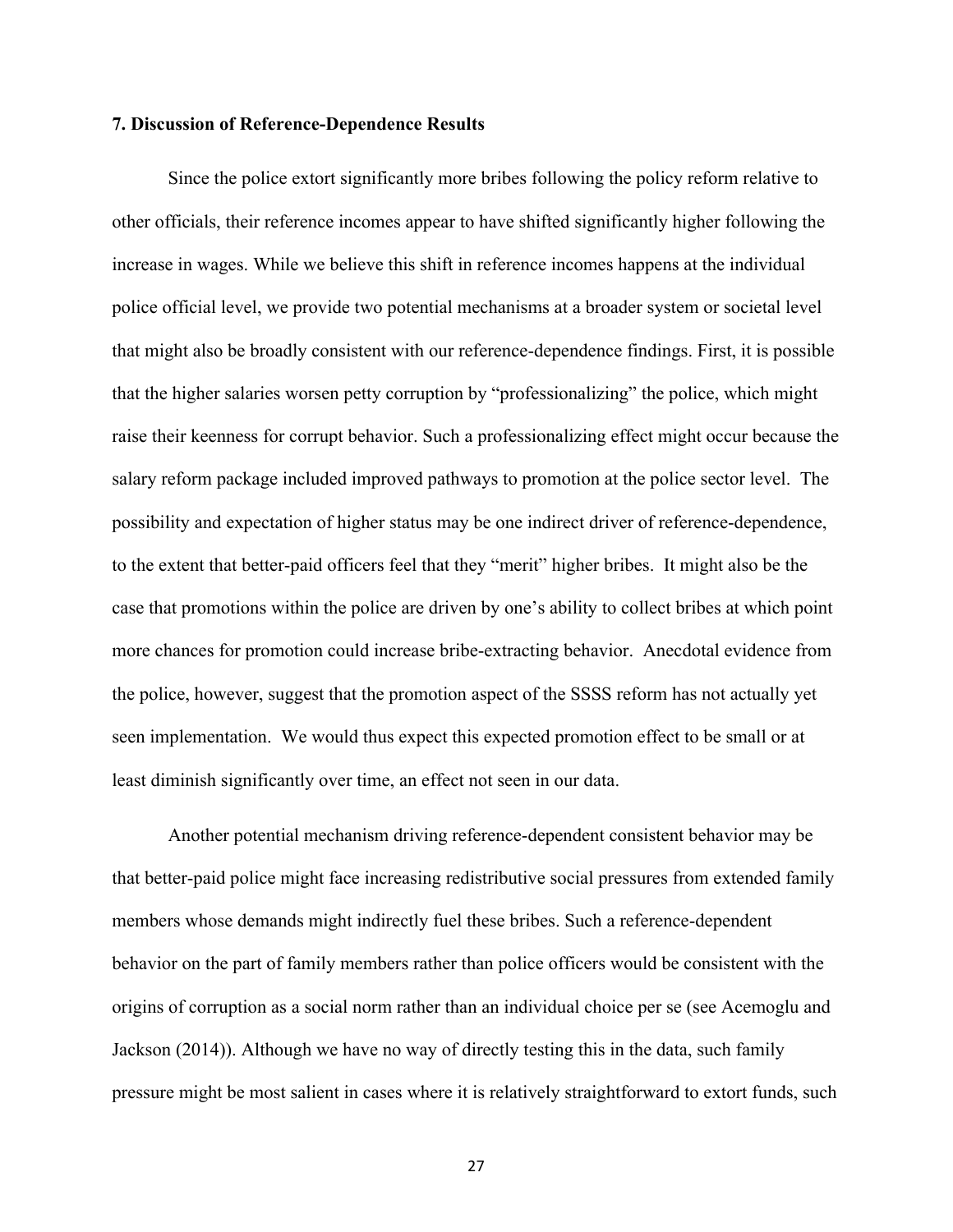as when trucks on the road do not have appropriate documentation. Family pressures would have to be uncharacteristically strong to drive our results because all of the trucks in this sample had all of their papers in order throughout the research. It therefore appears unlikely that the police behavior that increases bribe-taking behavior is driven exclusively by increased external influences for extorting bribes rather than their own reference dependent behavior.

#### **8. Conclusions**

This work has used a policy experiment in Ghana to show that increasing salaries of civil servants can increase bribe taking by those civil servants. The work shows that policemen who received the single spine salary increase in Ghana increased the effort they allocated to colleting bribes in time spent asking for bribes, in the number of checkpoints they operated, the value of bribes they took, the total amount that truckers had to pay on the road, all while they increased the number of trucks let go without a bribe. Their decreasing the number of times they succeeded in getting a bribe could be related to career concerns in which the more often one asks for a bribe, the higher the probability of losing one's job. On the other hand the increased effort and value of bribes taken is consistent with the idea that higher civil service salaries induce civil servants to demand higher bribes through a reference dependent behavioral model.

Since the Ghanaian salary increase experiment took place without a commensurate increase in enforcement of anti-corruption laws, the results here suggest that merely raising salaries without changing the context and incentives within which reference dependent civil servants operate may not have the expected or desired effects on corruption. We demonstrate that raising salaries of corrupt officials can have the consequence of worsening petty corruption,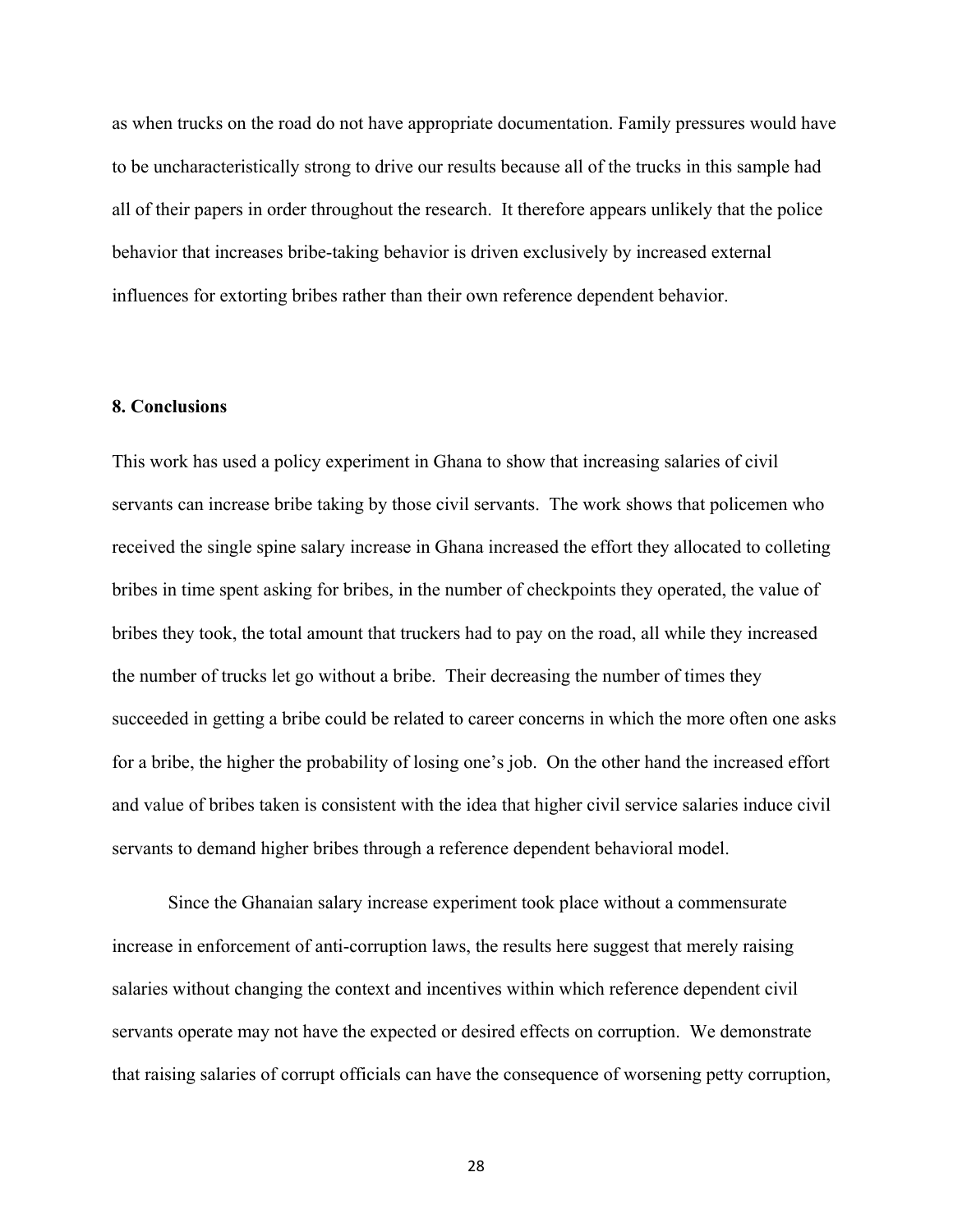in contrast to many theoretical and experimental predictions from the literature. The results also call into question the relevance of cross-country studies and laboratory based studies, which have shown that higher salaries or payments reduce corruption. The empirical results presented here suggest that fighting corruption cannot be done by salary policies alone. Further work is warranted to investigate how widespread the effects shown here are or whether they are specific to West Africa. Investigations of corruption may need to consider salary raises with important complementary factors such as increased corruption enforcement as well as more cohesive institutions as part and parcel of the same equation.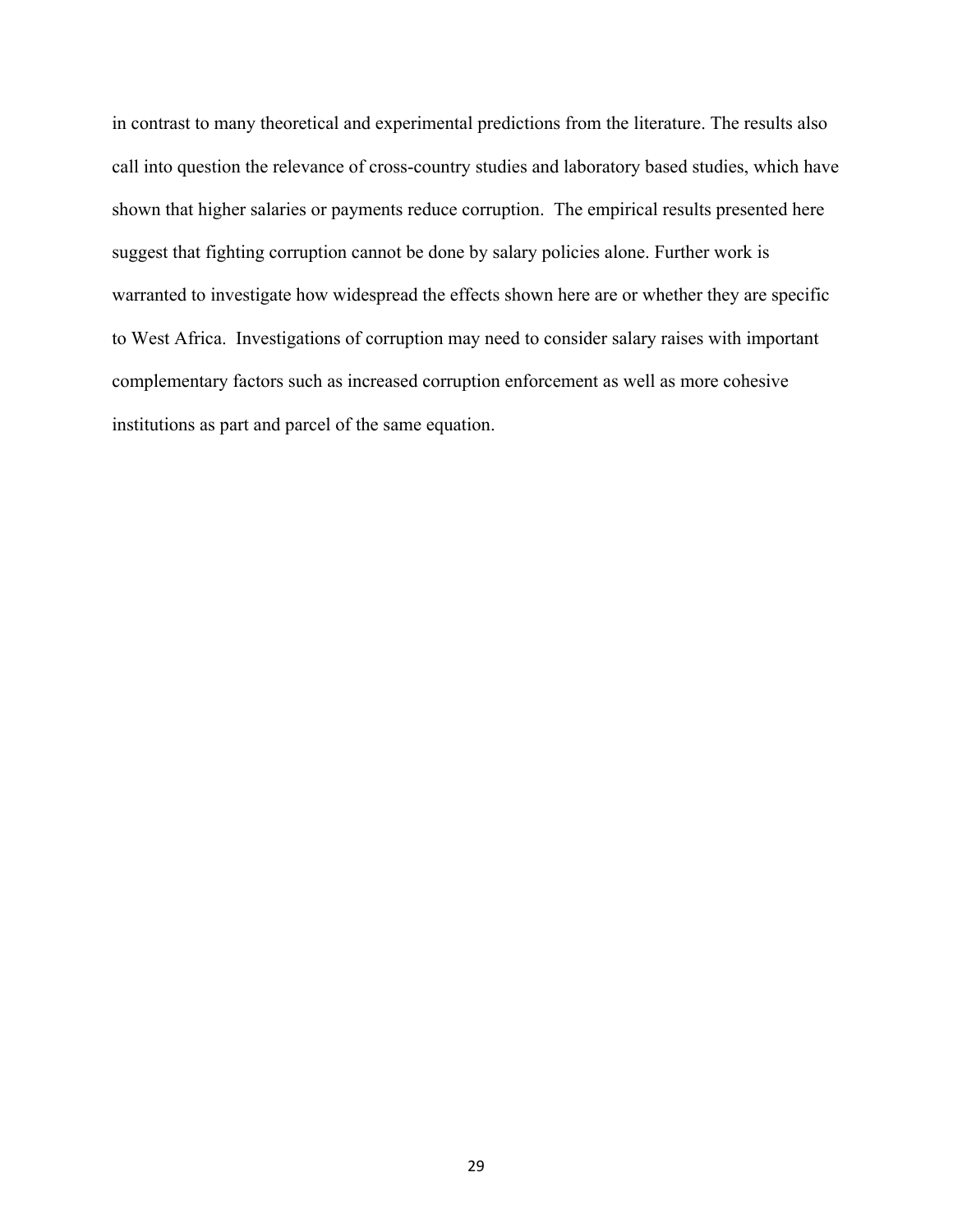#### **References**

- Acemoglu, D. and M. Jackson. 2014. "Social Norms and the Enforcement of Laws" MIT Department of Economics Working Paper Series 14-16.
- Akerloff, G. and J. Yellen 1990, "The Fair Wage Hypothesis and Unemployment." *Quarterly Journal of Economics*. 105(2): 255-283.
- Aliu, M., and M. Fuseini. 2014. "Appraisal of Implementation of the Single Spine Pay Policy in Ghana: A Case of the University for Development Studies." International Journal of Economics, Commerce and Management, 2(1):1-16.
- Armantier, O. and A. Boly 2011 "A Controlled Field Experiment on Corruption." *European Economic Review.* 55: 1072-1082.
- Bandiera, O., A. Prat, and T. Valletti. 2009."Active and Passive Waste in Government Spending: Evidence from a Policy Experiment." *American Economic Review,* 99(4):1278-1308.
- Bernheim, D., D. Ray and S. Yeltekin (2015). "Self-Control and Poverty." *Econometrica*, forthcoming.
- Bertrand, M., S. Djankov, R. Hanna, and S. Mullainathan 2007."Obtaining a Driver's License in India: An Experimental Approach to Studying Corruption." *Quarterly Journal of Economics,* 122(4): 1639-1676, November.
- Camerer, C. L. Babcock, G. Loewenstein, and R. Thaler. 1997. "Labor Supply of New York City Cabdrivers: One Day at a Time." *Quarterly Journal of Economics.* 112(May 1997): 407- 441.
- Card, D. A. Mas, E. Moretti, and Emmanuel Saez. 2012. "Inequality at Work: The Effect of Peer Salaries on Job Satisfaction." *American Economic Review*, 102(6): 2981-3003.
- Daily Graphic. 2009. "Implementation of Single Spine Salary Structure: Labour Worried." http://www.modernghana.com/news/247070/1/implementation-of-single-spine-salarystructure-la.html
- Daily Graphic. 2014. "Defer Full Implementation of Single Spine to Save Economy." http://graphic.com.gh/news/general-news/19203-defer-full-implementation-of-singlespine-to-save-economy-akoto-osei.html
- Dewatripont, M. I. Jewitt, and J. Tirole, 1999. "The Economics of Career Concerns, Part I: Comparing Information Structures" *Review of Economic Studies* 66 (1): 183-198
- Ferraz, C. and F. Finan. 2009. "Motivating Politicians: The Impacts of Monetary Incentives on Quality and Performance" NBER Working Paper 14906.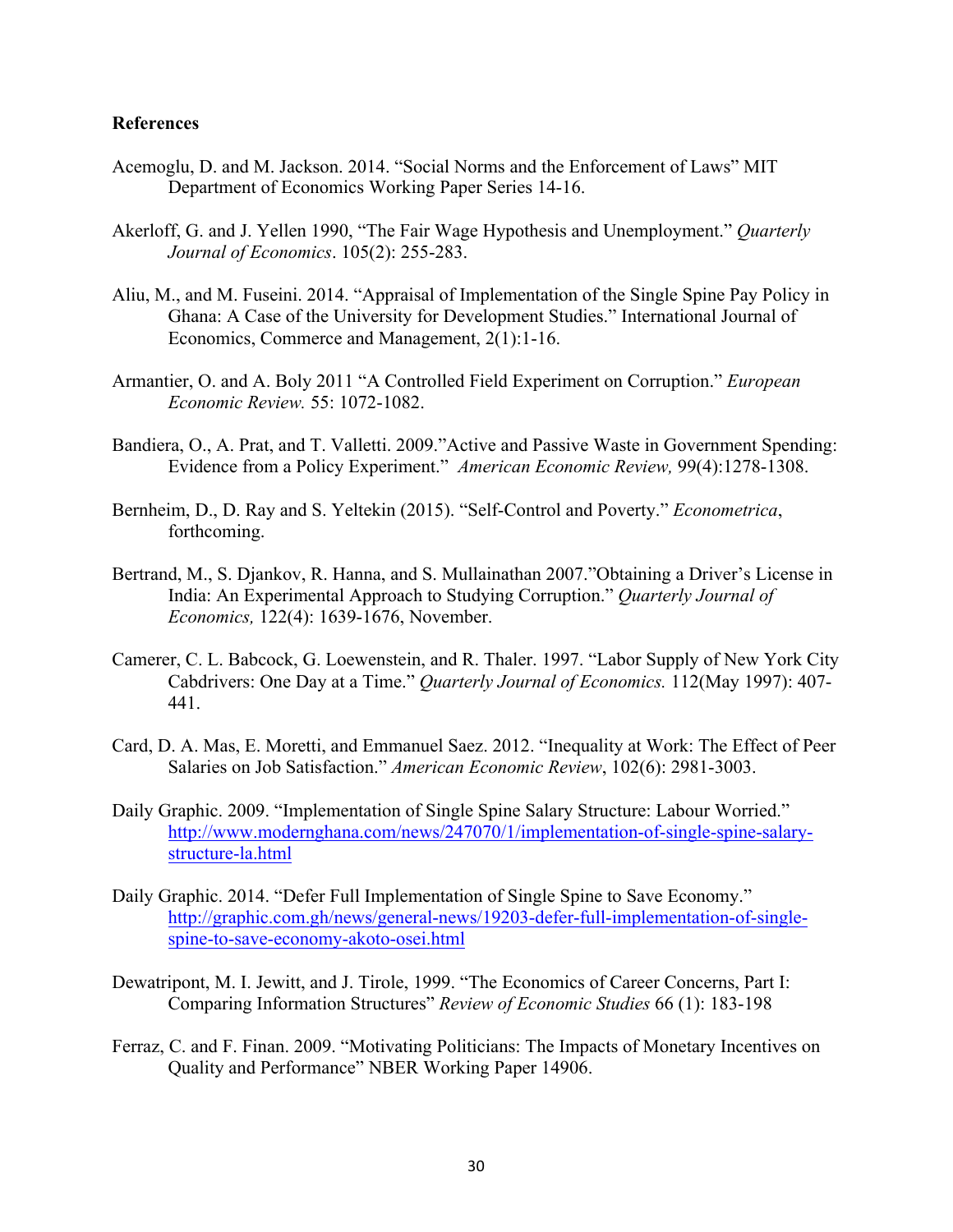- Fisman, R. and Svensson, J. 2007. Are corruption and taxation really harmful to growth? Firm level evidence**.** *Journal of Development Economics,* 83(1): 63-75.
- Freund, C. and N. Rocha. 2009. "What Constrains Africa's Exports?" World Bank Policy Research Working Paper No. 5184.
- Gagliarducci S. and T. Nannicini. 2013. "Do Better Paid Politicians Perform Better? Disentangling Incentives from Selection*," Journal of the European Economic Association.* 11(2): 369-398.
- Gadugah, N. 2015. "With Single Spine There Is No Justification for Bribes in Ghana Mahama." http://www.myjoyonline.com/politics/2015/February-26th/with-single-spinethere-is-no-justification-for-bribes-in-ghana-mahama.php
- Gould, D.J., 1980. *Bureaucratic Corruption and Underdevelopment in the Third World: The Case of Zaire.* New York: Pergamon Press.
- Lambsdorf, J. G., 2006. "The Causes and Consequences of Corruption: What do we know from a cross-section of countries?" In Rose-Ackerman, S. (ed.) 2006. *International Handbook on the Economics of Corruption.* Cheltenham UK: Edward Elgar Publishing.
- Kőszegi, B. and M. Rabin. 2006. "A Model of Reference Dependent Preferences." *Quarterly Journal of Economics.* 121 (November 2006): 1133-1165.
- Kuhn, P., P. Kooreman, A. Soetevent & A. Kapteyn, 2011. "The Effects of Lottery Prizes on Winners and Their Neighbors: Evidence from the Dutch Postcode Lottery," *American Economic Review,* 101(5): 2226-2247.
- McTernan, B. A. 2013. "Ballooning Wage Bills from Accra to Cairo." *The Africa Report.* www.theafricareport.com/North-Africa/ballooning-wage-bills-from-accra-to-cairo.html
- Olken, B. 2007. "Monitoring Corruption: Evidence from a Field Experiment in Indonesia." *Journal of Political Economy*, 115: 200-249.
- Olken, B. and P. Barron. 2009. "The Simple Economics of Extortion: Evidence from Trucking in Aceh." *Journal of Political Economy*. Vol. 117(3): 417-452
- Olken, B. and R. Pande, 2012. "Corruption in Developing Countries" *Annual Review of Economics.* 4(1): 479-509
- Owusu, S. 2011. "Can Single-Spine Salary For Police Stop Bribery and Corruption?" *Modern Ghana News.* 9 January, 2011.
- Rose-Ackerman, S. 2010. "The Law and Economics of Bribery and Extortion," *Annual Review of Law and Social Science* 6: 217-236.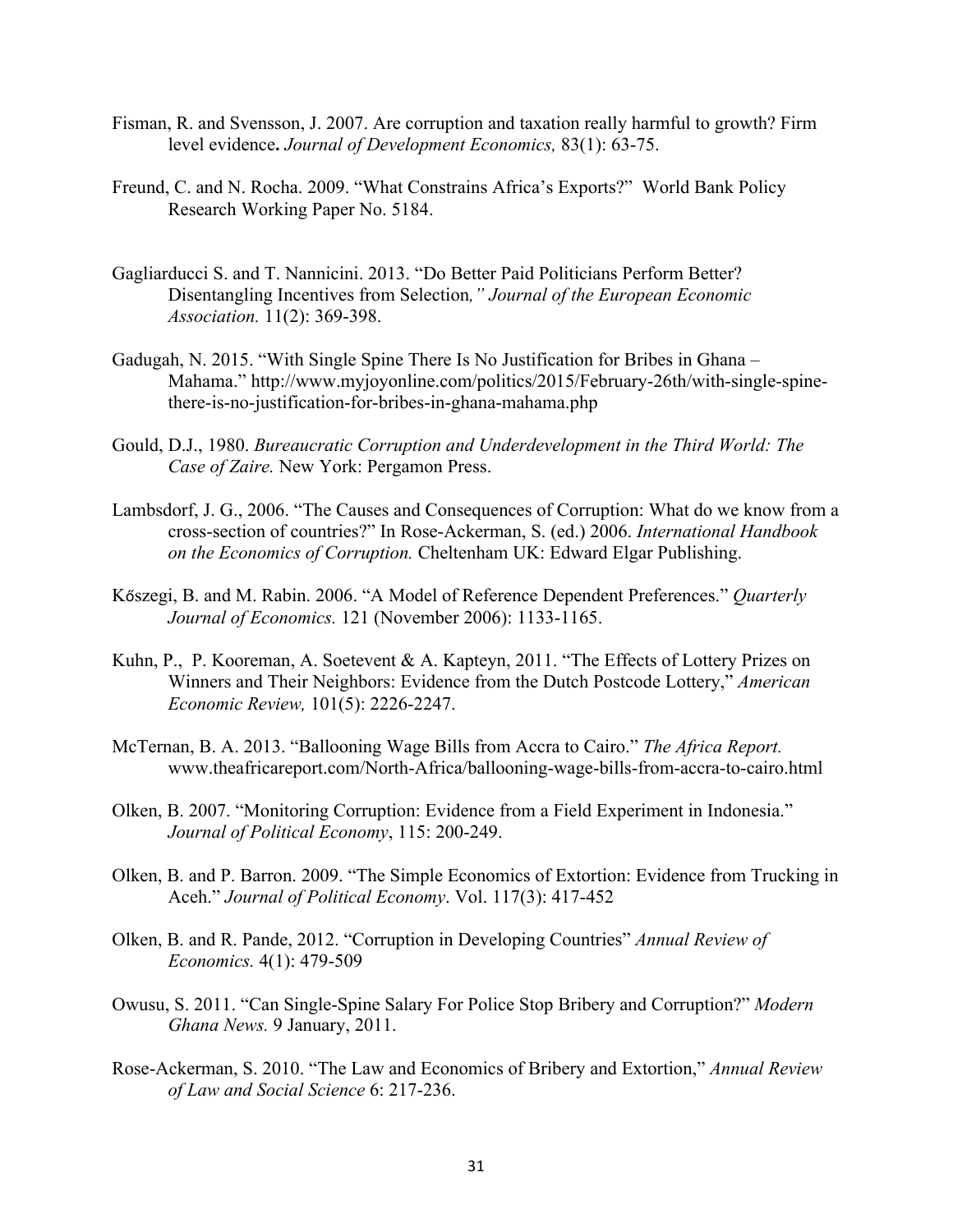- Seniwoliba, J. A. 2014. "The Single Spine Pay Policy: Can Ignorance Derail the Benefits it Has on the Ghanaian Public Service Worker?" European Scientific Journal 10(8): 437-460.
- Shleifer, Andrei and Robert W. Vishny. 1993. "Corruption," *The Quarterly Journal of Economics,* 108(3):599-617.
- USAID West African Trade Hub, Corruption Database. Last accessed, January, 2014.
- Van Rijckeghem, C. & Weder, B. 2001. "Bureaucratic Corruption and The Rate of Temptation: Do Wages in the Civil Service Affect Corruption, and by how Much *Journal of Development Economics* 65(2) :307-331.
- Van Veldhuizen, R. 2013. "The Influence of Wages on Public Officials' corruptibility: A laboratory investigation" *Journal of Economic Psychology* 39: 341–356.
- Wooldridge, J. 2010. *Econometric Analysis of Cross-Section and Panel Data.* MIT University Press: Cambridge, MA.
- Zitzewitz, E. 2012. "Forensic Economics" *Journal of Economic Literature.* Vol. 50(3): 731-769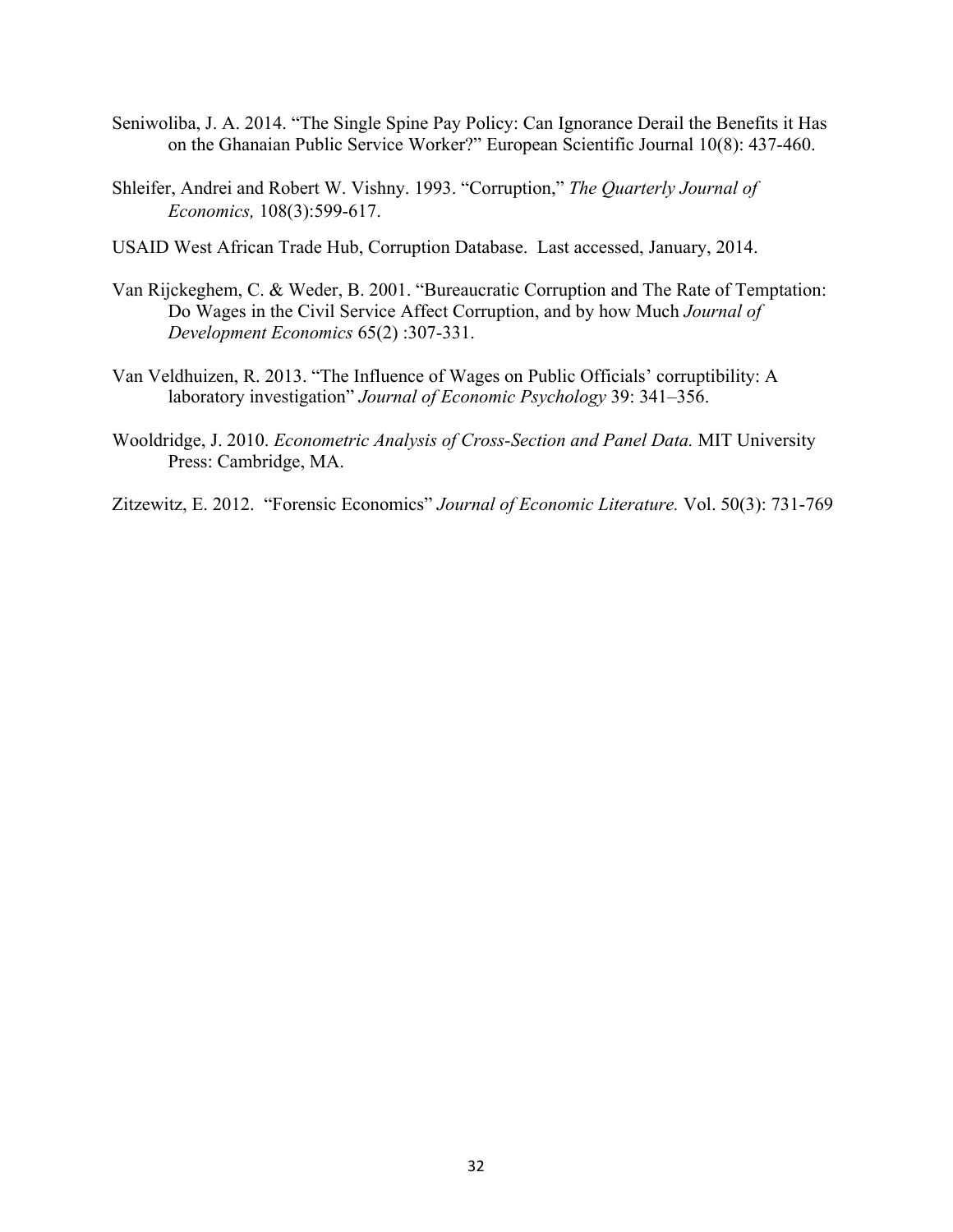| Variable                           | Observations            | Mean   | Std. Dev. | Min              | Max          |
|------------------------------------|-------------------------|--------|-----------|------------------|--------------|
|                                    | $(\# \text{ of stops})$ |        |           |                  |              |
| Ghana only                         |                         |        |           |                  |              |
| Effort (Minutes per stop)          | 34,869                  | 8.343  | 22.92     | $\boldsymbol{0}$ | 1440         |
| Bribe value in CFA $(500 \sim 51)$ | 34,869                  | 472.40 | 1307.46   | $\boldsymbol{0}$ | 150289       |
| No bribe paid at a stop            | 34,869                  | 0.1313 | 0.3378    | $\boldsymbol{0}$ | $\mathbf{1}$ |
| Police                             | 34,869                  | 0.5276 | 0.4992    | $\theta$         | 1            |
| <b>Salary Policy</b>               | 34,869                  | 0.3936 | 0.4886    | $\boldsymbol{0}$ | $\mathbf{1}$ |
| Police X Salary Policy             | 34,869                  | 0.2114 | 0.4083    | $\boldsymbol{0}$ | $\mathbf{1}$ |
| <b>Container or Tanker Truck</b>   | 34,869                  | 0.1477 | 0.3547    | $\theta$         | $\mathbf{1}$ |
| Holiday                            | 34,869                  | 0.1663 | 0.3723    | $\boldsymbol{0}$ | $\mathbf{1}$ |
| Ghanaian Vehicle                   | 34,869                  | 0.5780 | 0.4939    | $\theta$         | $\mathbf{1}$ |
| Ghanaian driver                    | 34,869                  | 0.9114 | 0.2841    | $\boldsymbol{0}$ | 1            |
| Coming from the port               | 34,869                  | 0.7891 | 0.4080    | $\boldsymbol{0}$ | $\mathbf{1}$ |
| <b>Burkina Faso only</b>           |                         |        |           |                  |              |
| Effort (Minutes per stop)          | 12,514                  | 14.60  | 83.18     | $\mathbf{0}$     | 7170         |
| Bribe value in CFA $(500 \sim 51)$ | 12,514                  | 1428.4 | 880.91    | $\boldsymbol{0}$ | 20000        |
| No bribe paid at a stop            | 12,514                  | 0.046  | 0.201     | $\overline{0}$   | 1            |
| Police                             | 12,514                  | 0.227  | 0.419     | $\boldsymbol{0}$ | $\mathbf{1}$ |
| <b>Total sample</b>                | 47,383                  |        |           |                  |              |
| Number of Trucks                   | 2,147                   |        |           |                  |              |

## **Table 1: Descriptive Statistics**

Notes: Effort, bribe values, and no bribe paid at a stop provides the mean for both customs and police stops combined, with the Burkina Faso data also including gendarme stops. Note we do not show the Burkina Faso data for "Container or Tanker Truck", "Holiday", vehicle and driver origin, or "Coming from the port" since the means are the same as for the Ghana only portion.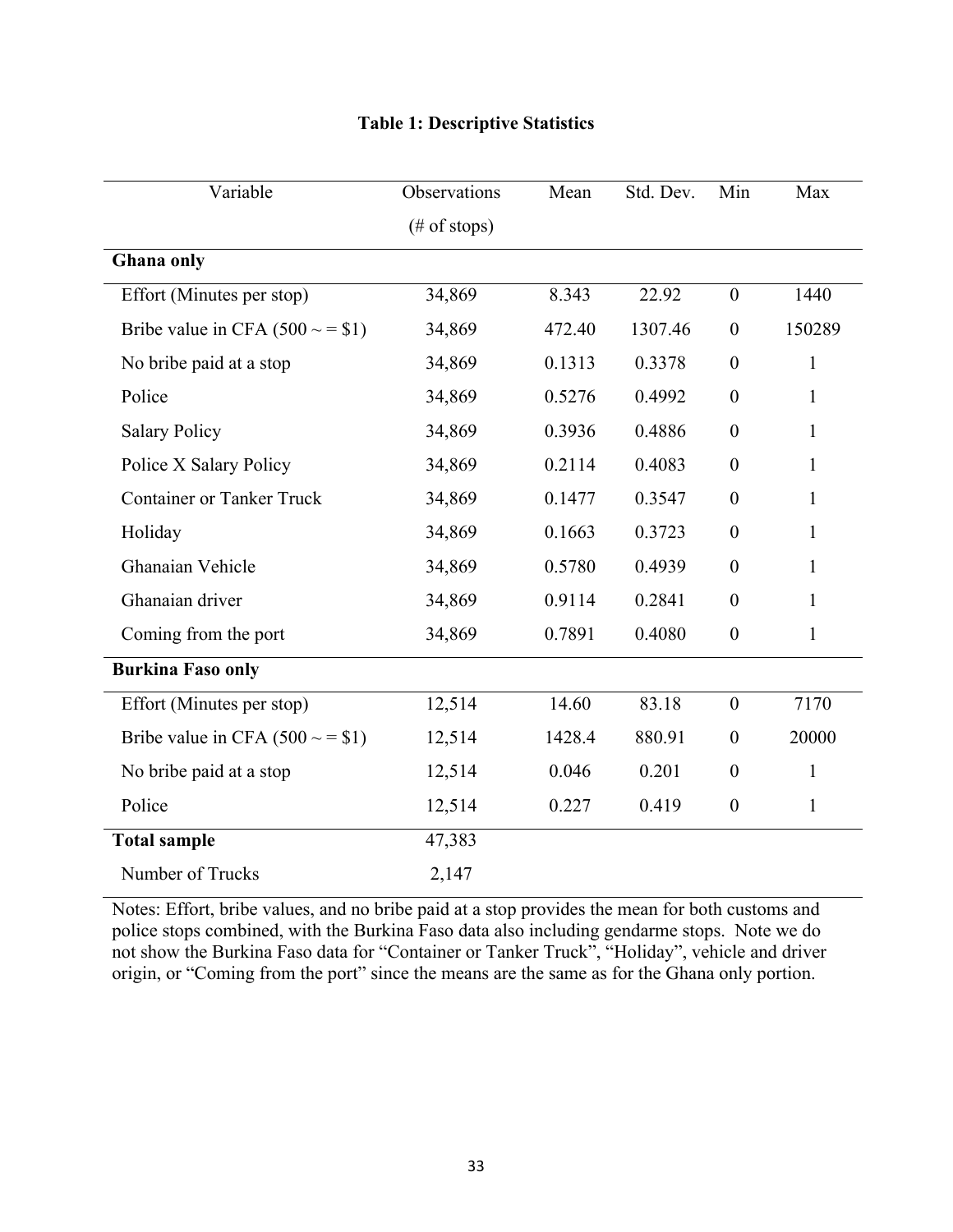| <b>Baseline Effort Regressions</b> |                |             |  |  |  |  |
|------------------------------------|----------------|-------------|--|--|--|--|
|                                    | (2)<br>(1)     |             |  |  |  |  |
| Variables                          | Effort         | Effort      |  |  |  |  |
|                                    |                |             |  |  |  |  |
| Police                             | $-1.700***$    | $-1.606***$ |  |  |  |  |
|                                    | (0.408)        | (0.413)     |  |  |  |  |
| <b>Salary Policy</b>               | $-0.618$       | $-0.719$    |  |  |  |  |
|                                    | (0.645)        | (0.651)     |  |  |  |  |
| Police X Salary                    | $1.592***$     | $1.592***$  |  |  |  |  |
|                                    | (0.325)        | (0.330)     |  |  |  |  |
| Constant                           | 4.758***       | $6.410***$  |  |  |  |  |
|                                    | (1.583)        | (1.659)     |  |  |  |  |
| Year & Month effects               | <b>Yes</b>     | Yes         |  |  |  |  |
| Checkpoint fixed effects           | Yes            | Yes         |  |  |  |  |
| Truck characteristics              | N <sub>0</sub> | Yes         |  |  |  |  |
| <i><b>Observations</b></i>         | 34,869         | 34,869      |  |  |  |  |
| R-squared                          | 0.242          | 0.244       |  |  |  |  |

| `able : |  |
|---------|--|
|---------|--|

Notes: Robust standard errors clustered at the truck level are in parentheses. Truck characteristics are tanker or container dummy, driver and truck home country, and a holiday dummy**.**

\* Significant at 10 percent

\*\*Significant at 5 percent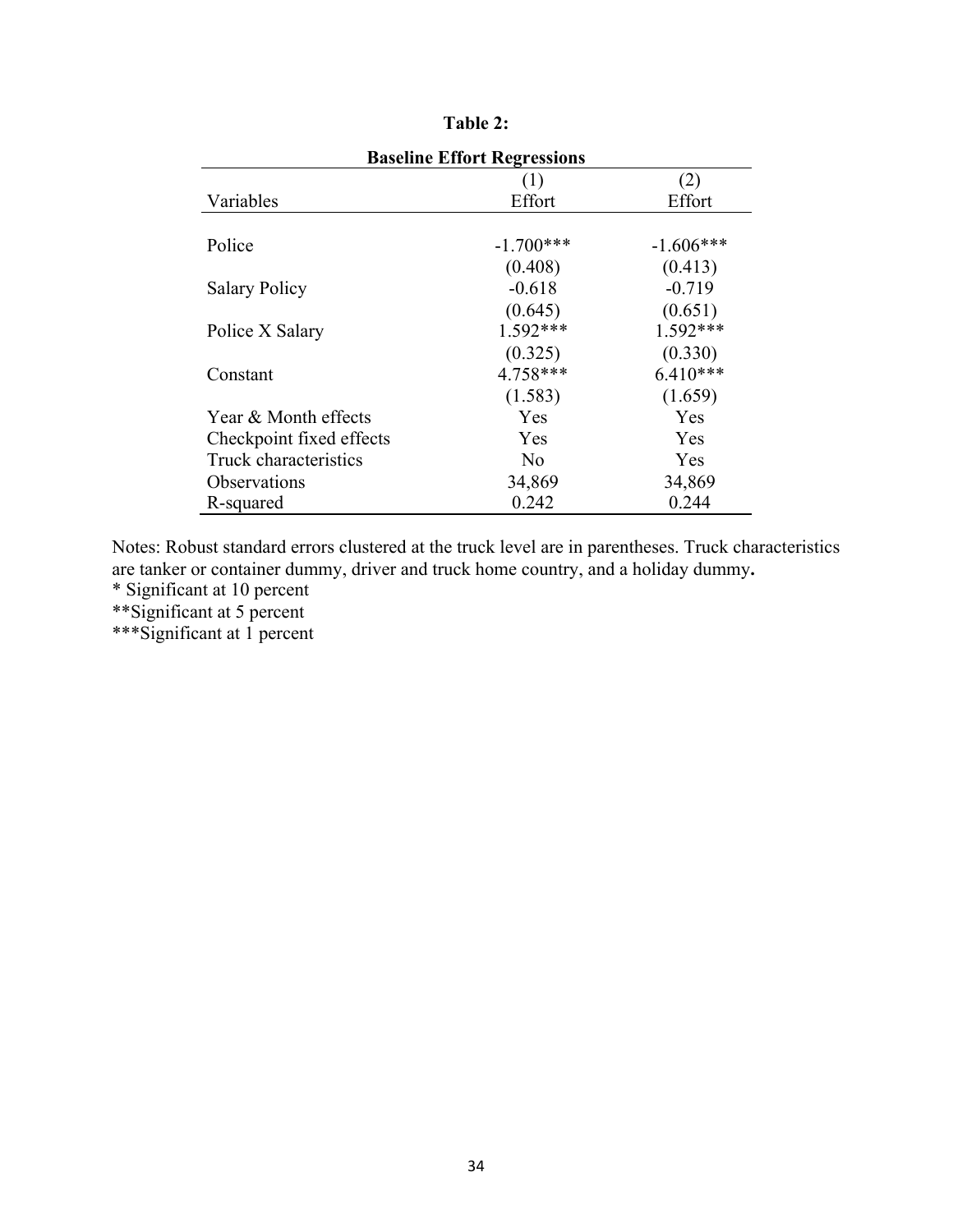## **Table 3: Baseline Bribe Value Regressions**

|                            | (1)            | (2)           |
|----------------------------|----------------|---------------|
| Variables                  | <b>Bribes</b>  | <b>Bribes</b> |
|                            |                |               |
| Police                     | $-197.5***$    | $-202.9$ ***  |
|                            | (32.47)        | (31.90)       |
| <b>Salary Policy</b>       | $-28.57$       | $-28.57$      |
|                            | (33.46)        | (32.49)       |
| Police X Salary            | $119.0***$     | $125.6***$    |
|                            | (28.71)        | (28.88)       |
| Constant                   | 555.1***       | 679.0***      |
|                            | (60.56)        | (87.85)       |
| Year & Month effects       | <b>Yes</b>     | Yes           |
| Checkpoint fixed effects   | <b>Yes</b>     | Yes           |
| Truck characteristics      | N <sub>0</sub> | Yes           |
| <i><b>Observations</b></i> | 34,869         | 34,869        |
| R-squared                  | 0.036          | 0.038         |

Dependent variable is real CFA value of bribe paid at each stop

Notes: Robust standard errors clustered at the truck level are in parentheses. Truck characteristics are tanker or container dummy, driver and truck home country, and a holiday dummy**.**

\* Significant at 10 percent

\*\*Significant at 5 percent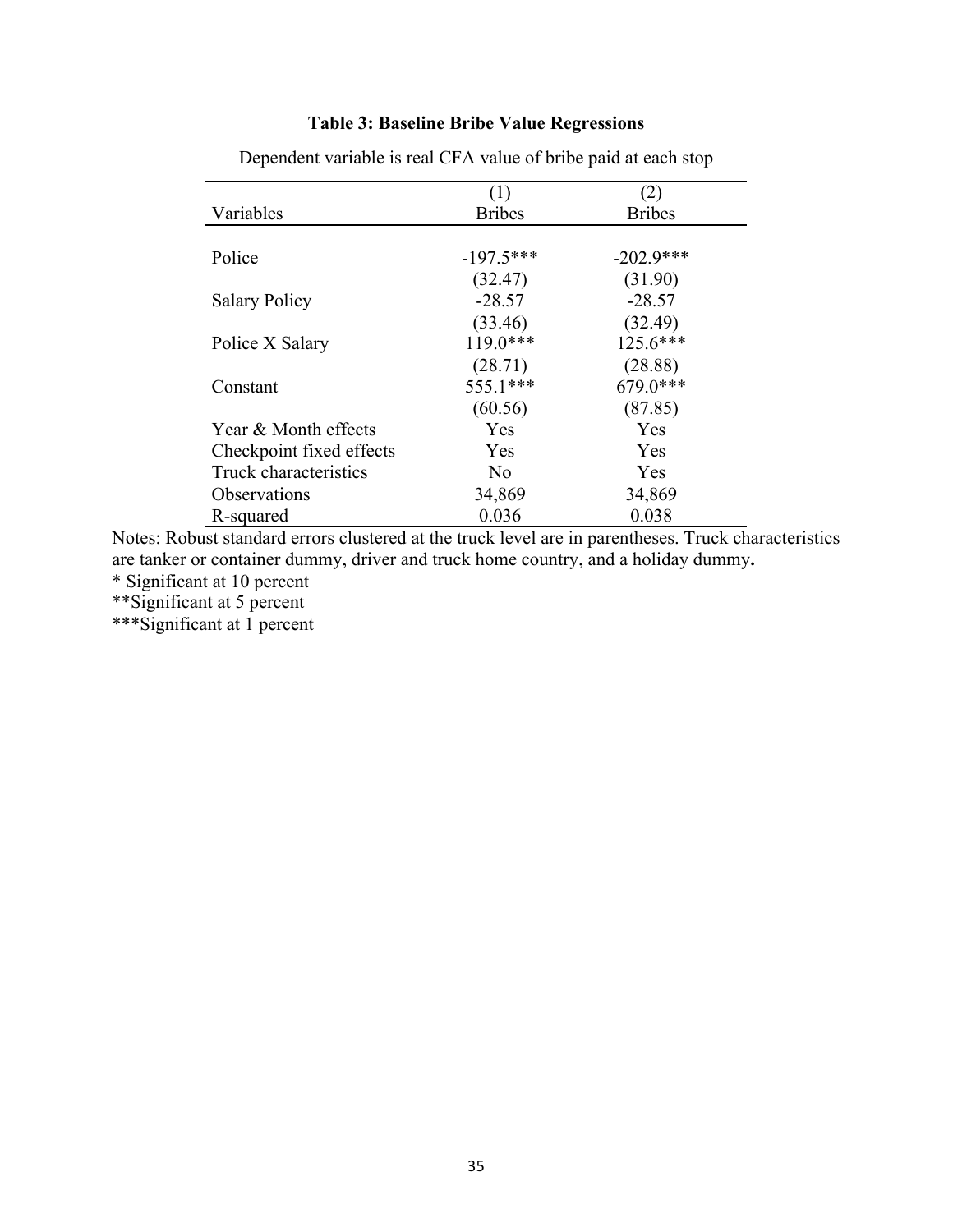|                          | (1)            | (2)         | (3)         |
|--------------------------|----------------|-------------|-------------|
| Variables                | Linear         | Linear      | Probit      |
|                          | Probability    | Probability |             |
|                          |                |             |             |
| Police                   | $0.0111**$     | 0.00471     | $0.0600**$  |
|                          | (0.00541)      | (0.00627)   | (0.0295)    |
| <b>Salary Policy</b>     | $-0.0120$      | $-0.0116$   | $-0.115$    |
|                          | (0.0172)       | (0.0171)    | (0.0798)    |
| Police X Salary          | $0.0494***$    | $0.0462***$ | $0.181***$  |
|                          | (0.0102)       | (0.00998)   | (0.0458)    |
| Constant                 | $-0.00114$     | $-0.0632*$  | $-1.251***$ |
|                          | (0.0320)       | (0.0368)    | (0.134)     |
| Year & Month effects     | Yes            | Yes         | Yes         |
| Truck characteristics    | Yes.           | <b>Yes</b>  | <b>Yes</b>  |
| Checkpoint fixed effects | N <sub>0</sub> | <b>Yes</b>  | No          |
| Observations             | 34,862         | 34,862      | 34,866      |
| R-squared                | 0.038          | 0.083       |             |
| Log Likelihood           |                |             | -12968      |

## **Table 4: Probability of paying no bribe (Linear probability & Probit)**  Dependent variable =  $1$  if no bribe paid

Notes: Robust standard errors clustered at the truck level are in parentheses. Truck characteristics are tanker or container dummy, driver and truck home country, and a holiday dummy**.** \* Significant at 10 percent

\*\*Significant at 5 percent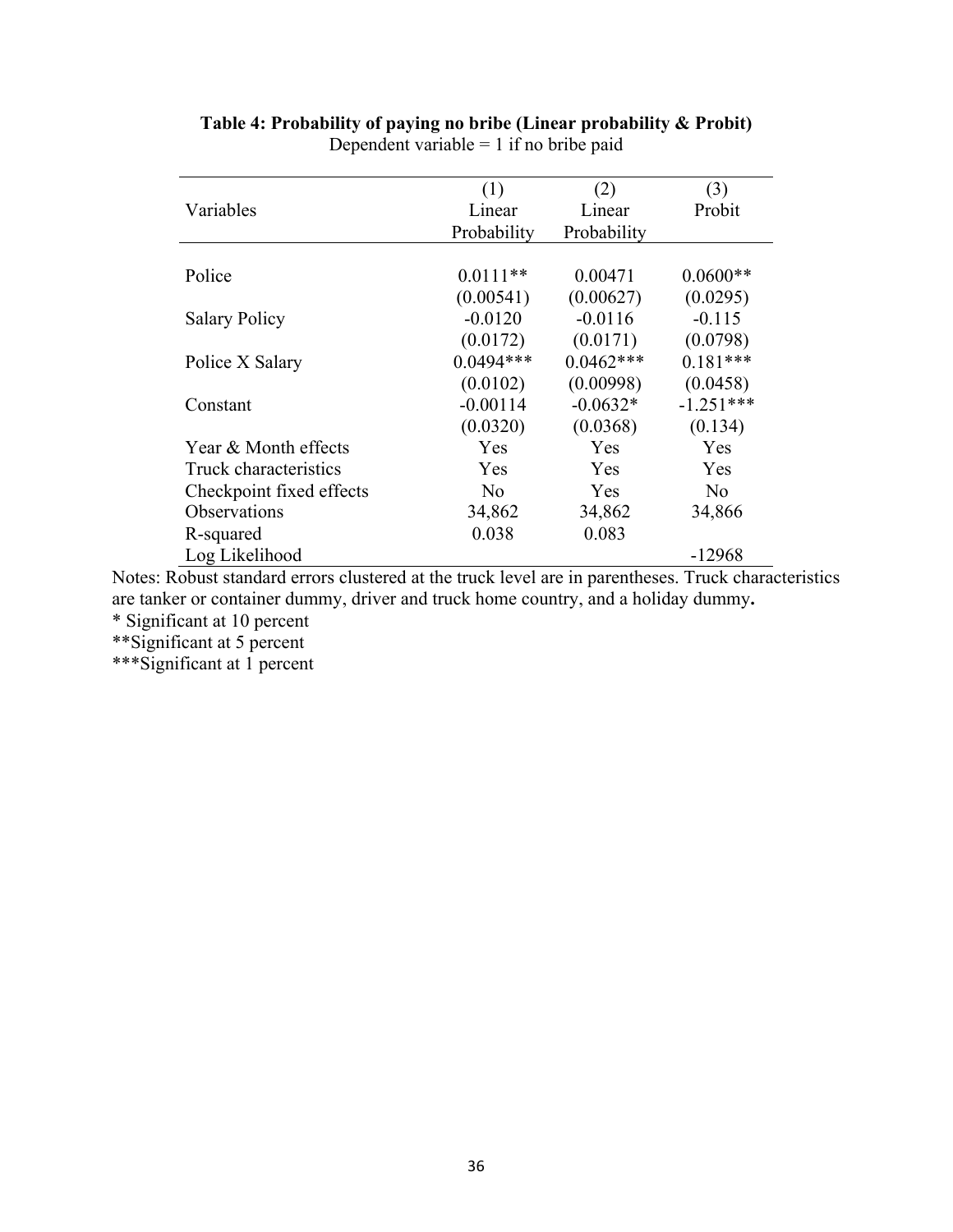| Dependent variables are minutes of effort or real CFA value of bribe paid at each stop |            |            |             |             |
|----------------------------------------------------------------------------------------|------------|------------|-------------|-------------|
|                                                                                        | (1)        | (2)        | (3)         | (4)         |
| Variables                                                                              | Effort     | Effort     | Bribe value | Bribe value |
|                                                                                        |            |            |             |             |
| Ghana                                                                                  | $-2.639$   | $-2.637$   | 167.9       | 168.2       |
|                                                                                        | (9.517)    | (9.517)    | (241.0)     | (240.9)     |
| Ghana X Police                                                                         | 1.435      | 1.437      | $-327.1***$ | $-326.8***$ |
|                                                                                        | (1.355)    | (1.355)    | (34.30)     | (34.29)     |
| Police                                                                                 | $-2.484**$ | $-2.489**$ | $-309.8***$ | $-310.7***$ |
|                                                                                        | (1.181)    | (1.181)    | (29.89)     | (29.89)     |
| <b>Salary Policy</b>                                                                   | $-2.376**$ | $-2.378**$ | 94.00***    | 93.66***    |
|                                                                                        | (1.107)    | (1.107)    | (28.03)     | (28.03)     |
| Ghana Police X Salary                                                                  | $1.731*$   | $1.730*$   | $152.9***$  | 152.8***    |
|                                                                                        | (1.039)    | (1.039)    | (26.30)     | (26.30)     |
| Holiday                                                                                |            | 0.603      |             | $101.1**$   |
|                                                                                        |            | (1.671)    |             | (42.30)     |
| Constant                                                                               | 11.03      | 10.16      | 103.0       | $-41.84$    |
|                                                                                        | (33.61)    | (33.69)    | (850.8)     | (852.9)     |
| Checkpoint fixed effects                                                               | Yes        | Yes        | Yes         | Yes         |
| Year fixed effects                                                                     | Yes        | Yes        | Yes         | Yes         |
| Observations                                                                           | 47,383     | 47,383     | 47,383      | 47,383      |
| R-squared                                                                              | 0.071      | 0.071      | 0.163       | 0.163       |
| Number of truck trips                                                                  | 2,147      | 2,147      | 2,147       | 2,147       |

## **Table 5: Panel Fixed Effects using data from Ghana and Burkina Faso**

Notes: Include police, customs and in Burkina Faso gendarmerie stops with robust standard errors in parentheses.

\* Significant at 10 percent

\*\*Significant at 5 percent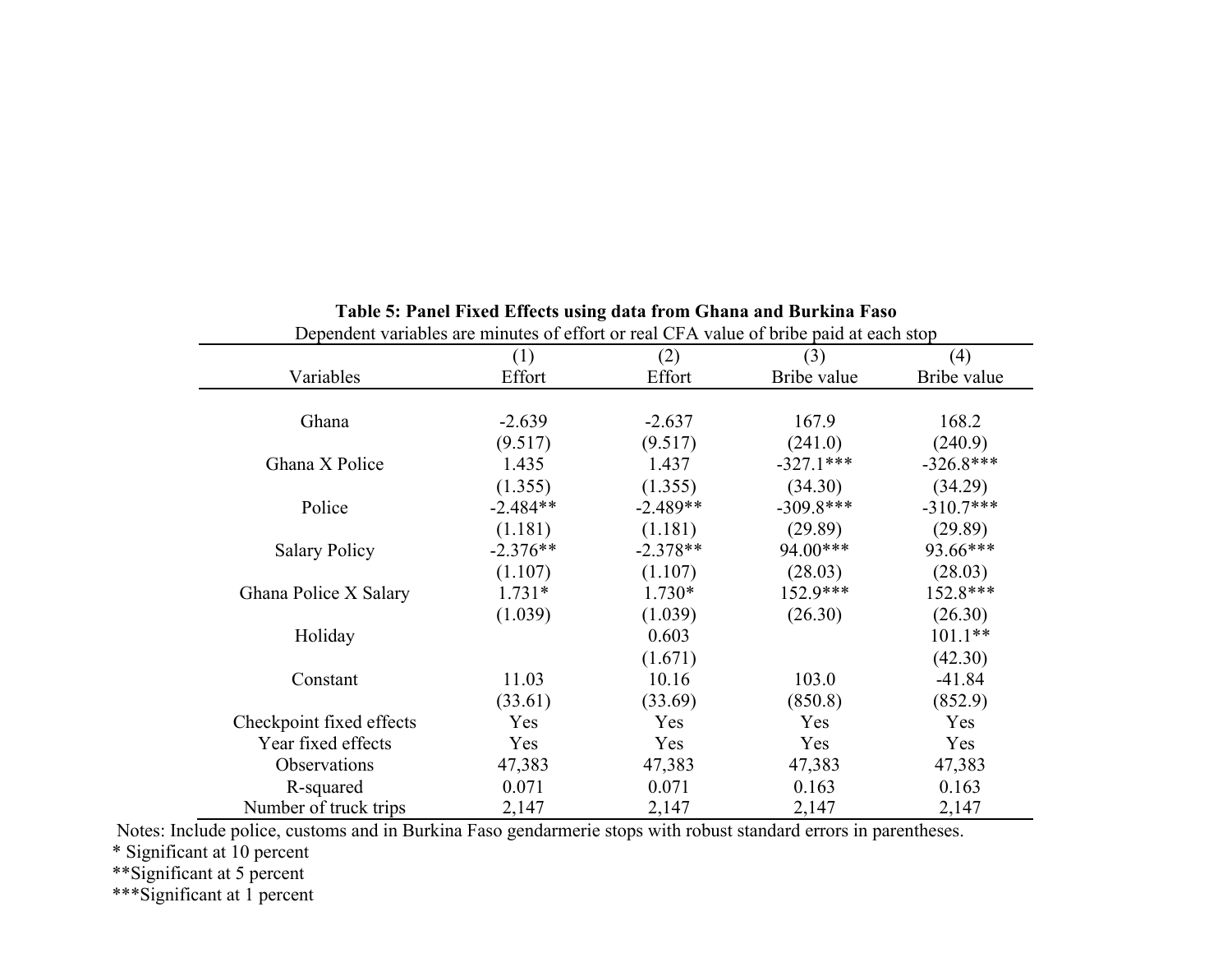| (1)         | (2)                                                   | (3)                                                                                         |
|-------------|-------------------------------------------------------|---------------------------------------------------------------------------------------------|
| Linear      | Linear                                                | Random                                                                                      |
| Probability | Probability                                           | effects Probit                                                                              |
|             | fixed effects                                         |                                                                                             |
|             |                                                       |                                                                                             |
| $0.0547***$ | $-0.100*$                                             | $0.423***$                                                                                  |
| (0.00466)   | (0.0586)                                              | (0.0352)                                                                                    |
| $0.0257***$ | $0.0178**$                                            | $0.327***$                                                                                  |
| (0.00733)   | (0.00834)                                             | (0.0648)                                                                                    |
| $-0.0126**$ | $-0.00559$                                            | $-0.237***$                                                                                 |
| (0.00613)   | (0.00682)                                             | (0.0588)                                                                                    |
| $0.0408***$ | $0.0415***$                                           | $0.360***$                                                                                  |
| (0.00711)   | (0.00729)                                             | (0.0559)                                                                                    |
| $0.0504***$ | $0.0477***$                                           | $0.191***$                                                                                  |
|             | (0.00640)                                             | (0.0392)                                                                                    |
| $0.740**$   | $0.921***$                                            | $-1.896***$                                                                                 |
| (0.296)     | (0.337)                                               | (0.0915)                                                                                    |
|             |                                                       | Yes                                                                                         |
|             |                                                       | N <sub>o</sub>                                                                              |
|             |                                                       | 47,286                                                                                      |
|             |                                                       | 2,147                                                                                       |
|             |                                                       | $-13,815$                                                                                   |
|             | (0.00638)<br>Yes<br>N <sub>o</sub><br>47,383<br>2,147 | Dependent variable $= 1$ if no bribe paid<br>fixed effects<br>Yes<br>Yes<br>47,383<br>2,147 |

| Table 6: Panel Data No bribe paid |  |  |  |
|-----------------------------------|--|--|--|
|-----------------------------------|--|--|--|

Notes: Include police, customs and in Burkina Faso gendarmerie stops with robust standard errors in parentheses.

\* Significant at 10 percent

\*\*Significant at 5 percent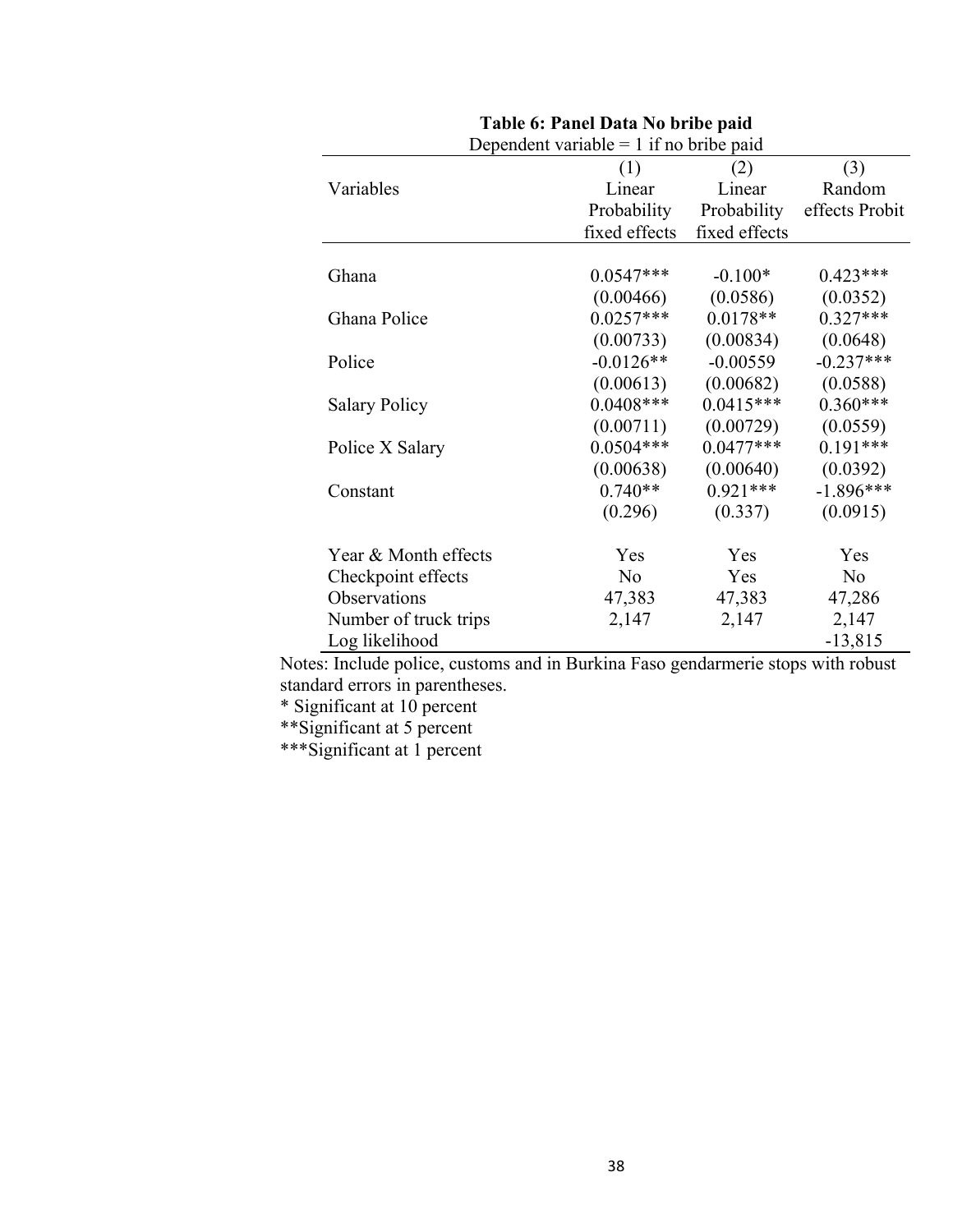|                      | (1)          | (2)                                                 | (3)           |
|----------------------|--------------|-----------------------------------------------------|---------------|
| Variables            |              | Effort: Duration Values: Avg. Bribe Number of stops |               |
|                      | at each stop | costs on road                                       | with no bribe |
|                      |              |                                                     |               |
| Police               | $-0.613$     | $-95.49***$                                         | 0.0853        |
|                      | (0.448)      | (26.68)                                             | (0.0554)      |
| <b>Salary Policy</b> | $-4.110$     | $-969.2***$                                         | 0.261         |
|                      | (4.716)      | (170.1)                                             | (0.448)       |
| Police X Salary      | $1.127**$    | $109.1***$                                          | $0.600***$    |
|                      | (0.571)      | (42.23)                                             | (0.109)       |
| Constant             | $11.17***$   | 515.8***                                            | $1.321***$    |
|                      | (0.872)      | (45.68)                                             | (0.243)       |
| Year & Month effects | Yes          | Yes                                                 | Yes           |
| <b>Observations</b>  | 4,238        | 4,238                                               | 4,238         |
| R-squared            | 0.101        | 0.075                                               | 0.156         |

**Table 7: Aggregate per trip total bribes and number of stops with no bribe in Ghana**

Notes: Robust standard errors in parentheses.

\* Significant at 10 percent

\*\*Significant at 5 percent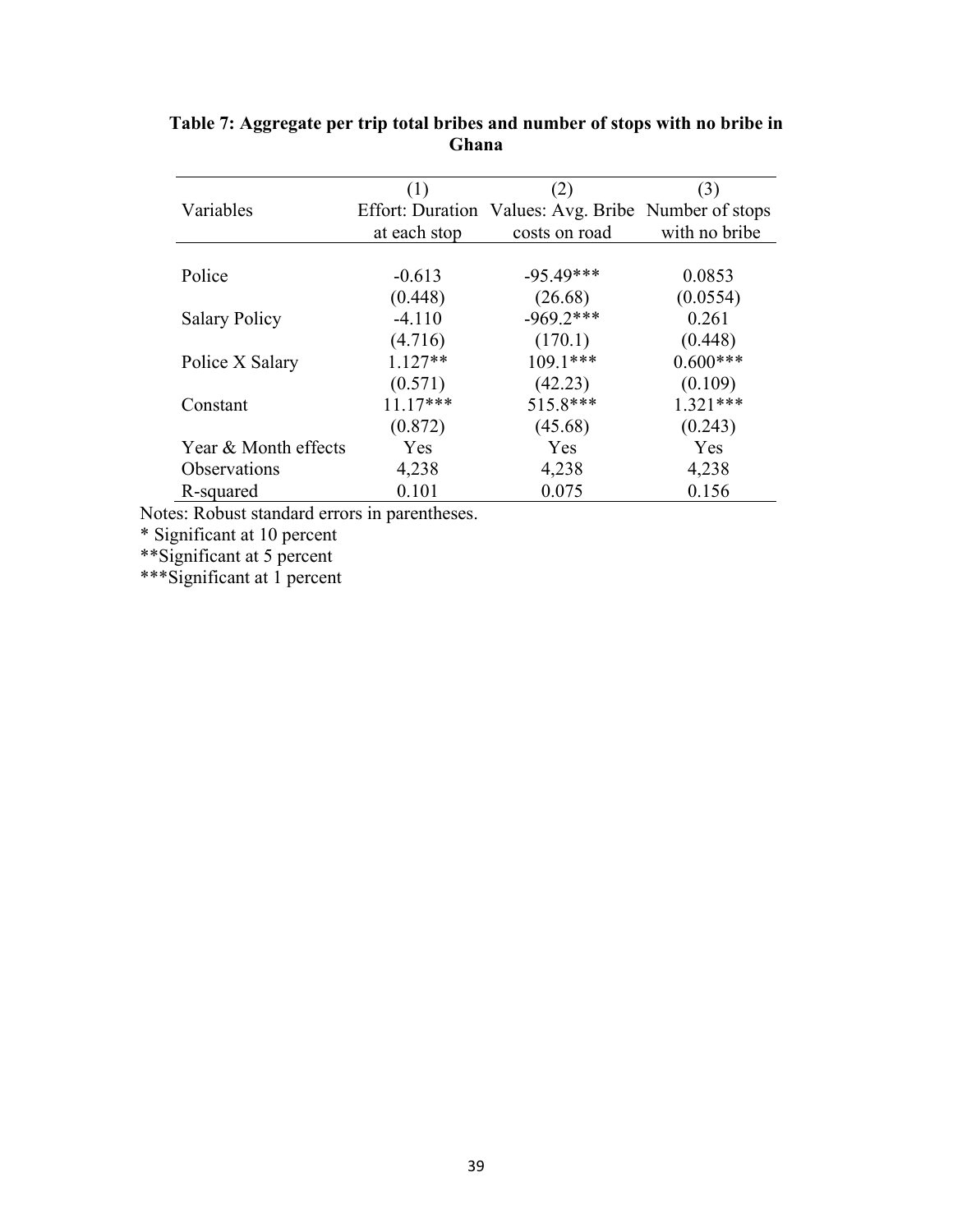|                      | (1)             |                          |
|----------------------|-----------------|--------------------------|
| Variables            | Number of stops | Number of bribes paid    |
|                      |                 | (Stops – No bribe stops) |
| Police               | $0.585***$      | $0.497***$               |
|                      | (0.153)         | (0.161)                  |
| <b>Salary Policy</b> | $0.540**$       | 0.0973                   |
|                      | (0.221)         | (0.223)                  |
| Police X Salary      | $0.709***$      | 0.109                    |
|                      | (0.223)         | (0.235)                  |
| Constant             | 8.435***        | 7.549***                 |
|                      | (0.379)         | (0.411)                  |
| Year effects         | Yes             | Yes                      |
| <b>Observations</b>  | 4,236           | 4,236                    |
| R-squared            | 0.055           | 0.038                    |

**Table 8: Aggregate per trip number of stops and bribes paid in Ghana**

Notes: Robust standard errors in parentheses.

\* Significant at 10 percent

\*\*Significant at 5 percent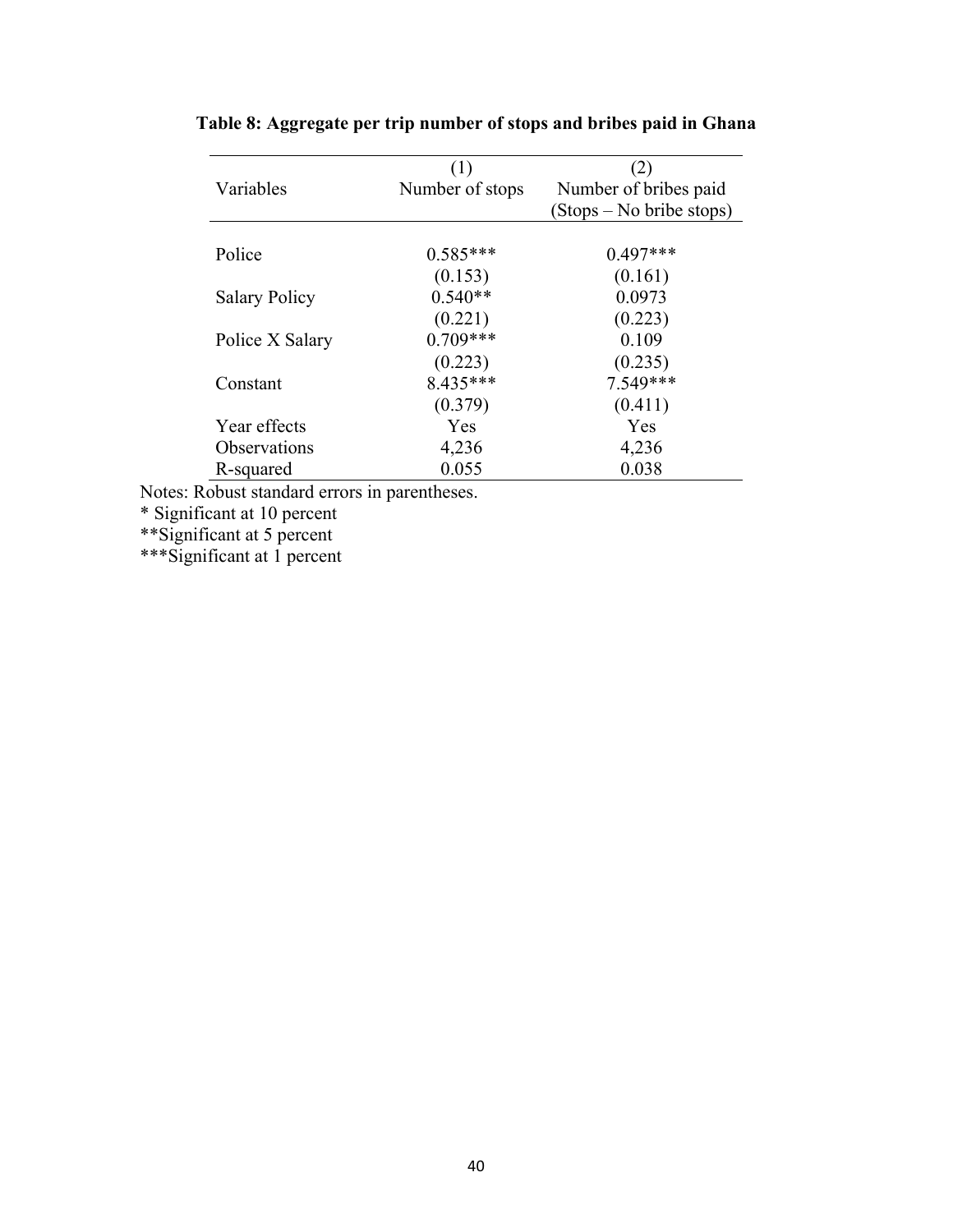

**Figure 2. Graph of Police GH Cedi bribe amounts before and after the salary change**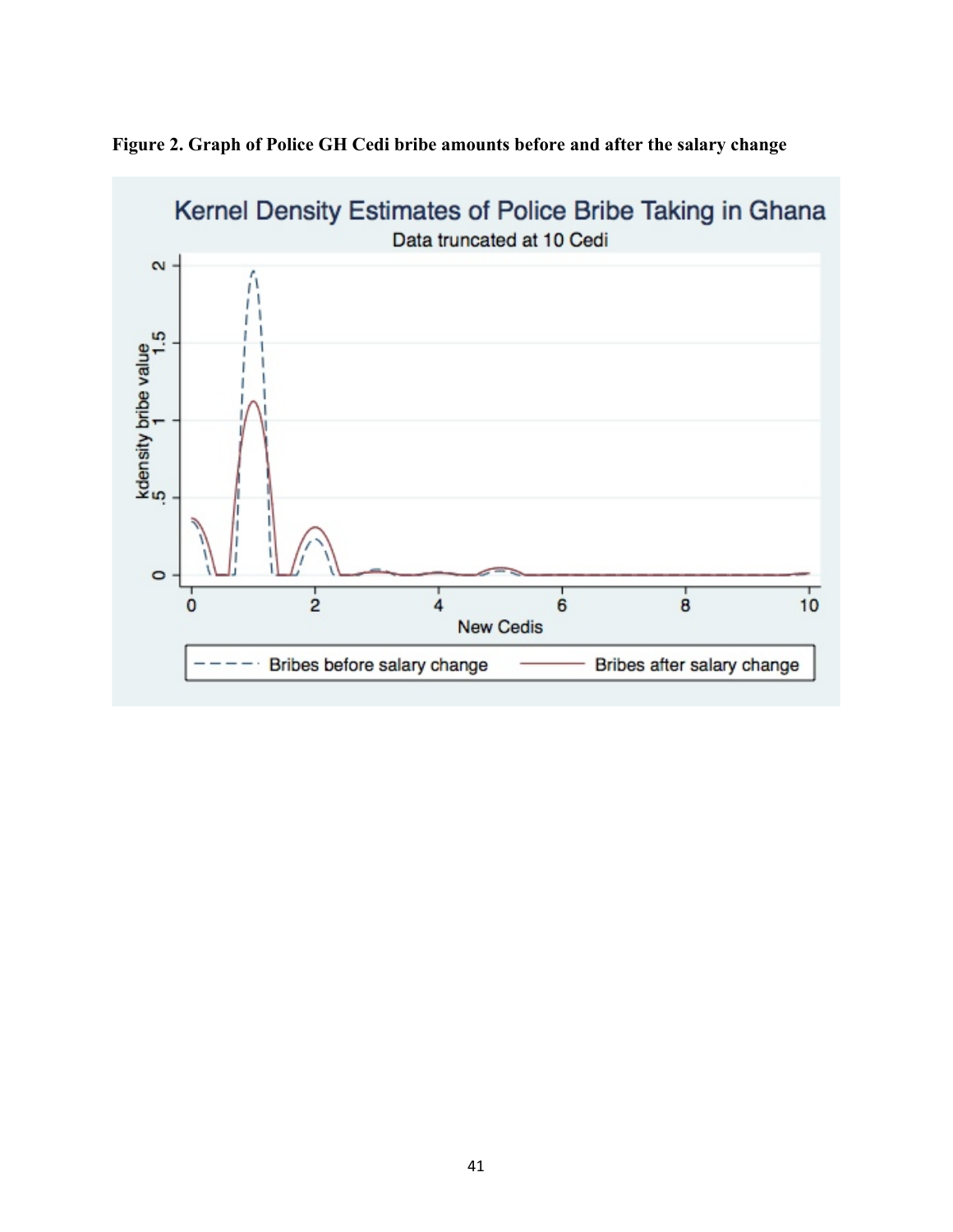

**Figure 3 Graph of Custom GH Cedi bribe amounts before and after the salary change**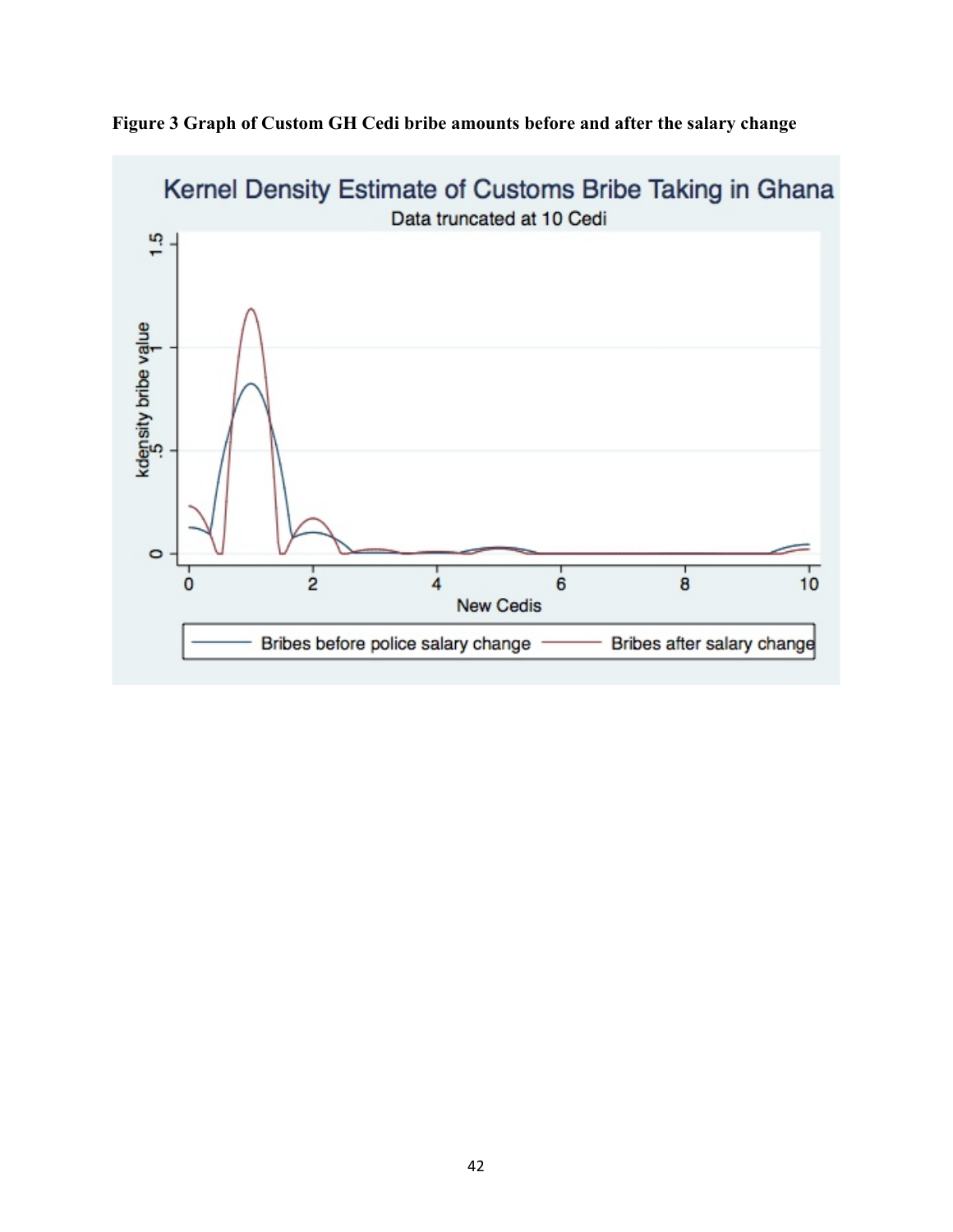## **Appendix**

## **A1. Parallel Trends Tests**

For the validity of the difference-in-difference specification we need there to be parallel trends in the data prior to July 1, 2010 between effort and bribe values in customs and police stops. Unlike most studies with little "burn in" period, we have 3 years of data before the policy change as well as almost 2 years of data after the policy change.

In the results shown in table A1, we test parallel trends using year time trends and their interaction with the police dummy. Results for data from 2008 forward or 2010 forward show no significant difference in effort between police and customs. Bribe values are significantly different from 2008 forward, showing a positive trend, while 2010 shows a strong non-parallel trend in the opposite direction of our results post January 1, 2010.

| <b>Table A1</b> |               |                                           |                 |                 |  |
|-----------------|---------------|-------------------------------------------|-----------------|-----------------|--|
|                 |               | <b>Parallel Trends with yearly trends</b> |                 |                 |  |
|                 | (1)           | (2)                                       | (3)             | (4)             |  |
| Variables       | Effort (2008- | Effort $(2010 -$                          | Bribe value     | Bribe value     |  |
|                 |               | policy change) policy change)             | $(2008-policy)$ | $(2010-policy)$ |  |
|                 |               |                                           | change)         | change)         |  |
|                 |               |                                           |                 |                 |  |
| Police          | $-1,057$      | $-1.906$                                  | $-99,894***$    | $-163.7***$     |  |
|                 | (718.6)       | (2.822)                                   | (38, 477)       | (54.22)         |  |
| Police X Year   | 0.525         |                                           | 49.54***        |                 |  |
|                 | (0.358)       |                                           | (19.14)         |                 |  |
| Year            | $-2.610***$   |                                           | $-224.3***$     |                 |  |
|                 | (0.420)       |                                           | (22.35)         |                 |  |
| Constant        | $5,250***$    | $3.138***$                                | 450,984***      | 385.8***        |  |
|                 | (843.5)       | (0.521)                                   | (44,900)        | (63.37)         |  |
| Month effects   | Yes           | Yes                                       | Yes             | Yes             |  |
| Checkpoint      | Yes           | Yes                                       | Yes             | Yes             |  |
| effects         |               |                                           |                 |                 |  |
| Observations    | 16,231        | 2,948                                     | 16,231          | 2,948           |  |
| R-squared       | 0.342         | 0.182                                     | 0.154           | 0.068           |  |

Notes: Robust standard errors in parentheses clustered at the truck level.

\* Significant at 10 percent

\*\*Significant at 5 percent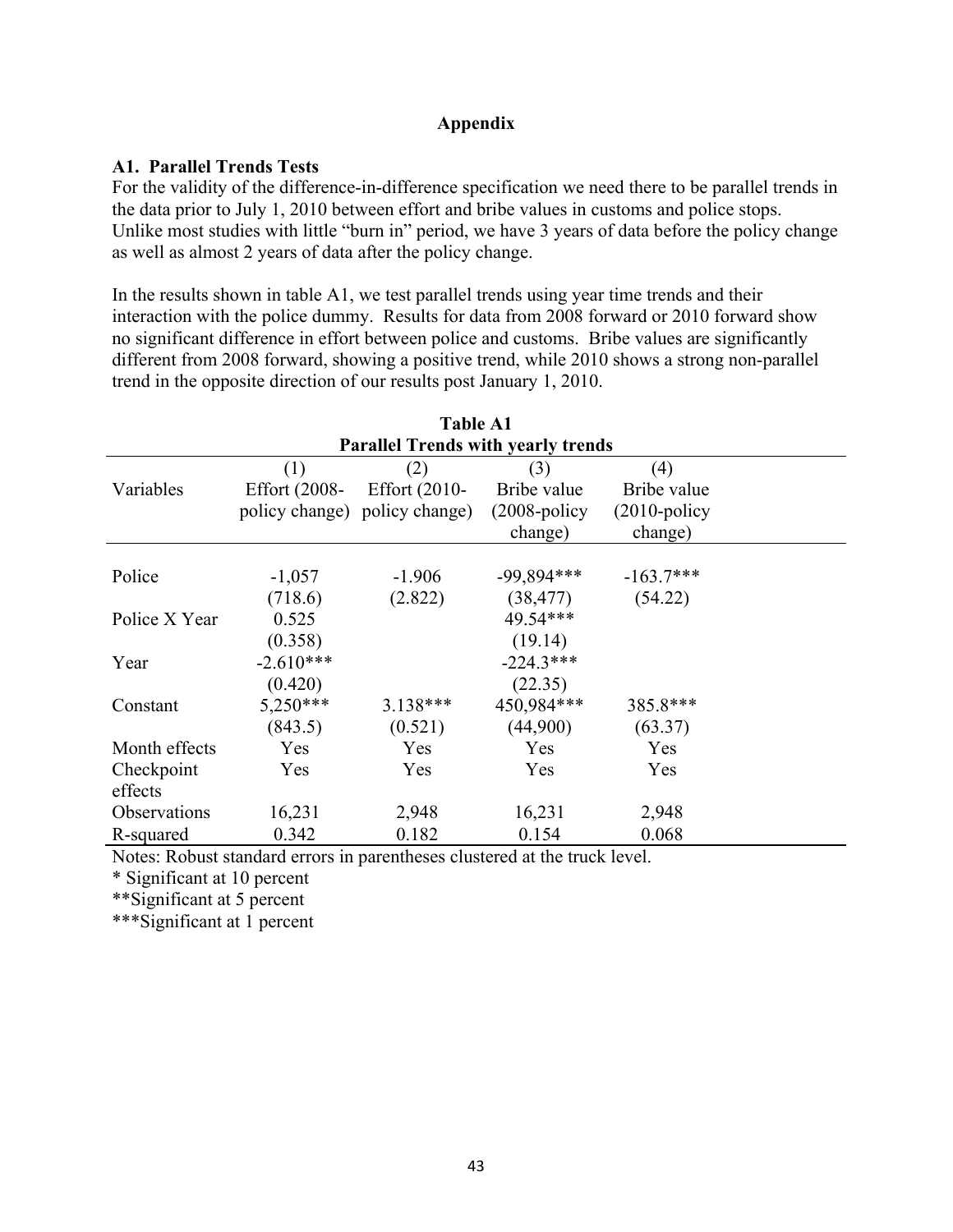In table A1b, we use monthly trends for the period from July 1, 2009 forward to test parallel trends. These results find no effects of the Police X Month interaction term on bribe values and a negative effect, significant at a 10% level, for the effort regressions. Thus we find reasonable evidence of a parallel trend for the year before our policy change.

| <b>Table A1b</b>     |                                            |                     |  |
|----------------------|--------------------------------------------|---------------------|--|
|                      | Monthly Parallel trends $7/1/09 - 6/30/10$ |                     |  |
|                      | (1)                                        | (2)                 |  |
| <b>VARIABLES</b>     | <b>Bribe Effort</b>                        | <b>Bribe Values</b> |  |
|                      |                                            |                     |  |
| Police               | 77.45*                                     | $-5,732$            |  |
|                      | (45.43)                                    | (4,775)             |  |
| Police X Month Trend | $-0.129*$                                  | 8.748               |  |
|                      | (0.0773)                                   | (7.960)             |  |
| Month Trend          | 0.132                                      | $-20.63***$         |  |
|                      | (0.144)                                    | (7.338)             |  |
| Constant             | $-76.02$                                   | 12,708***           |  |
|                      | (86.16)                                    | (4,387)             |  |
| Observations         | 6,922                                      | 6,922               |  |
| R-squared            | 0.135                                      | 0.201               |  |

Notes: Robust standard errors in parentheses clustered at the truck level.

\* Significant at 10 percent

\*\*Significant at 5 percent

\*\*\*Significant at 1 percent

As a robustness check on our basic results we limit the data to a period much closer to the actual policy change in order to limit other potential confounding effects either pre or post policy change. Trucks voyaging after July 1, 2009, such as those used in the monthly parallel trends regressions, table A1b, most clearly show parallel trends. It is also potentially the case that our long timeline post policy change is capturing other confounding effects unrelated to our policy change. We therefore run the basic models of effort and bribe values in both OLS and fixed effect panel versions with a restricted time-frame under which the outcomes are least likely to be contaminated by other effects: from July 1, 2009 to December 31, 2011. The results of those regressions are in table A1c and show the same effects as the regressions over a longer period of time, with the same high levels of significance but slightly smaller magnitudes on all coefficients.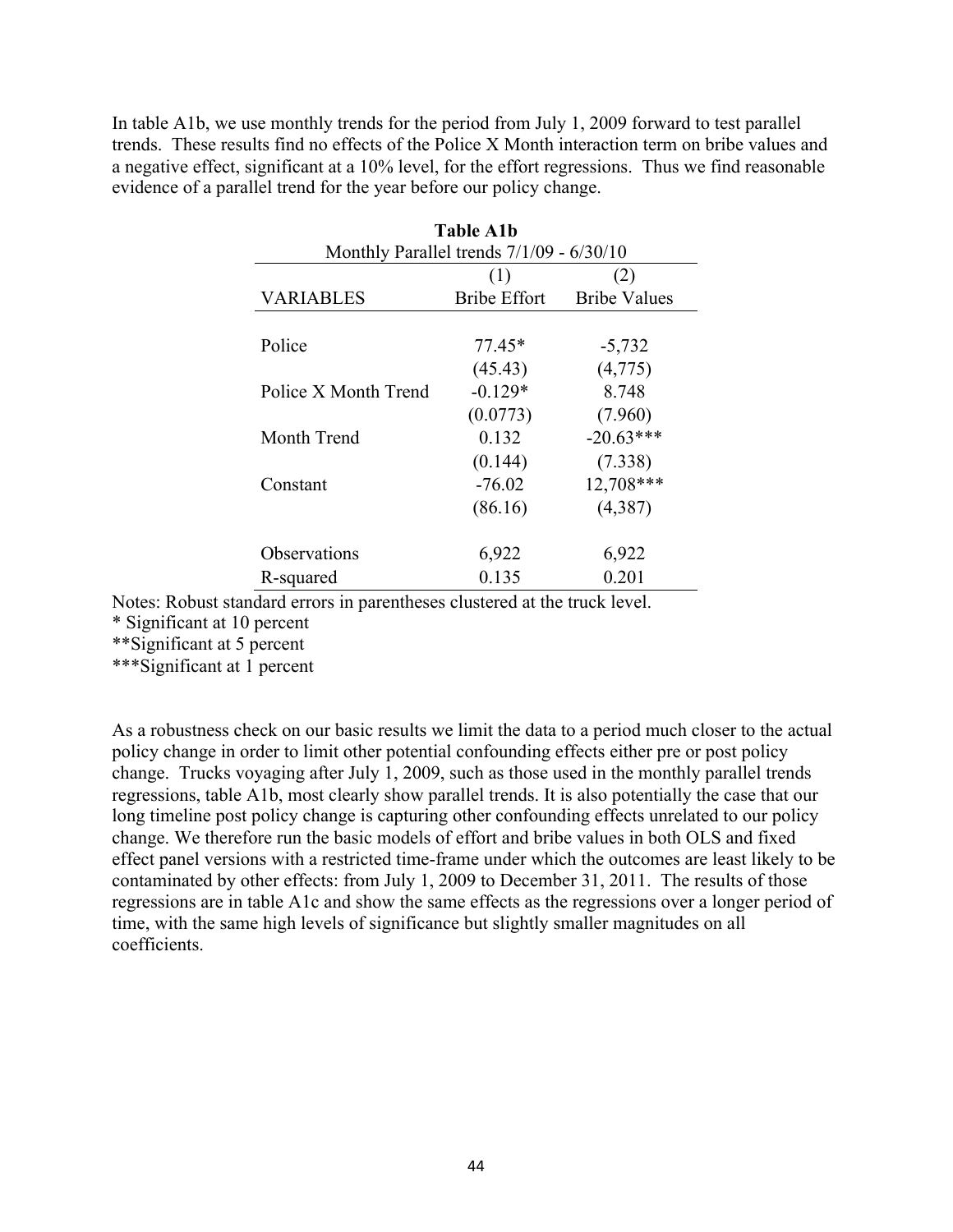| Regressions with data from July 1, 2009 – Dec. 31, 2011 only |           |             |             |                                                           |  |  |
|--------------------------------------------------------------|-----------|-------------|-------------|-----------------------------------------------------------|--|--|
|                                                              | (1)       | (2)         | (3)         | (4)                                                       |  |  |
| <b>VARIABLES</b>                                             |           |             |             | OLS effort OLS bribe value Panel effort Panel bribe value |  |  |
|                                                              |           |             |             |                                                           |  |  |
| Salary policy                                                | $-0.966$  | $-189.1**$  | $-4.597***$ | $-211.5***$                                               |  |  |
|                                                              | (0.846)   | (74.11)     | (0.628)     | (45.56)                                                   |  |  |
| Police                                                       | $-0.679$  | $-195.4***$ | $1.656**$   | 8.980                                                     |  |  |
|                                                              | (0.440)   | (53.12)     | (0.708)     | (51.31)                                                   |  |  |
| Police X Salary policy                                       | $0.823**$ | $118.5***$  | $1.575***$  | 148.3***                                                  |  |  |
|                                                              | (0.341)   | (43.44)     | (0.589)     | (42.68)                                                   |  |  |
| Ghana                                                        |           |             | 2.410       | $-572.4$                                                  |  |  |
|                                                              |           |             | (7.523)     | (545.5)                                                   |  |  |
| Ghana Police                                                 |           |             | $-3.063***$ | $-242.7***$                                               |  |  |
|                                                              |           |             | (0.923)     | (66.91)                                                   |  |  |
| Constant                                                     | $-0.781$  | 273.9***    | 5.243       | 940.7*                                                    |  |  |
|                                                              | (0.800)   | (77.94)     | (7.846)     | (568.9)                                                   |  |  |
|                                                              |           |             |             |                                                           |  |  |
| Year, Month, Checkpoint FE                                   | Yes       | Yes         | Yes         | Yes                                                       |  |  |
| Observations                                                 | 17,628    | 17,628      | 23,984      | 23,984                                                    |  |  |
| R-squared                                                    | 0.259     | 0.025       | 0.279       | 0.148                                                     |  |  |
| Number of truck trips                                        |           |             | 1,131       | 1,131                                                     |  |  |

**Table A1c**

Notes: Robust standard errors in parentheses clustered at the truck level for the OLS regressions. \* Significant at 10 percent

\*\*Significant at 5 percent

\*\*\*Significant at 1 percent

We take these results in appendix A1 as strong evidence for the validity of our difference-indifference specification for the effort regressions. The potentially non-parallel trend in bribe values suggests some caution might be needed in interpreting the bribe value regressions from Ghana. One should note, however, that if the post-salary raise higher bribes merely follow an existing trend of higher police bribe values then it would still be the case that the salary raise did not reduce bribes.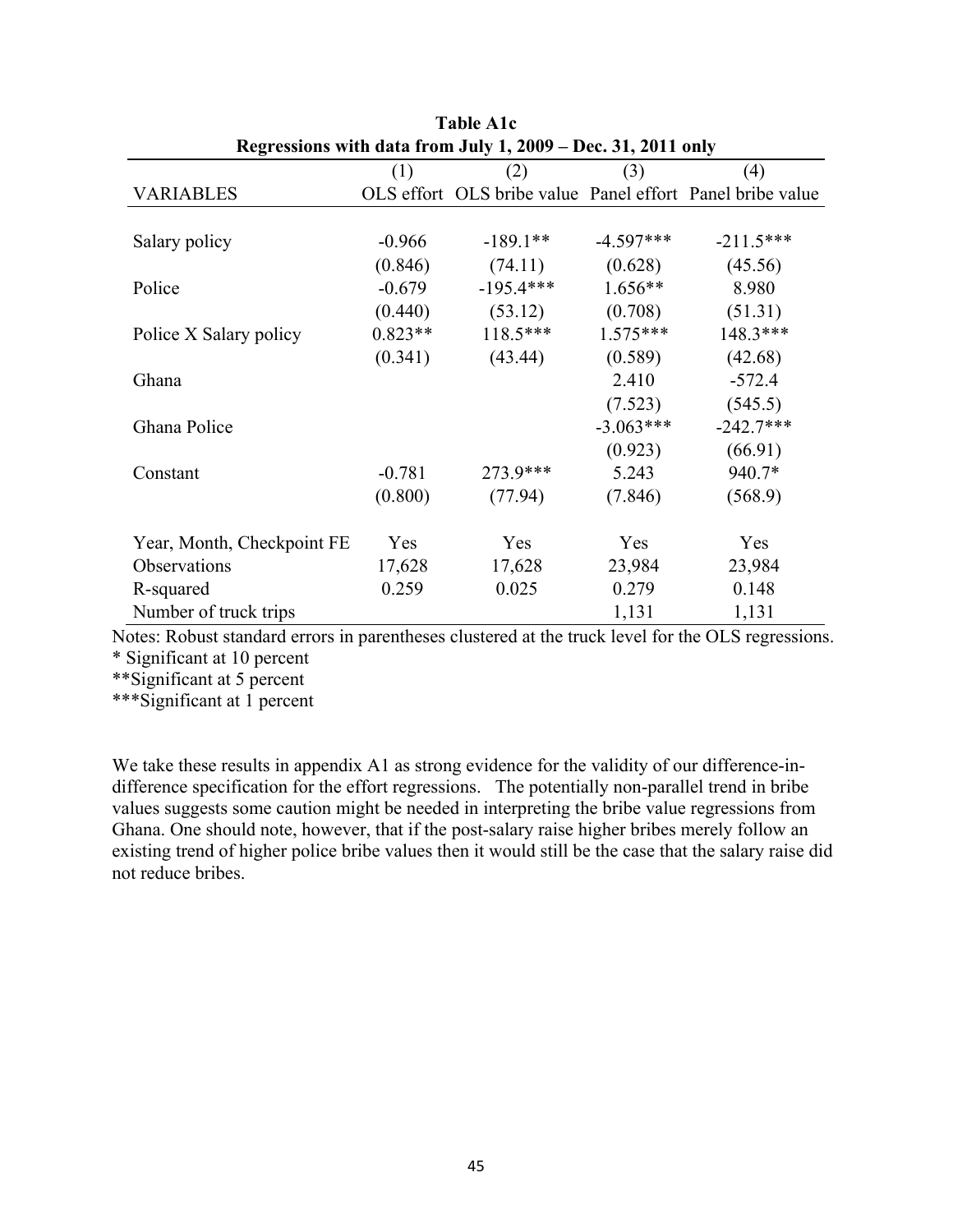### **A2. Robustness to the Olken and Barron specification**

The Olken and Barron specification suggests that log of bribes paid would be a function of the average bribe paid on the road, with an expected coefficient (elasticity) of close to 1 if the pricing of bribes at individual sites responded to the total price to pass on the road (coordinated system). In such a system, unless the salary rise affects the number of trucks on the road we should expect no effect of higher police salaries on the bribes paid.

The corrupt official as monopolist model is a special case of (1) above in which  $c(e, \overline{B}) = 0$  and the function *g(e)* takes a special form, *g(e, Q)* that is a pricing function quadratic in the number of "customers", *Q.* It is easy to see that the optimal effort to maximize utility will be governed by *g(e, Q)* and independent of salary levels, *B*<sup>17</sup>*.* In the Olken and Barron model the log of the price paid in bribes will be a decreasing function of the log of the expected number of stops on the road. If the road stops work as a coordinated monopoly the coefficient on the log of the expected number of stops should be -1, if they are completely uncoordinated then the coefficient would be zero. In addition the results using the aggregate (total) level of bribes on the road would have a zero coefficient on the log of the number of stops if perfectly coordinated or a value of 1 if uncoordinated.

The results in table A2 mimic those in Olken and Barron, with added variables to test the salary policy. We measure the expected number of stops on the road as the number calculated by authority (police or customs), so that an observation at a police stop uses the expected number of stops by police. We then interact this with our key salary policy variable to see if coordination might have changed with the salary change.<sup>18</sup> They show extremely low levels of coordination in "pricing" and a significant effect of the salary policy on bribe values in columns 1, 2 and 3. In column 4 we do not find a significant effect of the salary policy except in its interaction with the number of stops. In columns 1-3 we find an effect of the policy of a between 13% to 29% increase in bribe values, which is consistent with our other results.

Overall, the results in table A2 show that (i) the Olken and Barron model does not fit well with our data and (ii) controlling for the overall expected number of stops on the road does not change our basic result.

<u> 1989 - Johann Stein, fransk politik (d. 1989)</u>

<sup>&</sup>lt;sup>17</sup> Olken and Barron (2009) also have a bargaining model of price setting, which would also have bribe effort and value levels independent of the official's salary. A number of other models, such as ones with costs of bribe taking unrelated to future income (e.g., fixed fine rates without loss of employment), would also produce our null hypothesis, that bribe taking is independent of salary levels.

<sup>&</sup>lt;sup>18</sup> Note that there are some endogeneity concerns with using the number of stops since we do show above that the number changes with the salary change, which would bias us in favor of finding an expected stop effect. Since this is a robustness check of our paper's main result, we do not concern ourselves with this potential endogeneity.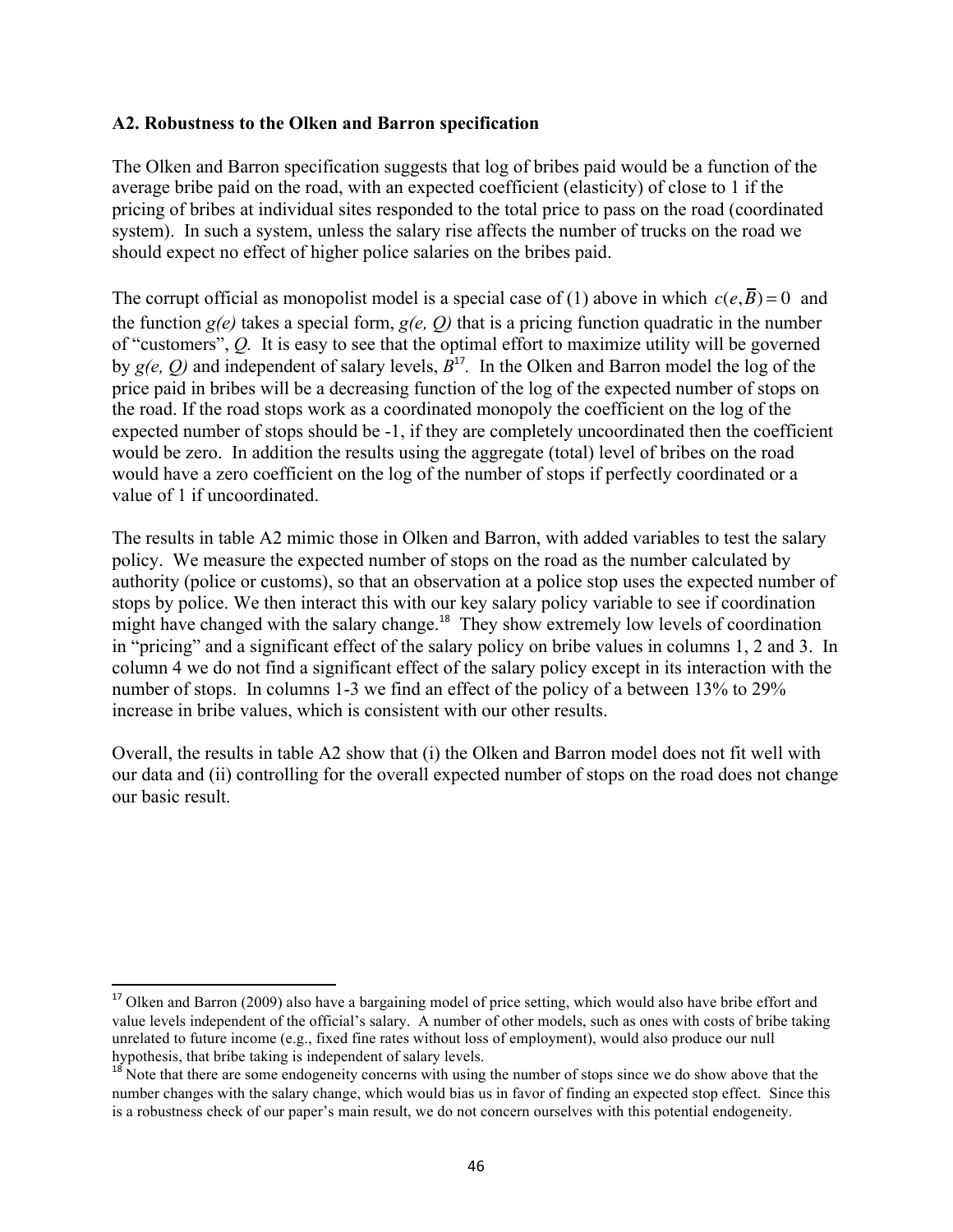|                                    | (1)         | (2)                 | (3)            | (4)            |
|------------------------------------|-------------|---------------------|----------------|----------------|
| <b>VARIABLES</b>                   |             | Log Bribe Log Bribe | Log Total      | Log Total      |
|                                    | costs       | costs               | bribe costs    | bribe costs    |
|                                    |             |                     |                |                |
| <b>Salary Policy</b>               | 0.0176      | 0.0178              | $-0.0631**$    | $-0.0626**$    |
|                                    | (0.0238)    | (0.0238)            | (0.0278)       | (0.0280)       |
| Police                             | $-0.176***$ | $-0.178***$         | $-0.0699$ ***  | $-0.0699$ ***  |
|                                    | (0.0132)    | (0.0132)            | (0.0138)       | (0.0138)       |
| Police X Salary                    | $0.134***$  | $0.286***$          | $0.160***$     | 0.129          |
|                                    | (0.0143)    | (0.0821)            | (0.0189)       | (0.114)        |
| Ln(E[Stops per month])             | $-0.0205**$ | $-0.0151$           | $-0.0631***$   | $-0.0645***$   |
|                                    | (0.00832)   | (0.00931)           | (0.0120)       | (0.0148)       |
| $Ln(E[Stop/mol])X$ Police X Salary |             | $-0.0268*$          |                | 0.00555        |
|                                    |             | (0.0144)            |                | (0.0198)       |
| Constant                           | 5.992***    | 5.959***            | 6.496***       | $6.504***$     |
|                                    | (0.0762)    | (0.0806)            | (0.0975)       | (0.114)        |
| Year, Month Effects                | Yes         | Yes                 | Yes            | Yes            |
| <b>Checkpoint Effects</b>          | <b>Yes</b>  | Yes                 | N <sub>0</sub> | N <sub>0</sub> |
| Observations                       | 30,290      | 30,290              | 4,146          | 4,146          |
| R-squared                          | 0.250       | 0.250               | 0.190          | 0.190          |

**Table A2** Olken & Barron tests

Notes: Ln(E[Stops per month]) is the average number of stops on the road that month for the particular authority (police or customs). Results are similar if done with the expected total number of stops on the road instead. Standard Errors are clustered at the truck level in columns (1) and (2) and White's robust standard errors in columns (3) and (4).

\* Significant at 10 percent

\*\*Significant at 5 percent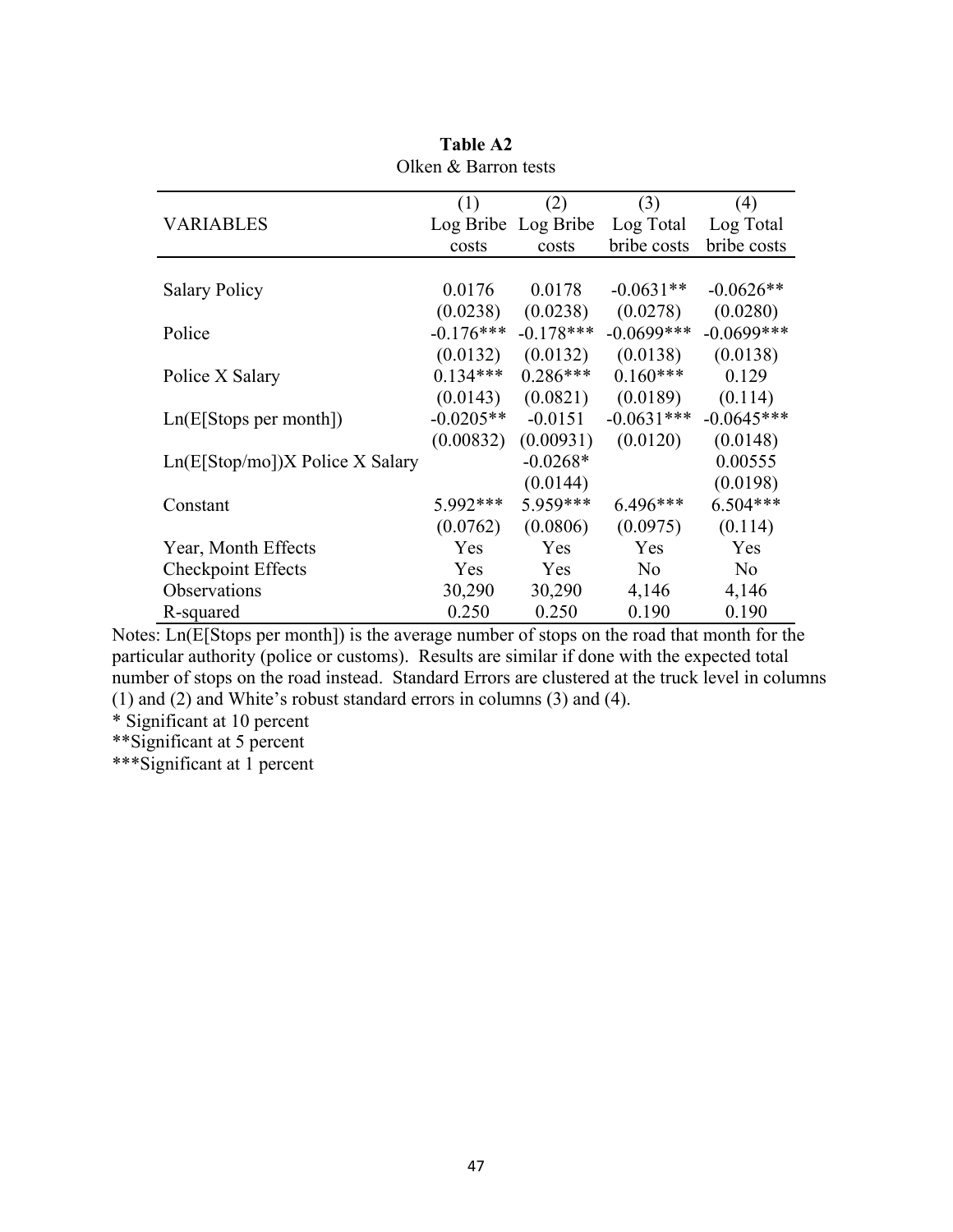## **A3. Containers and Tankers**

Container and tanker trucks are in general "cleaner" in terms of being newer trucks and having fewer violations relative to general purpose trucks. We therefore re-run the key regressions of the paper with just container and tanker trucks. The results suggest our main results are robust to using only the "best" trucks on the road.

| <b>Table A3</b>                       |             |             |                            |             |  |  |
|---------------------------------------|-------------|-------------|----------------------------|-------------|--|--|
|                                       | (1)         | (2)         | (3)                        | (4)         |  |  |
| Variables                             | Effort      |             | Bribe value No stop Probit | Panel FE    |  |  |
|                                       |             |             |                            | bribe value |  |  |
|                                       |             |             |                            |             |  |  |
| Police                                | $-1.179***$ | $-288.5***$ | $-0.110*$                  | $-307.6***$ |  |  |
|                                       | (0.427)     | (106.5)     | (0.0665)                   | (45.59)     |  |  |
| <b>Salary Policy</b>                  | $4.649***$  | 189.3       | $-0.413**$                 | $-594.0***$ |  |  |
|                                       | (1.154)     | (131.5)     | (0.179)                    | (164.7)     |  |  |
| Police X Salary                       | 1.278*      | $155.7***$  | $1.081***$                 | $269.5*$    |  |  |
|                                       | (0.719)     | (55.03)     | (0.192)                    | (144.9)     |  |  |
| Constant                              | $12.97***$  | 188.4       | $-1.247***$                | $1,318***$  |  |  |
|                                       | (2.789)     | (336.5)     | (0.0714)                   | (454.8)     |  |  |
| Year, Month, Checkpoint fixed effects | Yes         | Yes         | N <sub>0</sub>             | Yes         |  |  |
| Observations                          | 5,149       | 5,149       | 5,148                      | 6,856       |  |  |
| R-squared                             | 0.376       | 0.082       |                            | 0.034       |  |  |
| Number of truck trips                 |             |             |                            | 295         |  |  |
| Log-likelihood                        |             |             | $-1662$                    |             |  |  |

Notes: Robust standard errors in parentheses clustered at the driver level.

\* Significant at 10 percent

\*\*Significant at 5 percent

\*\*\*Significant at 1 percent

### **A4 Placebo test**

We generate a placebo policy enacted one year before the actual policy of interest, on July 1, 2009. The results in table A4 show that such a placebo policy using data up until June 30, 2010, the day before the policy's actual enactment, has no significant effect on any of our variables of interest. We do not find any evidence that our findings could be driven by a seasonality effect that might be evident each year in the data as would be the case with our placebo effect. This placebo exercise also provides corroborating evidence of there being parallel trends in the year before enactment of the policy.